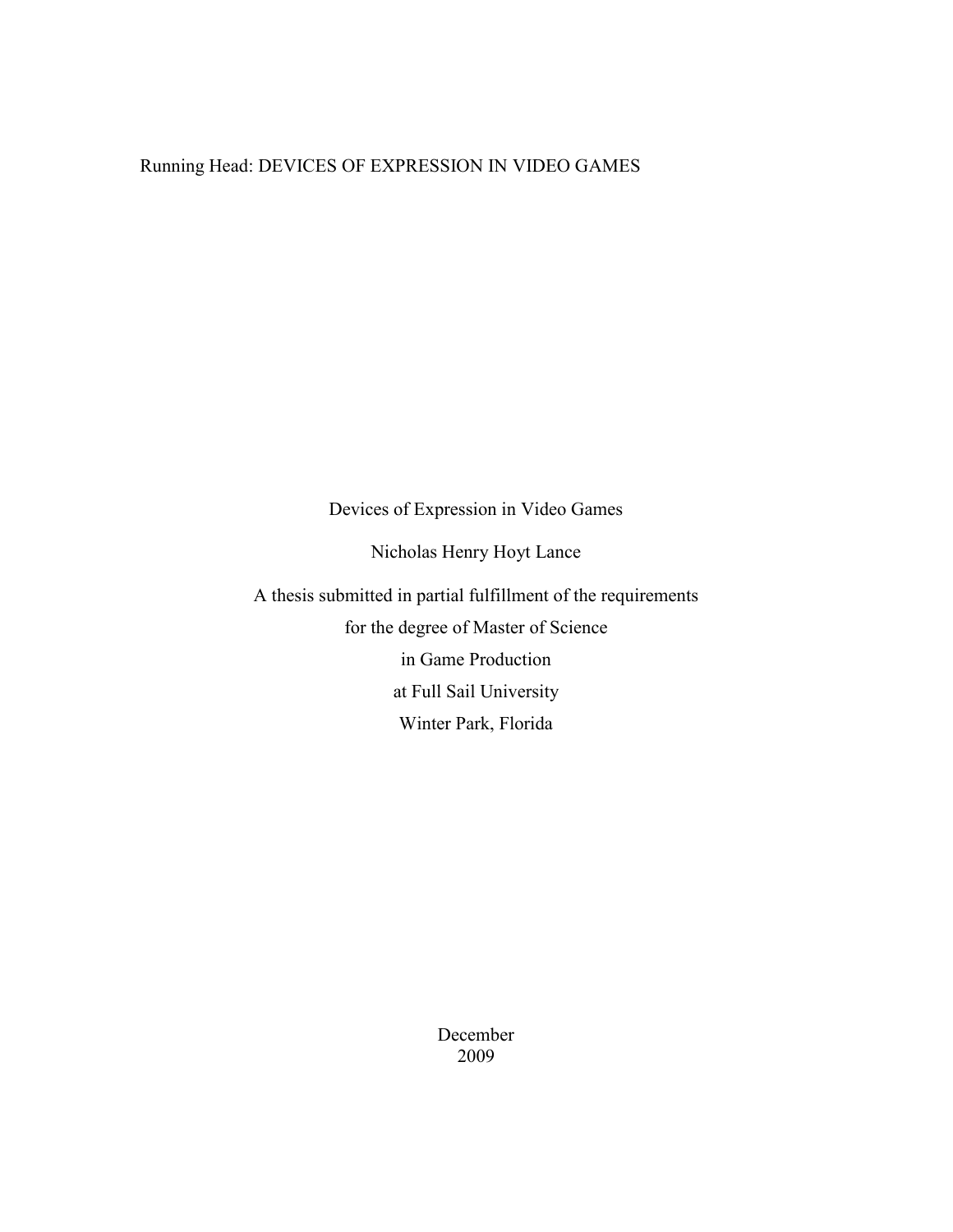## Abstract

This thesis explores the concept of expression and the devices by which creators express ideas. This paper attempts to establish the existence of devices of expression across a variety of media, particularly video games. It posits that video games have devices that are unique to their medium then proceeds to discuss two examples: Emergent gameplay and dynamical meaning. Emergent gameplay is expression that is generated through player interaction with complex systems within games. Four types of emergent gameplay: Micronarratives, Cheating, Strategies, and Player-authored content are discussed. Dynamical meaning is expression created from the interpretation of individual rules within games. Ways in which designers can and have utilize(d) and scholars can analyze these devices of expression in video games are given.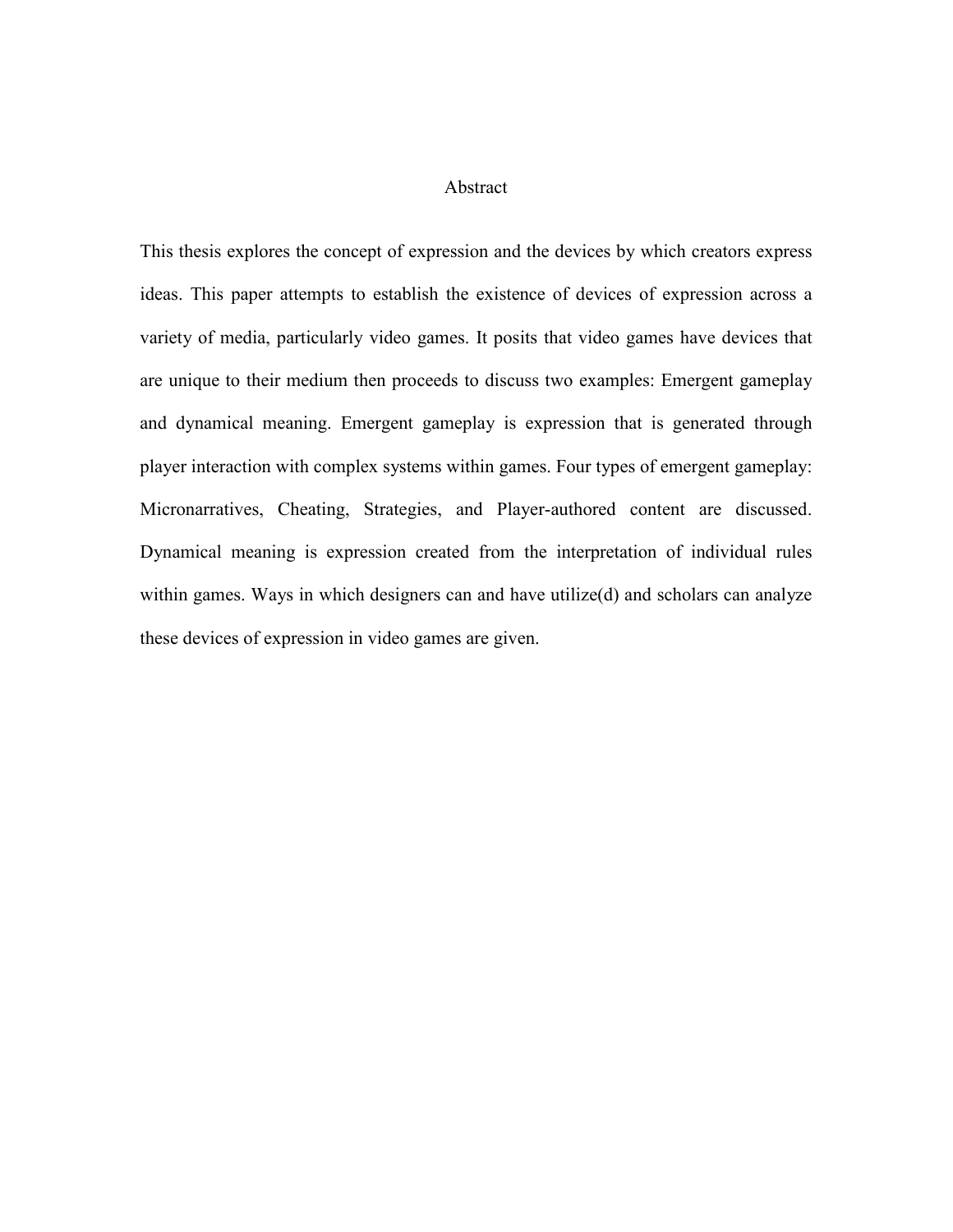To my Mother and the memory of my Father, both of whom push me to succeed in everything I do,

every day.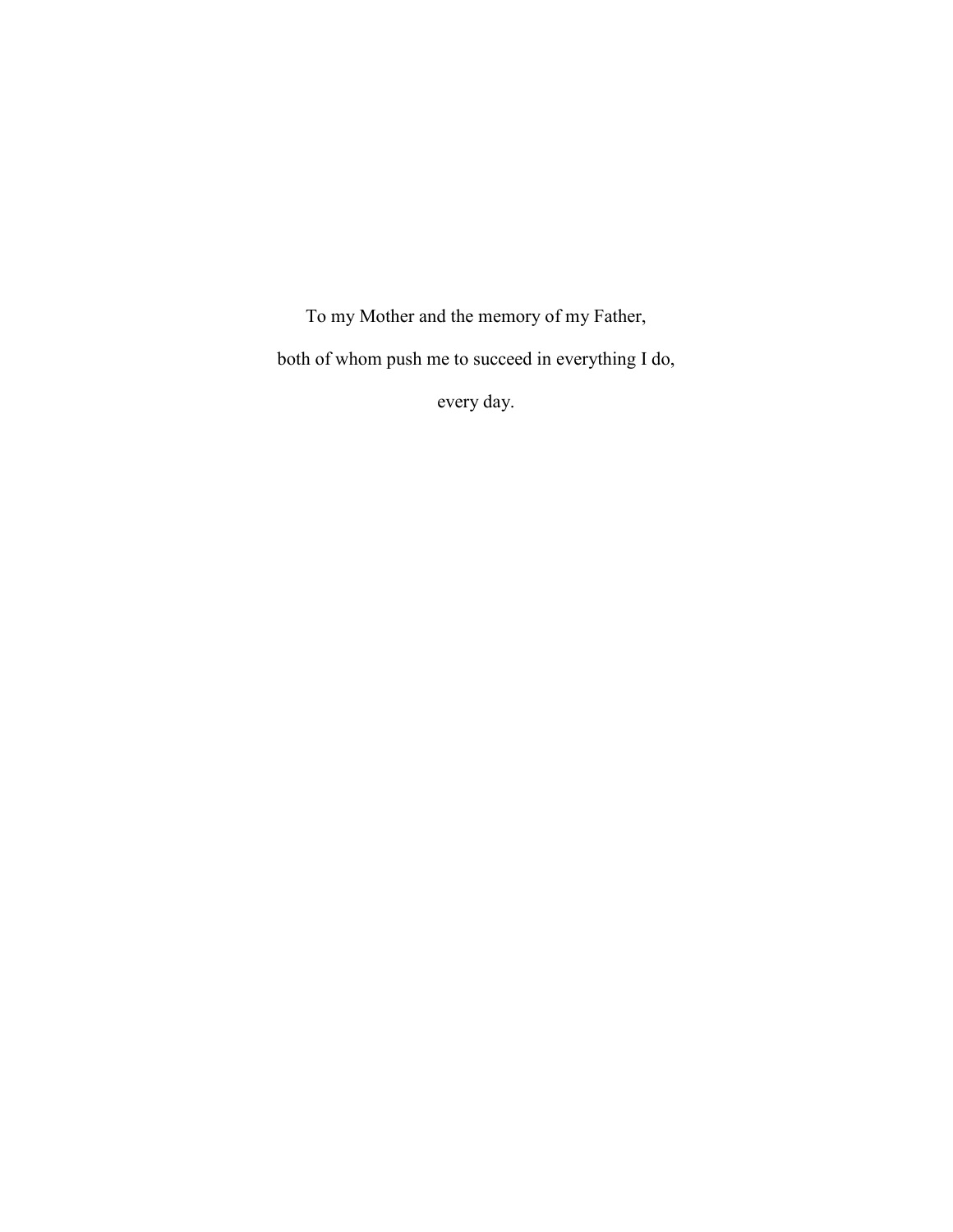## Acknowledgements

I would like to thank all of my instructors at Full Sail University for helping me to formulate, criticize, and research my thesis topic: Malyn Segarra, Rob Kennedy, Rupert Meghnot, Gerard Merritt, Robin Koman, Shawn Stafford, and Roy Papp. Without all of your help I would have never been able to constrain my ideas into this one document. You have all been invaluable.

I would also like to thank my professors at the Georgia Institute of Technology who introduced me to the concept of media of expression: D. Fox Harrell, Andrew V. Uroskie, David Jimison, Michael Nitsche, Michael Mateas, Ozge Samanci, and Ali Mazalek.

Thanks to all of the authors that have been referenced in this paper, your hard work and love of video games has been an incalculable inspiration.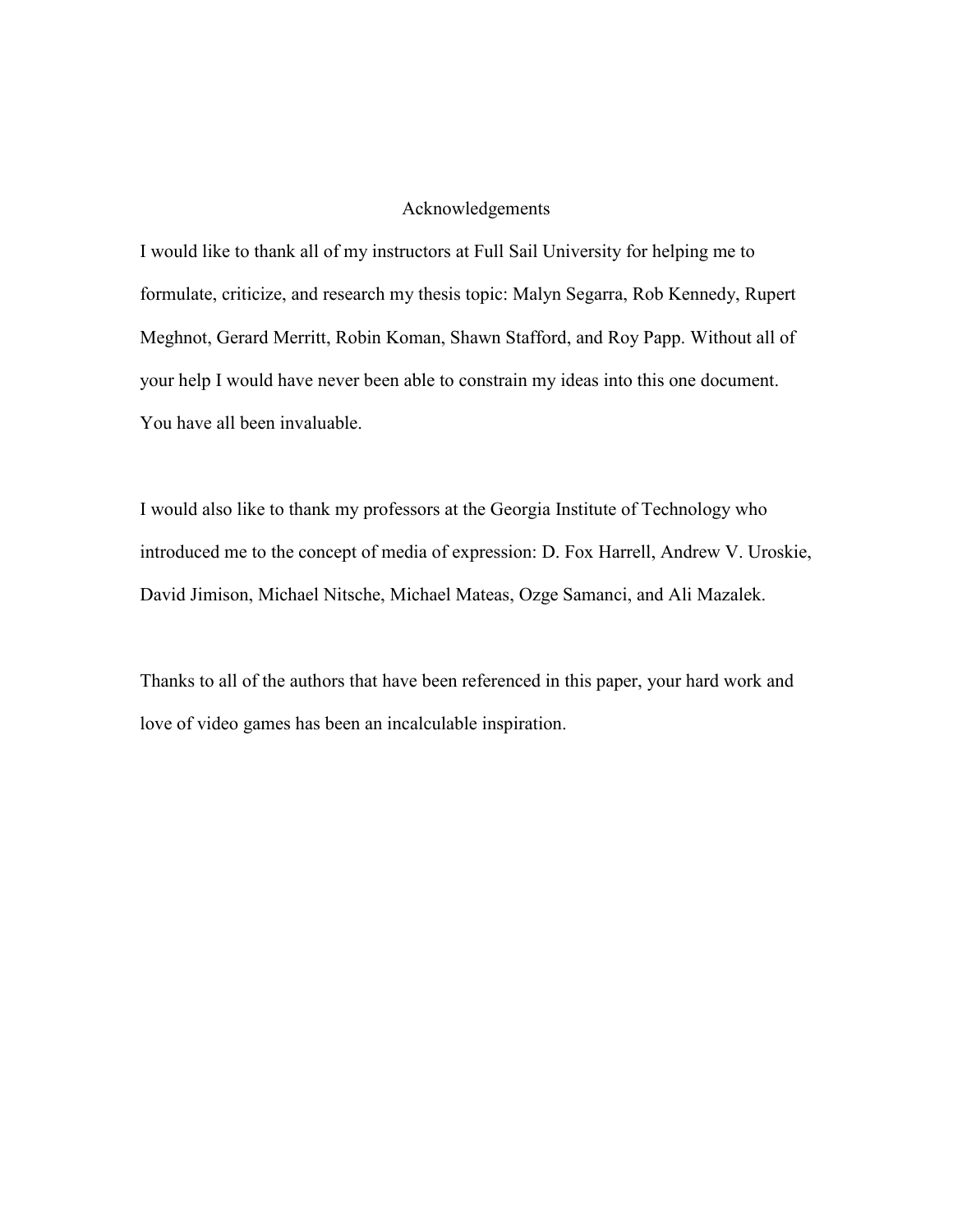# Table of Contents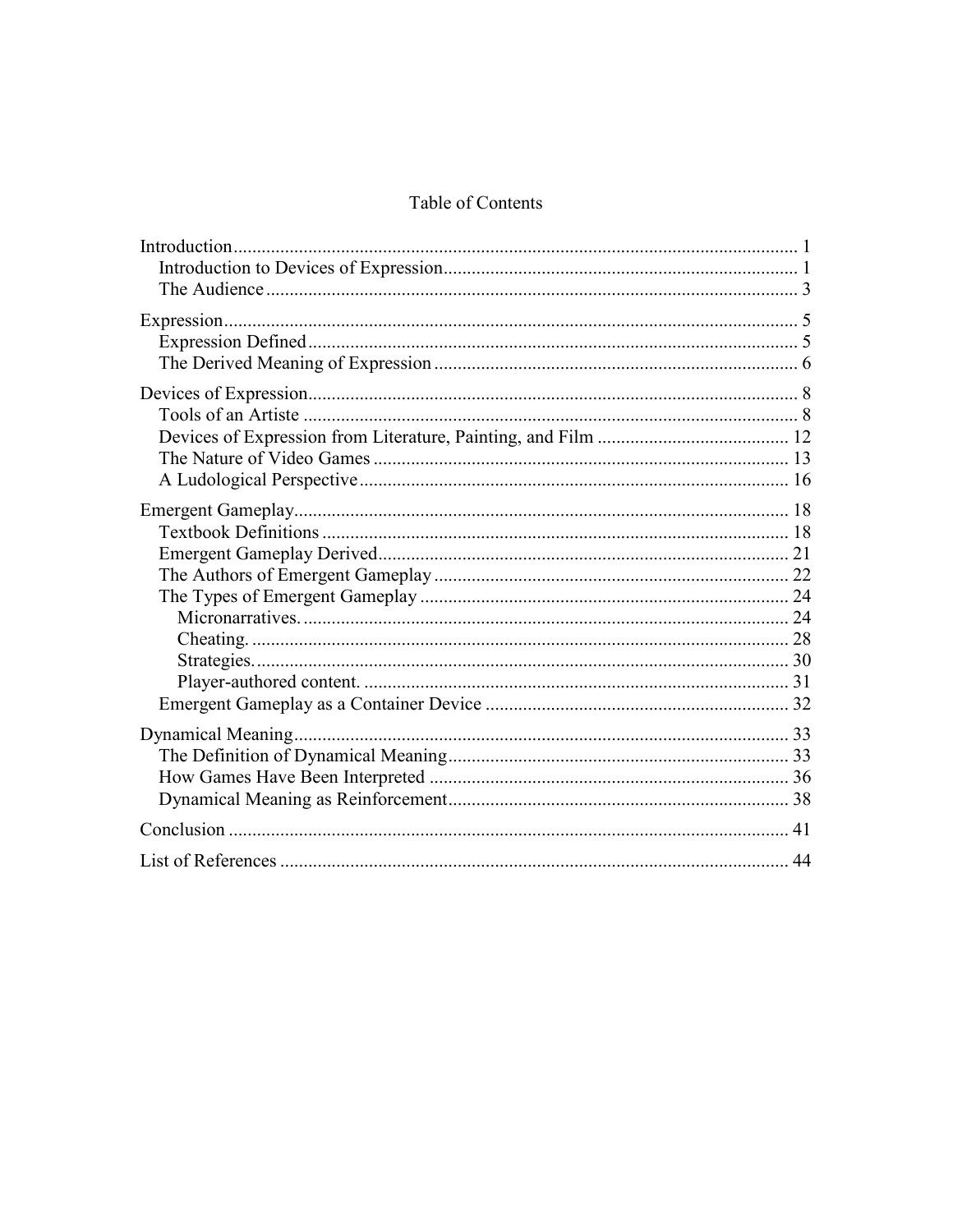#### Introduction

## *Introduction to Devices of Expression*

 For as long as human beings have existed they have attempted to communicate ideas to one another. As critical thinking has evolved over time, a number of geniuses have reached for a means of expressing complex ideas and emotions that are hard to articulate. These geniuses have become the famous artists, writers, film makers, and scientists from history. Each and every one manipulated a medium of expression to convey a variety of ideas to an audience.

 Although media of expression are many and unique, within each medium, iteration over time has developed a number of tools and techniques through which a person with creative intent (be he or she an artist, writer, director, designer, etc.) can express ideas. These tools and techniques are devices of expression. Devices of expression are the basic fundamentals of expression within a medium that designers utilize (and expand upon to establish their own stylistic flair) in order to create meaningful content that can be understood by their intended audience.

 Video games are no different than classic media of expression such as film, literature, painting, music, etc. Video games have existed long enough to begin to develop devices of expression. A vast majority of the current devices of expression in video games, however, are simply appropriated, or copied and transformed, from existing media. This is common in newly created media. For instance, early film borrowed heavily from the devices of expression found in plays. Video games have borrowed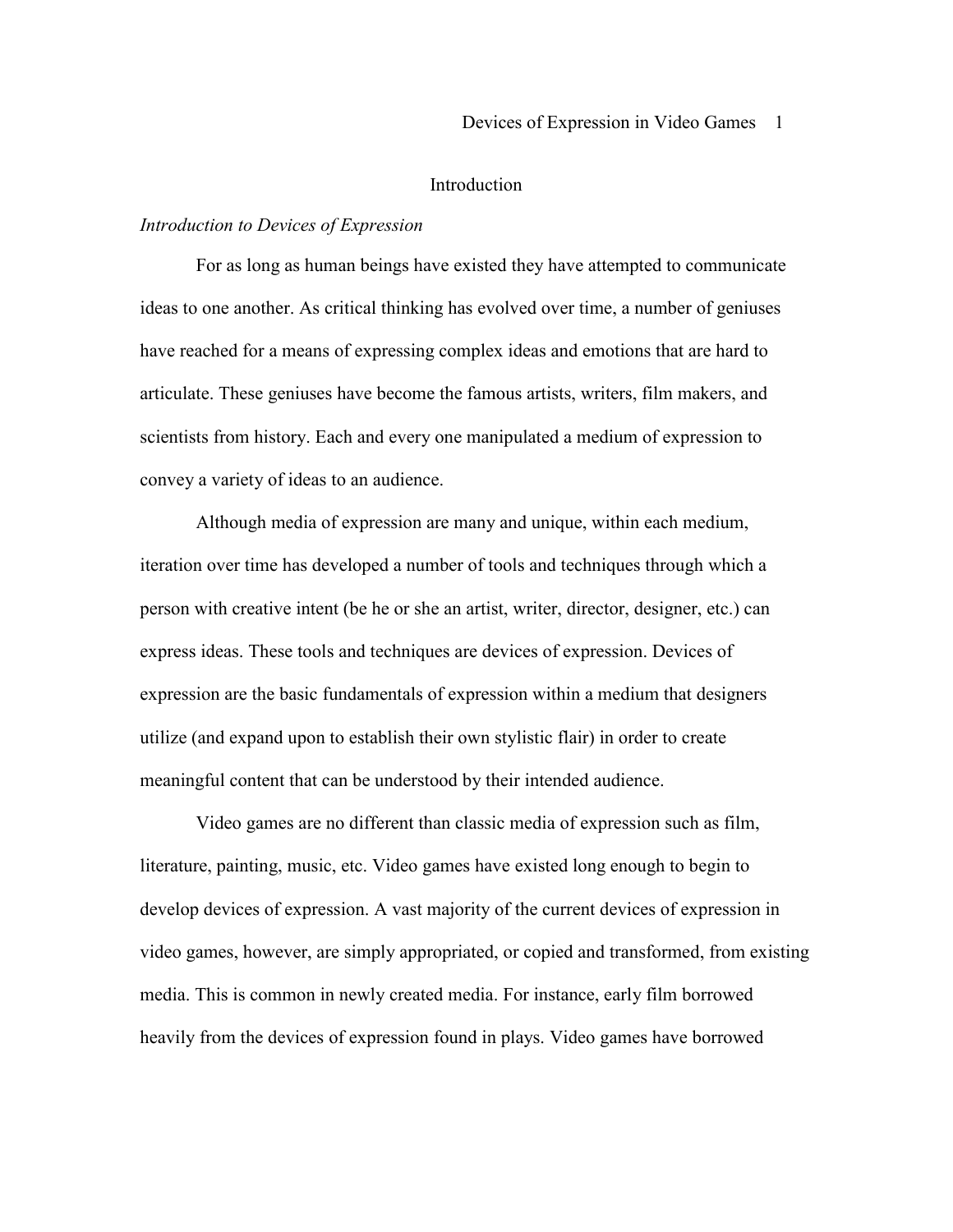greatly from film in particular, and this is a logical leap because both are inherently visual media.

Besides appropriated devices of expression, however, video games are beginning to establish their own devices of expression that are unique to the medium. This paper's area of research has been inspired by the fact that there has yet to be a study of video games that searches for these devices of expression. Two devices of expression have, however, come to the surface in popular media and game design or development literature. These two will be the main focus of this thesis paper and are termed *emergent gameplay* and *dynamical meaning*. As a brief definition which will be expanded upon later, emergent gameplay is when player interaction with a gameplay system results in a reaction(s) that the player finds meaningful. Dynamical meaning is the expression of ideas through the rules of play in a game. These two devices are unique in that they only exist within games.

The purpose of this thesis paper is to explore the idea of devices of expression within video games with a specific focus on emergent gameplay and dynamical meaning. This paper hopes to establish a language of expression for video games, similar to the languages of expression in literature, film, and all art forms. In addition, this thesis will expose game designers to two devices of expression that are unique to video games (emergent gameplay and dynamical meaning) so that they might be able to utilize and expand upon these two distinct tools or devices of expression. This exposure will help game designers understand the ideas that are being expressed through these devices of expression in the games that they are currently creating. By exposing these devices to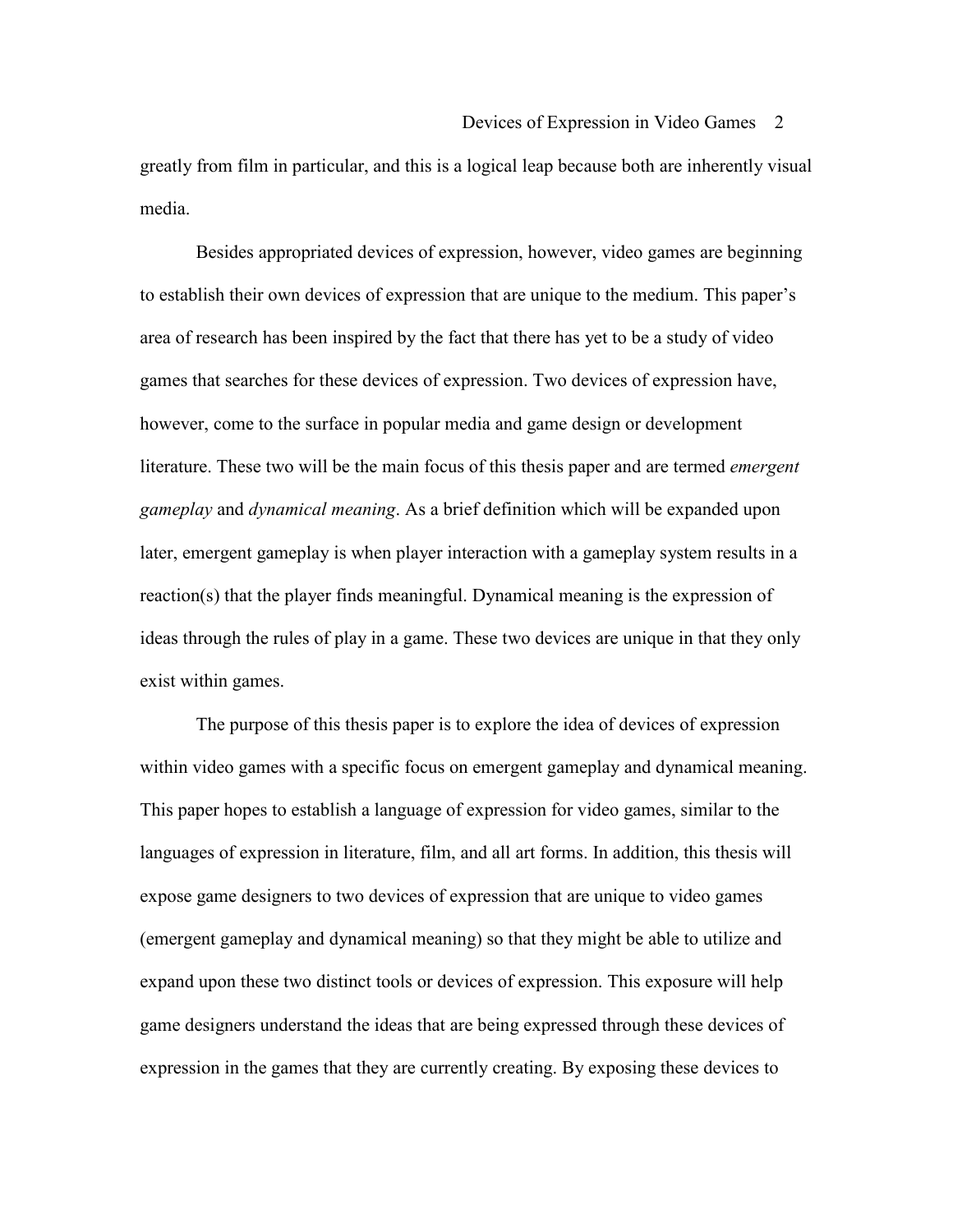game designers this thesis will expose these devices to scholars as well, and this thesis will identify how scholars could use these devices to critique and analyze games for their expressivity. Overall, this thesis will push video games as a medium to a more expressive (and hopefully more meaningful) future.

## *The Audience*

 This thesis is aimed at a variety of video game related fields. Each of these fields will find valuable takeaways from this paper. Game designers, developers, scholars, students, players, and producers will each find specific points of interest as they read through this thesis paper. The following paragraphs will highlight the key points that each of these professions should look for while they read.

 Video game designers and developers should approach this thesis as a discussion of how to add meaning to the video games that they create. This paper will present a way of thinking about the mechanics of video games as a set of modular and expandable tools that can be used to convey specific ideas (dubbed devices of expression). Designers and developers will be exposed to the concepts of emergent gameplay and dynamical meaning as two specific devices to be utilized and expanded upon. Also, examples will be provided throughout the thesis that show how other designers and developers have used emergent gameplay and dynamical meaning to convey meaning in their games.

 Scholars and students of video game theory should approach this thesis paper as a discussion of how to interpret the expressive content, or meaning, that is placed in games by designers and developers. Scholars and students will be presented an approach to critiquing and analyzing video games for their expressive content by identifying the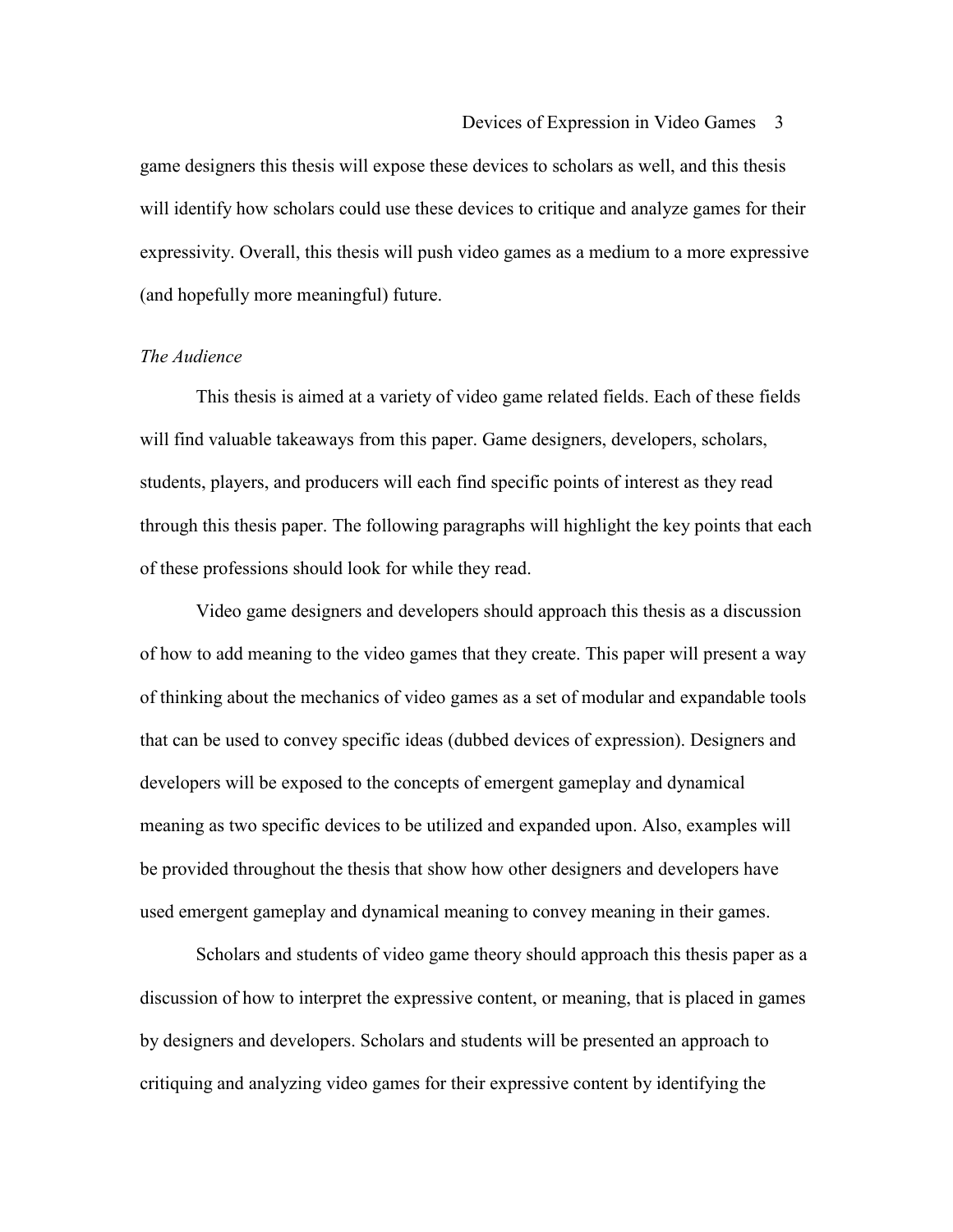devices of expression that are being used by designers and developers in their creative works. The various forms and peculiarities of emergent gameplay and dynamical meaning will be identified in this thesis so that scholars and students can learn how to analyze games for these specific devices. In addition, they will be shown interpretations of these devices from game designers and other scholars. Using these examples, they will be able to craft their own full critiques, arguments, and discussions of these devices.

 Players of video games will find this paper interesting in that it will identify to them the ways in which game makers convey meaning to them as they play through a variety of games. Although players may find the focus on Emergent gameplay and dynamical meaning limiting in its reach with regard to the many and varied ways game makers convey ideas, the discussion of devices of expression should enlighten players to a methodology for examining their own unique play experiences in order to discover new devices of expression.

 Video game producers will have the unique perspective of being allowed to see ideas from the innovative creators of successful games such as *The Sims*, *Braid*, *World of Warcraft*, *Grand Theft Auto*, and *BioShock*. By being exposed to these ideas, game producers will be able to see firsthand the benefits of experimenting with means of expression in video games and hopefully work to implement these ideas into their plans with the assistance of the game designers and developers. It should be noted that many of the titles mentioned in this paper are from experimental and independent game makers or studios that make and distribute games simply to improve and progress the medium with no profitable return on the time invested. Some examples are Rod Humble's, "The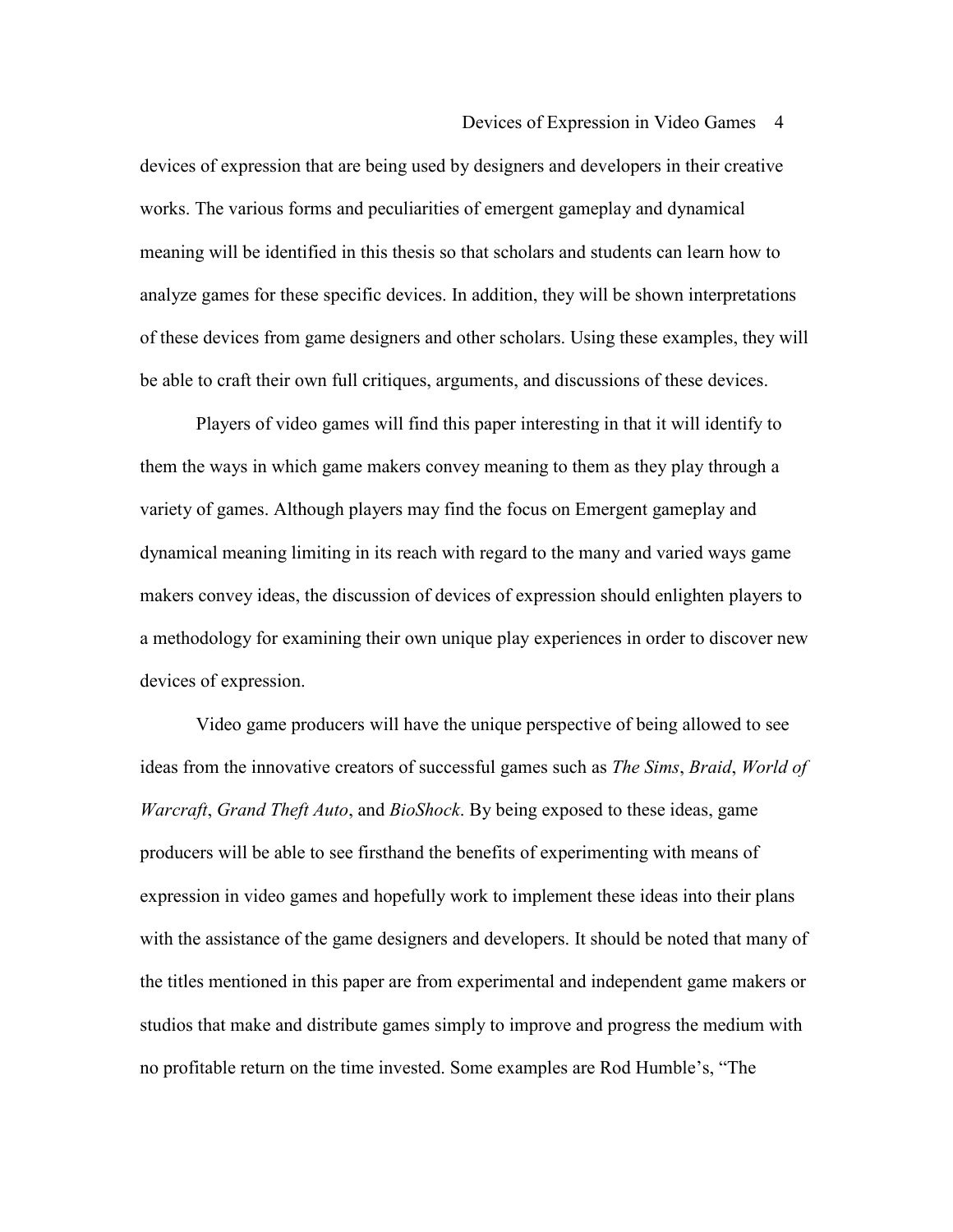Marriage," and Jason Rohrer's, "Gravitation," which are freely available for download and play on the web. Although these games see little to no profit, the ideas that they have explored have influenced other more profitable endeavors, such as Jonathan Blow's *Braid*.

## Expression

## *Expression Defined*

 The word expression is by its very nature a subjective term. This paper discusses devices of expression; therefore, expression must be identified, exposed, and constrained in order for the meaning of expression to manifest itself as a fundamental portion of this thesis. Expression has a variety of dictionary definitions. *Webster's Revised Unabridged Dictionary* defines expression as:

Lively or vivid representation of meaning, sentiment, or feeling, etc.; significant and impressive indication, whether by language, appearance, or gesture; that manner or style which gives life and suggestive force to ideas and sentiments.

*Dictionary.com Unabridged (v 1.1)* defines expression as:

1) indication of feeling, spirit, character, etc., as on the face, in the voice, or in artistic execution: the lyric expression embodied in his poetry.

2) the act of expressing or representing, as by symbols.

Further, *The American Heritage Dictionary of the English Language, Fourth Edition* gives a similar definition of expression as:

The act of expressing, conveying, or representing in words, art, music, or movement; a manifestation.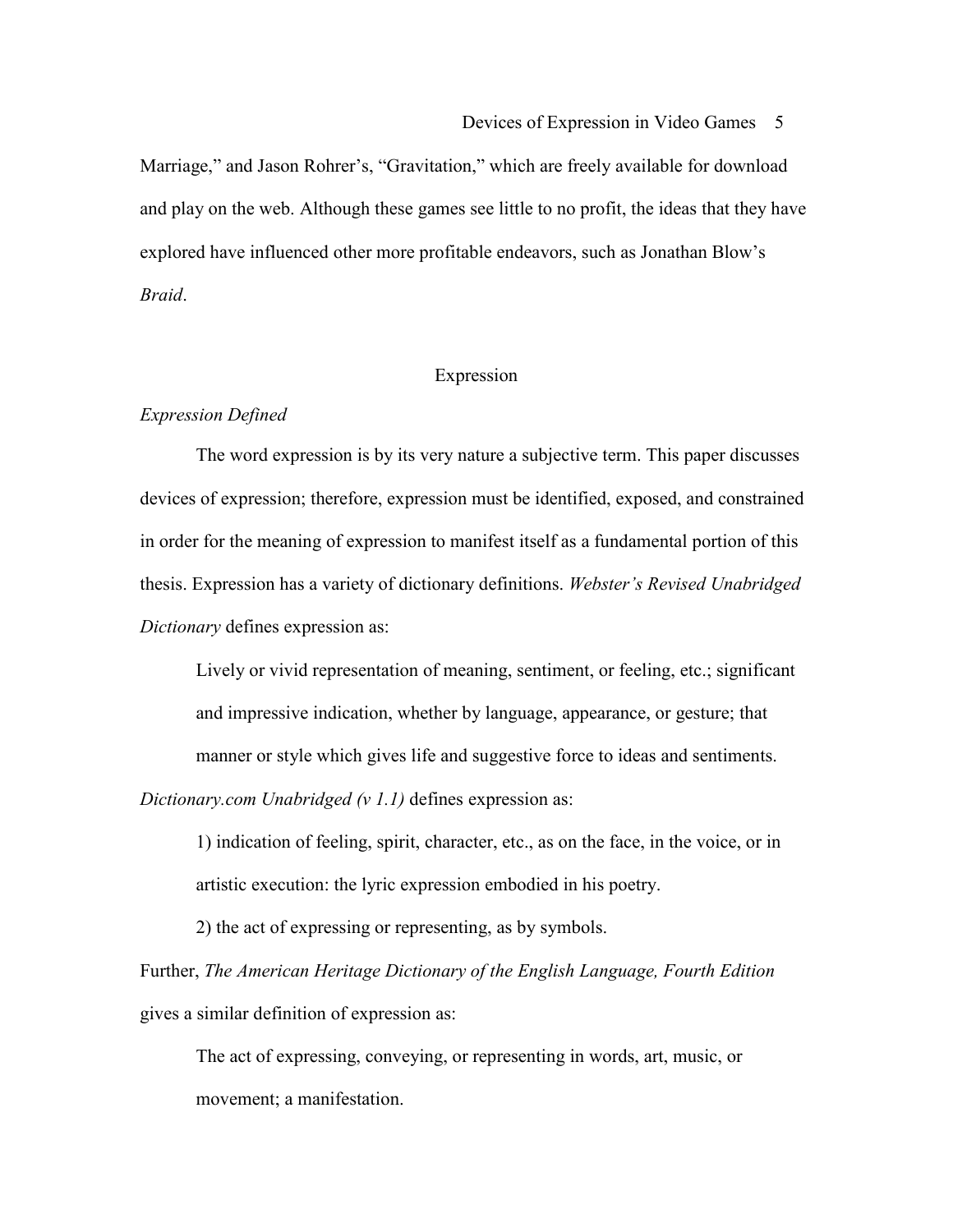And finally, the legal definition of expression from *Merriam-Webster's Dictionary of Law*:

1) an act, process, or instance of representing or conveying in words or some other medium: SPEECH *expression* under the First Amendment> 2) a mode or means of expressing an idea, opinion, or thought *NOTE: An expression is protectible under copyright law, but an idea is not.*

 Each of these definitions covers an essential part of what expression is in an artistic sense. As these definitions make clear, expression is a way of communicating complexities. Whether that complexity is communicated to someone or something or through a medium is irrelevant to the core of expression.

## *The Derived Meaning of Expression*

 By thoroughly reading the previous definitions and taking particular notice of the similarities and differences among the definitions, an all-encompassing definition begins to arise. Expression, in the simplest terms, is the conveyance of meaning, where meaning could be a wide range of things including ideas, symbols, emotions, etc. This simple definition of expression is concise, yet it is still open to an array of possibilities, and it is inclusive to the aforementioned definitions of expression. This definition is particularly nice because it is very hard to set boundaries on what should or should not be considered artistic expression. Many people err in this regard because they open themselves up to counterexamples that prove their definitions incorrect. This particular definition is left open to possibilities, especially the possibility of author intended conveyance of meaning, while staying simple, understandable, and meaningful.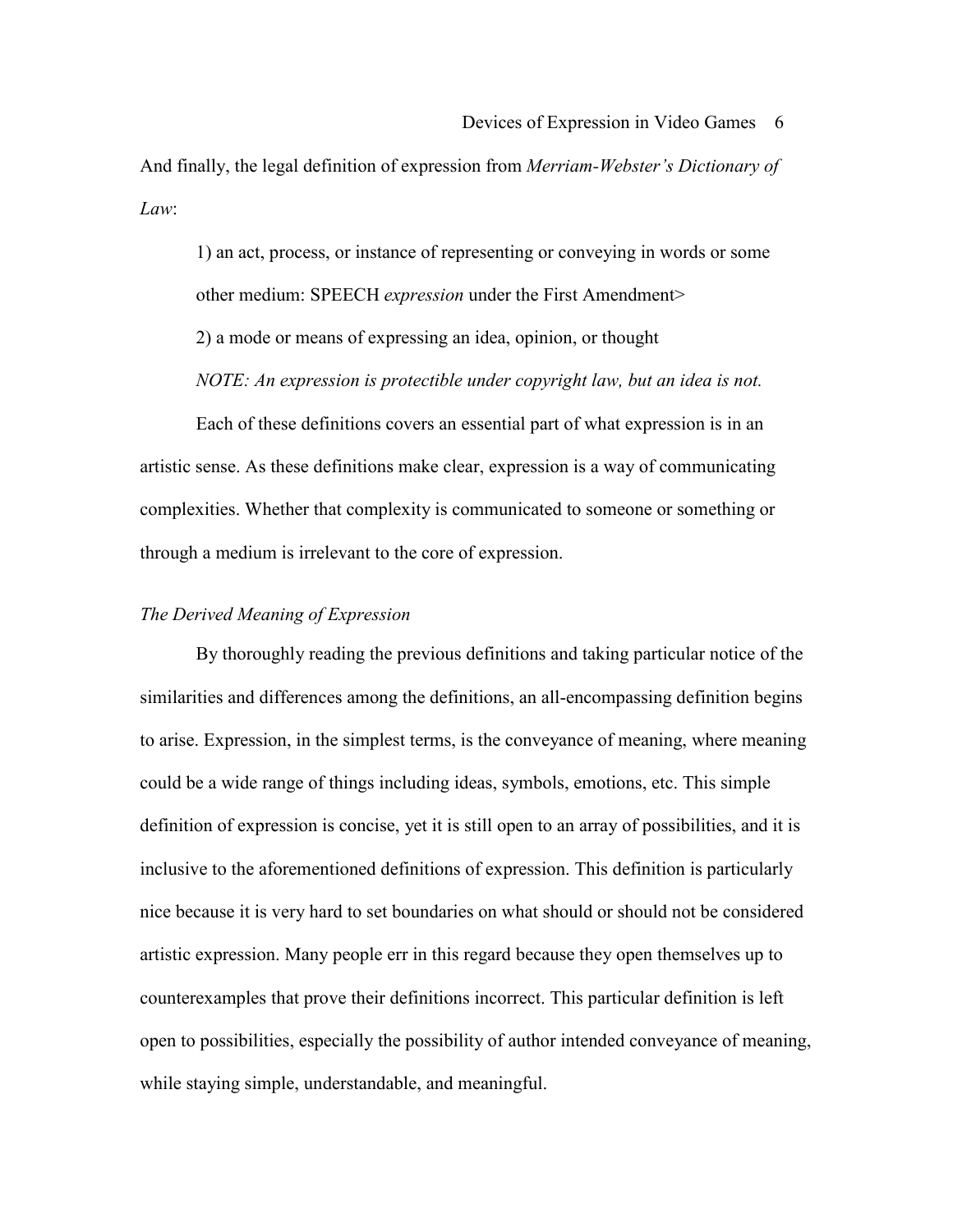Expressed meaning is dependent upon the perceptions of a receiver or interpreter. One person may view and interpret an expression in a completely different way than another person. Expression as the conveyance of meaning leaves expression open to a multitude of interpretations. Being open to a multitude of interpretations is important because it fosters a community of interpretation and debate over many and varied interpretations. This is the basis for scholarly literature critiques, scholarly film critiques, and scholarly art critiques: interpretation and debate over the expressed meaning of artifacts. Ultimately, meaning is determined by an interpreter of an expression. In games, this interpreter is the player of the game.

 This definition does not assume that expression must be purposefully conveyed by a person with creative intent, but it does leave that possibility open. This is important because many people find meaning in a variety of works or natural forms in which authorial intent is debatable. To ignore this facet of expression would be a mistake. However, many works contain specifically placed expressions. In these cases a work can be likened to a puzzle for an interpreter to examine in order to discover the meaning that is being conveyed. It would be a shame to exclude this party of works as well. This is why expression defined as the conveyance of meaning is an ideal definition: it leaves open the possibility of an author, yet only assumes an interpreter. This thesis, however, is geared towards creators wishing to add or increase the conveyed meaning of their video games.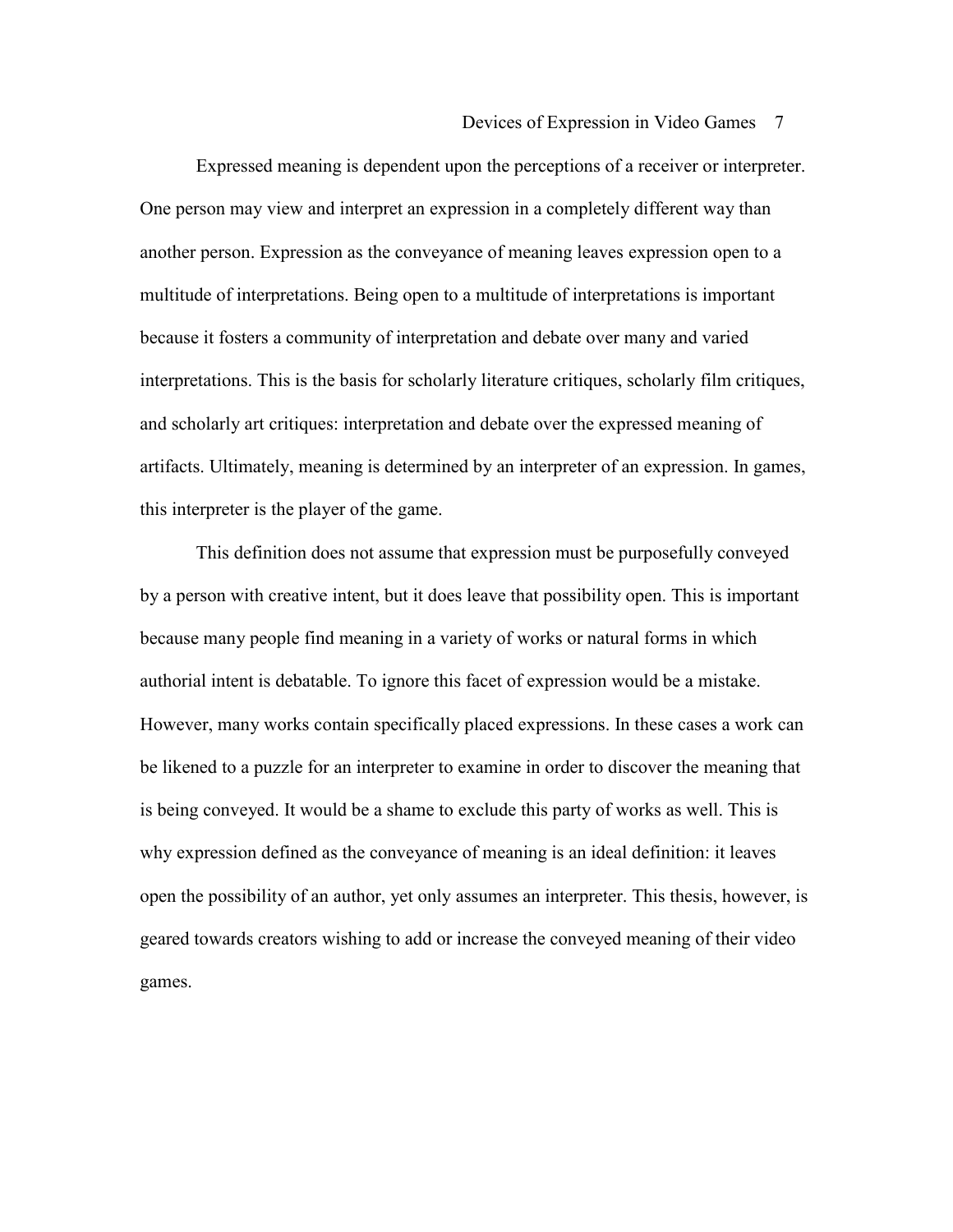### Devices of Expression

## *Tools of an Artist*

 So, how can people with creative intent add meaning to their works? Devices of expression are tools that can be utilized by a person with creative intent to convey ideas within a medium. The medium being the means through which expression occurs.

How well conveyed those ideas are depends upon the use of the devices and whether interpreters can discover the ideas that are expressed. Many of the more abstract devices, such as those used in modern art, can often confuse the untrained interpreter. This is possibly why some creative individuals are considered ahead of their time, or do not receive a large amount of recognition during their lifetimes. The devices they were using were not well defined and confused audiences and interpreters. To successfully convey an idea, the majority of interpreters should recognize the ideas being expressed. This can be extremely difficult to achieve in a medium as new as video games because the language of expression has yet to be defined.

 Devices of expression are also known as techniques, methodologies, or languages in media other than video games. For instance, a collection of editing styles and techniques for film has been referred to as "the language of film" (Wohl, 2008). Throughout secondary school we learn to identify and utilize literary devices, these are the devices of expression used by writers. The perfection of any device or set of devices does not come easily. As with any aspect of life, practice makes perfect, and devices of expression in video games are no exception.

 Iteration is a major factor in perfecting the use of devices of expression in video games. As with any design process "the more times you test and improve your design, the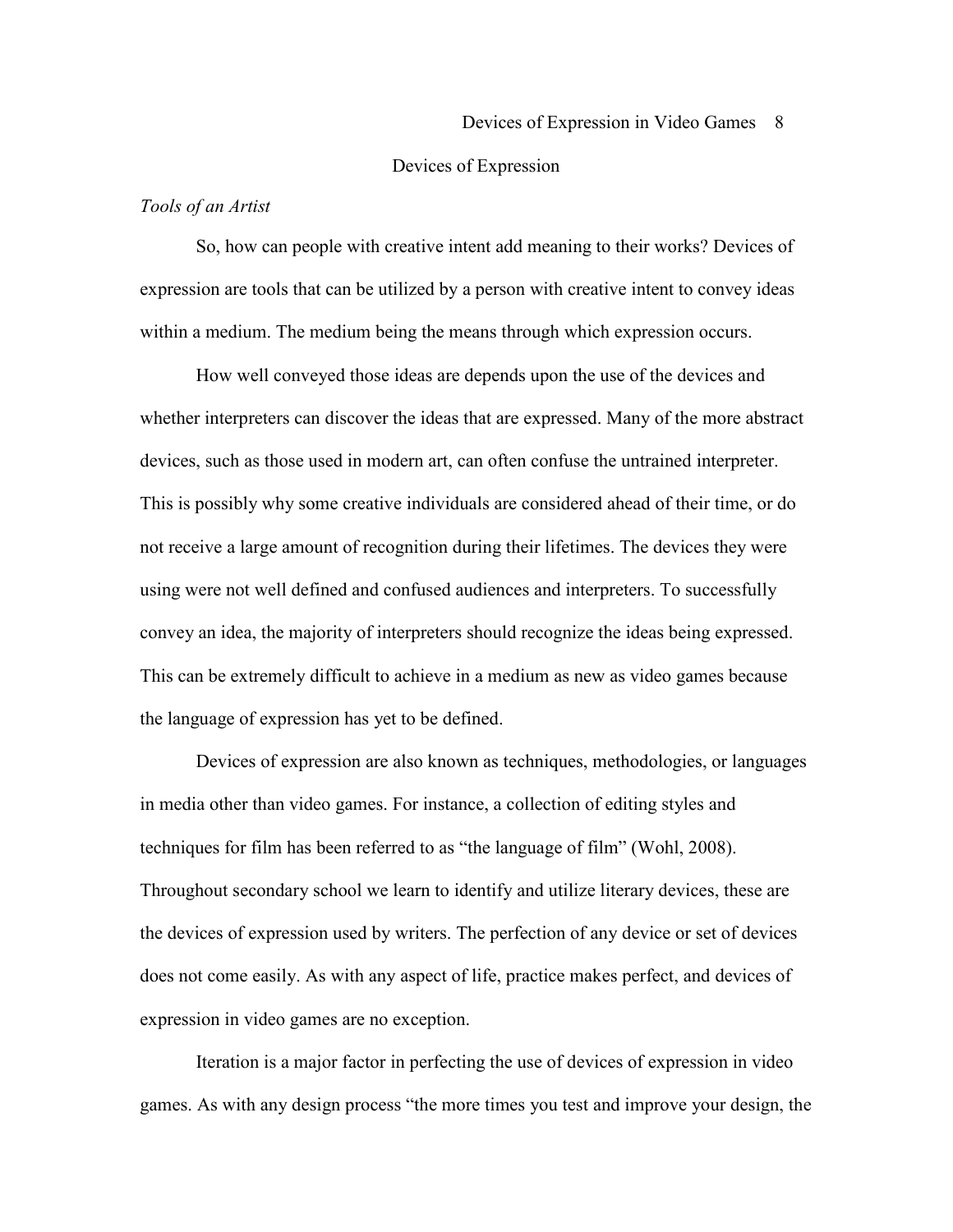better your game will be" (Schell, 2008, p. 80). In this regard, devices of expression are no different. Because game design literature is focused more on the creation of games as systems for play than games as a medium of expression, much of the literature about game design remains true in respect to devices of expression. Since devices of expression are tools that game designers can use to convey meaning, traditional game design literature is mainly orthogonal to this topic. Future analysis could be done to explore the expressive potential of design patterns and methodologies across the entirety of game design literature. A vast majority of authors place a particular emphasis on the importance of iterating a design in order to create the best design possible. Fullerton, Swain, & Hoffman discuss the benefits of iteration by saying that "real breakthroughs seldom come from the first spark of an idea – they tend to come from long-term development and experimentation" (2004, p.20). Similarly, iterating upon a device of expression is the only way to learn to fully utilize that device.

 Iteration is also the key to expanding the device to meet specific stylistic goals. This is similar to painting and film, where many artists and directors have borrowed technical elements from previous artists and directors, but then shaped those elements to create a unique style. For instance, in film every modern day director utilizes cuts (when a shot transitions to another shot) to control the pacing of their films, but each director chooses how often cuts should occur, how long each take (one specific shot or narrative moment) should last, and from what angle the following shot will be taken from. These decisions help to create the director's style, although he or she is utilizing a basic filmic device of expression: the cut (or shot).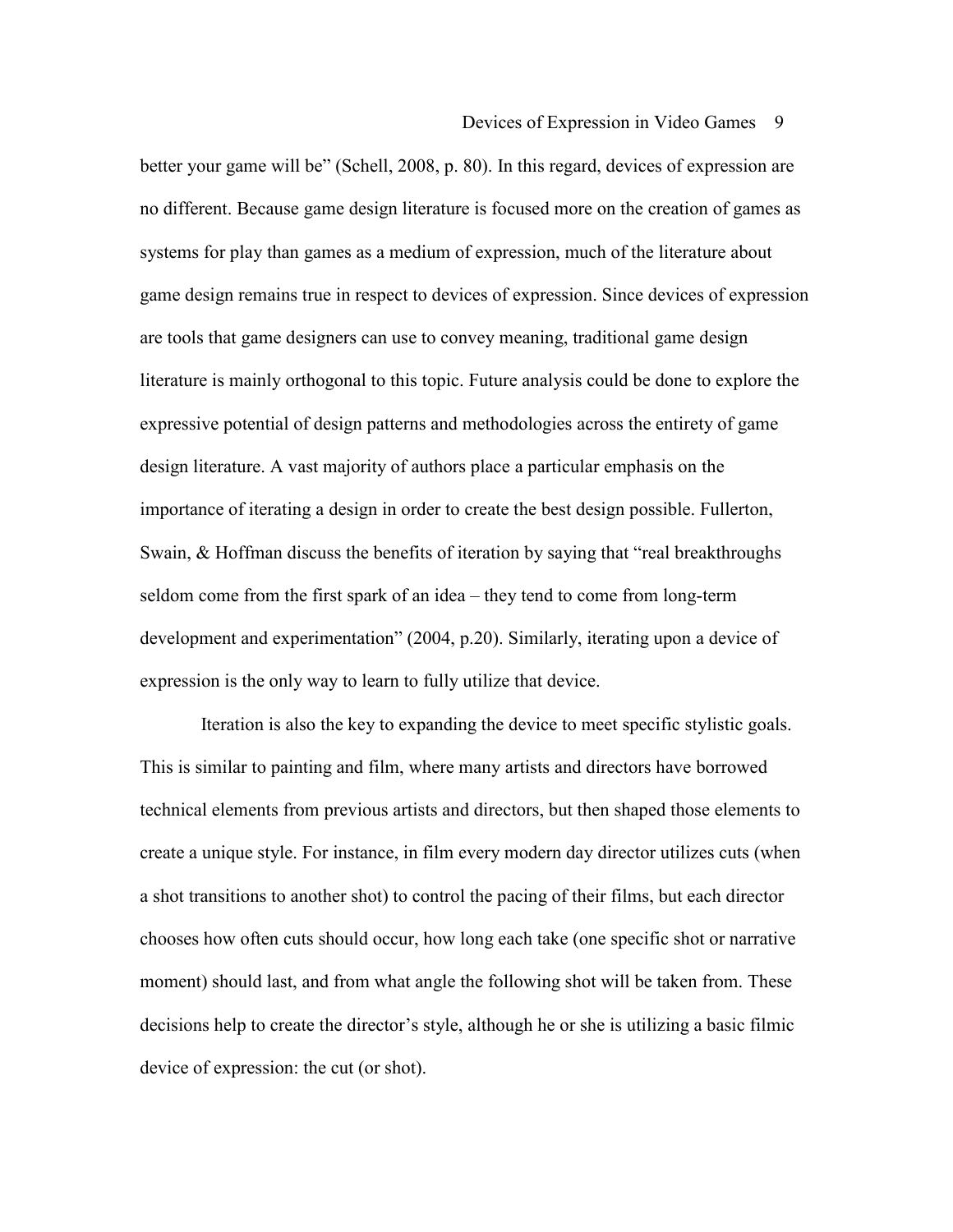To recap, devices of expression are tools that can be used to create expression (or convey meaning) in a medium, and iteration is important in learning how to appropriately use devices of expression to convey meaning. So how does one determine what devices of expression exist within a medium? For the most part, classic media have conducted post-hoc analyses of creative artifacts to determine what devices of expression have been used in a work and what meaning has been generated from those devices. Because of the inherent creative nature of devices of expression and the fact that they evolve within a medium through the ingenuity and creativity of the authors within that medium, it is very difficult to determine the devices that exist or will exist until a work is judged and critiqued. This is the very nature of art and artistic movements.

With any evaluation of an artistic medium, there is the perceived problem of attempting to define terminology and concepts in a post-hoc fashion. That is, one attempts to view an extant artifact, and, through one's observations, define terminology and concepts. The more critically minded might posit the question: how does one verify the existence of an artistic concept? It is important to note that established artistic media of expression do not have major issues in this regard. Film and literature scholars routinely offer critiques and analyses of artifacts within their respective media. The exposure of devices of expression is inherently post-hoc because creative trends must be viewed in hindsight in order to be categorized by critics or field experts. In many cases these field experts are either academic scholars or the artifact creators themselves.

For instance, Edgar Allen Poe and Nathaniel Hawthorne were contemporaries who often wrote and critiqued their own and each other's works. In Poe's, "The Poetic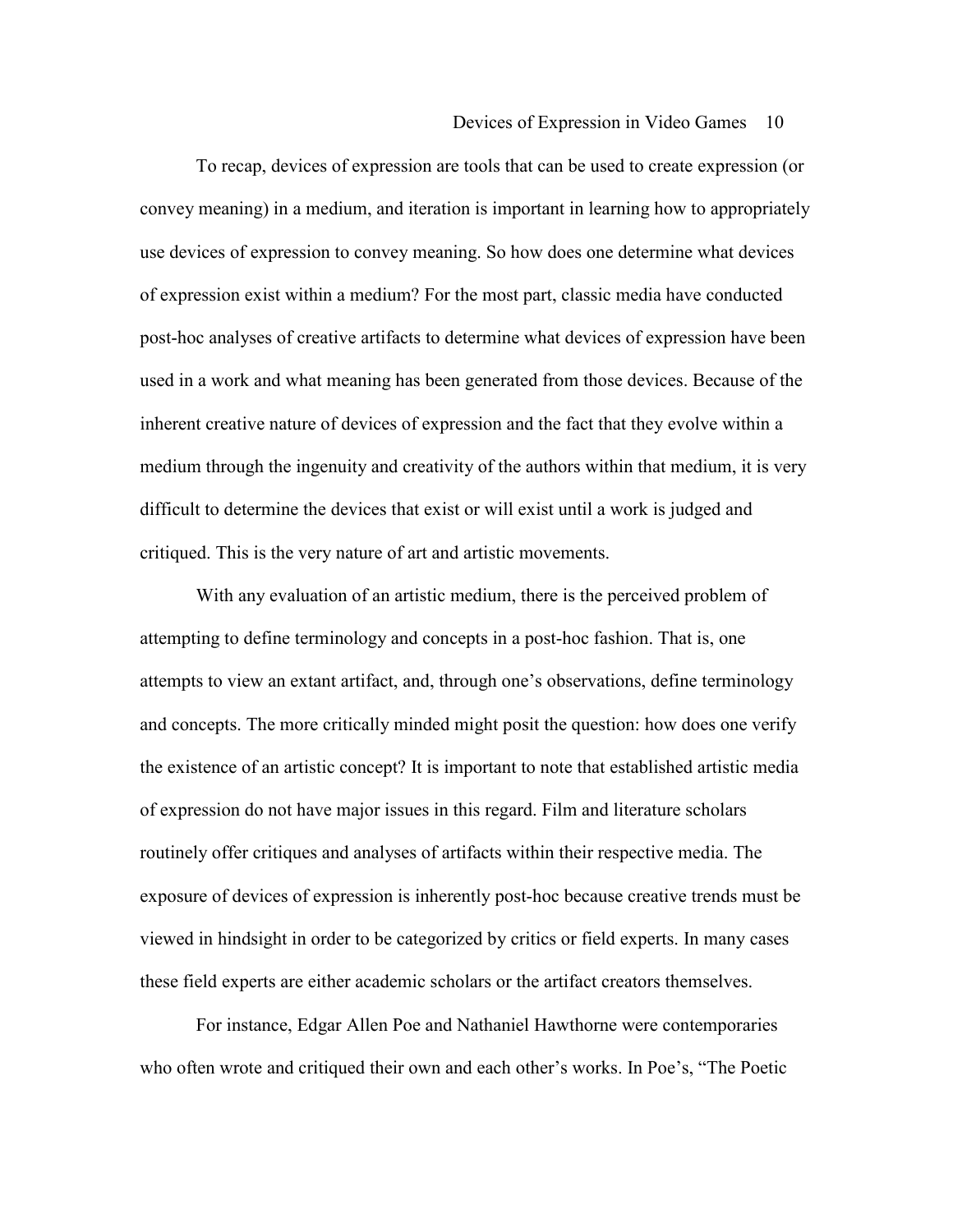Principle," he discusses his own literary theories and in "The Philosophy of Composition" he describes the method by which he wrote "The Raven". Poe created his own devices of expression and defined his use of those and other devices of expression, guiding analyses and interpretations. Often times, the experts are the initiators of an entire movement in which case many of their tenets and manipulations of specific devices of expression are clearly defined.

In the late 50s and early 60s, the French New Wave (*Nouvelle Vague*) in film was born from a set of directors that had previously been film critics writing for the famed magazine *Cahiers du cinéma* (Thompson & Bordwell, 2004). In their criticism and in their method of direction they expressed their strong adherence to the "auteur policy" (Thompson & Bordwell, 2004, p.443) or the idea that "the director should express a personal vision of the world" (Thompson & Bordwell, 2004, p.443). Their ideas and critiques led to an entirely new approach to traditional filmic devices of expression in addition to entirely new devices that other directors would utilize from that point forward.

Despite the medium, devices of expression are created by people with creative intent and defined by those that work in or around the medium. Even in video games this point stands true. With the rise of independent game developers and developer blogs, fans and critics alike can get a picture of the themes and concepts game makers are attempting to convey with their games. With people like Jonathan Blow and Rod Humble creating games, discussing why each element of that game exists, and opening the arena of discussion about their games, the process of defining the devices of expression in video games is beginning to take place. Because video games are such a new medium of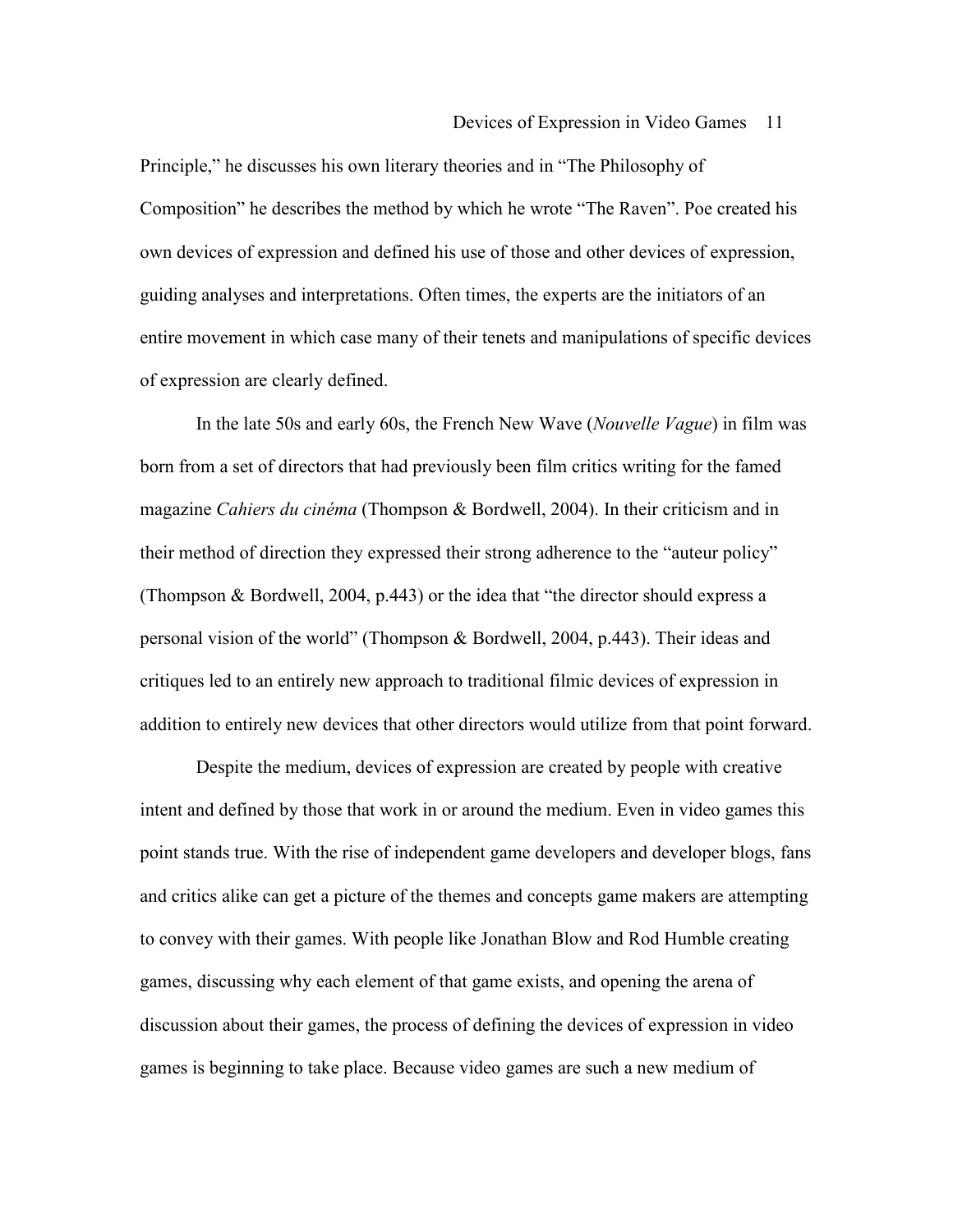expression it makes sense that these devices would only now begin to rise to the forefront in order to be discovered and refined.

## *Devices of Expression from Literature, Painting, and Film*

In traditional media such as literature, painting, and film, there are a variety of devices of expression. For painting there are basics, such as color theory, the choice of physical media, dot, line, etc. From these basics, styles have been built (such as surrealism or modern art) that introduce more complex devices that are derivatives of the traditional devices mentioned previously.

In literature, many of the devices are clearly classified and common knowledge to anyone who made it to secondary school. These are the traditional literary devices such as allegory, simile, metaphor, anecdote, parallelism, narrative framing, etc. Similar to painting, styles which include more complex devices that have been derived from these original classic devices have formed and evolved over time. Mary Shelley's *Frankenstein*, for instance, was one of the first popular novels to utilize the device of expression known as narrative framing. This allowed for Shelley to frame the story of the Monster inside the story of Victor Frankenstein and his story inside that of Robert Walton's letters to his sister. The literary devices of literature are probably the most defined devices of expression of any medium because of the vast history of literary critiques.

In film, many devices of expression are contained within more complex devices. According to Bordwell and Thompson (2004), there are at least four sets of cinematic techniques: mise-en-scene, cinematography, editing, and the relation of sound to images.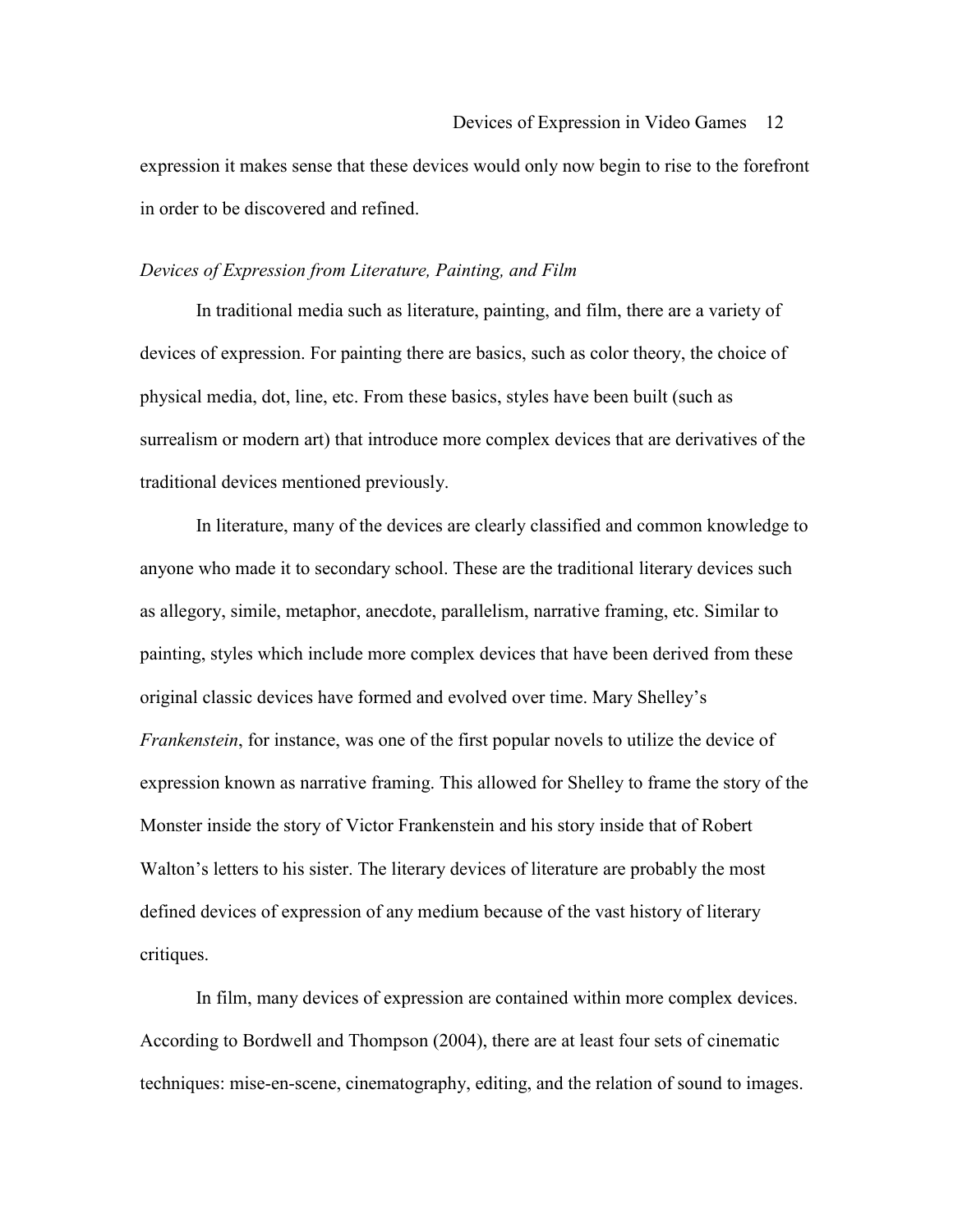Each of these is a *container* device of expression because each is composed of more simple devices of expression. Mise-en-scene is composed of setting, costume and makeup, lighting, and staging. Cinematography "involve[s] three factors: (1) the photographic aspects of the shot, (2) the framing of the shot, and (3) the duration of the shot" (Bordwell & Thompson, 2004, p.229). Editing offers four different ways to experiment with creating relationships between shots: graphic, rhythmic, spatial, and temporal. Film sound has four similar devices that can be utilized and manipulated. Those devices are: rhythm, fidelity, space, and time (Bordwell and Thompson, 2004).

All of these classic media of expression contain devices that authors have used to take advantage of each specific medium. In addition to the examples given above, many devices are appropriated from other media and applied to new media. For example, film borrows a variety of narrative devices from literature such as symbolism, which is a major part of iconography, parallelism, and the manipulation of time. Film, of course, learned to adapt the borrowed techniques to work within a visual medium, but many techniques were indeed borrowed from traditional literature.

## *The Nature of Video Games*

Video games have, from the very beginning, appropriated devices of expression to create meaning within their games. The symbolic nature of representing spacecrafts or asteroids with pixels in early games such as *Galaga, Galaxian,* or *Asteroids* is an excellent example of a form of symbolism being appropriated very early on. This appropriation was brought about from the very nature of the video game. Video games follow a logical procession or evolution of visual media.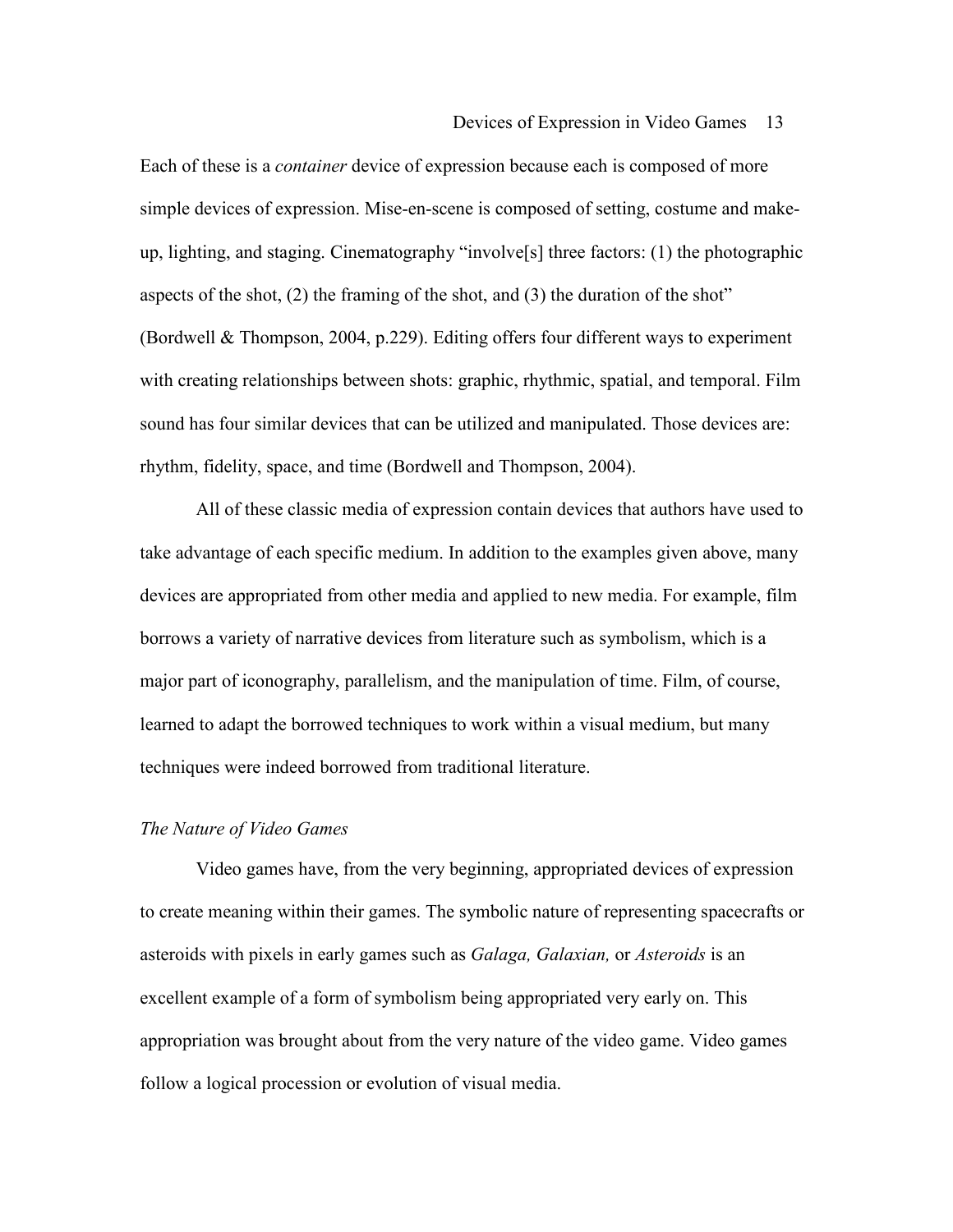Video games have a multimedia heritage that follows from the visual imaginings of stories passed by word of mouth, to the visual imaginings of stories read from books, to images captured in paint, stone, on stage, or by a photograph, to moving images captured on film, to the addition of interactivity to those moving images. From this perspective, video games in their current form "are a comparatively *new* cultural form, intimately linked to the appearance of computers, postdating literature, cinema, and television" (Juul, 2005, p.3). This history of multimedia explains the appropriation of a variety of devices of expression within video games. Without structure, guidance, or the identification of the devices by which expression may occur, game designers jumped and still jump to other close relatives, such as film or literature, in order to figure out ways of expressing ideas to players. "Media draw upon established forms of expression… Only gradually do they evolve towards aesthetic independence and take on forms that are less derivative" (Smith, 2007, p.1).

An obvious example of appropriation from film is the in-game cutscene. The cutscene is basically a filmic sequence placed within a game to progress the game's narrative. These sequences are generally non-interactive, and, therefore, not native to the interactive medium of video games. Some games, such as *World of Warcraft* or *Elder Scrolls IV: Oblivion*, appropriate entire works of literature directly into the game (usually as short stories or novellas). These help create the mise-en-scene of the game, but take advantage of the devices of expression within literature rather than devices inherent to video games. These examples fall on an extreme end of a continuum of appropriation.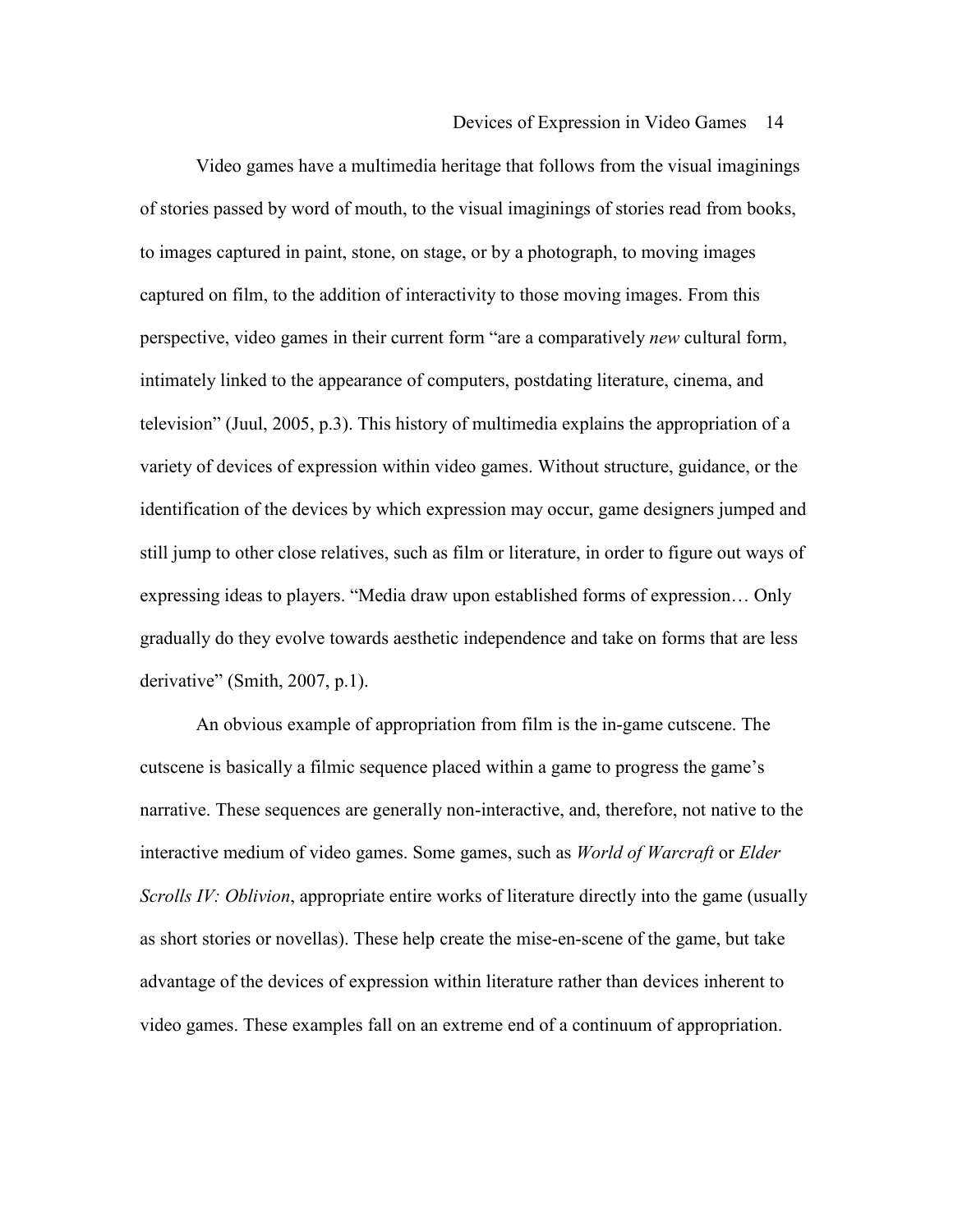These examples lie on the side of the continuum in which little adaption to the destination medium occurs. For example, a cutscene is the direct placement of an animation within a game without any modification to its original medium (film). The advantage of this type of appropriation is that all of the devices of expression contained within the original or source medium are maintained. If a particular device is effective at conveying some idea or emotion it will be just as effective in a video game cinematic as it would be in a standalone film (player expectations aside). At the other end of the spectrum is the complete adaption of a device into a medium, which no video game has been able to accomplish as extensively as a medium such as film, which has fully adapted many of the narrative devices from literature. For example, film appropriated many of its narrative perspectives from literature by using differing camera styles to force the viewer to identify with a variety of characters. Film mimics the narrative perspectives of traditional literature with similar forms, ranging from third-person omniscient to firstperson, existing in both media at a similar level of effectiveness.

Many games lie along the continuum, however. As games progress, the boundaries between devices that are appropriated and native to the medium will become more difficult to discern. Already a large number of games, such as *Shenmue, God of War,* and *Indigo Prophecy*, have attempted to move their appropriated cutscenes toward the interactive end of the continuum by having context sensitive segments during their cutscenes. Others have taken a different approach by placing appropriated elements into the environment itself. In *Dead Space*, cutscenes are presented in real-time and are projected from the character's environmental suit into the environment. Similarly in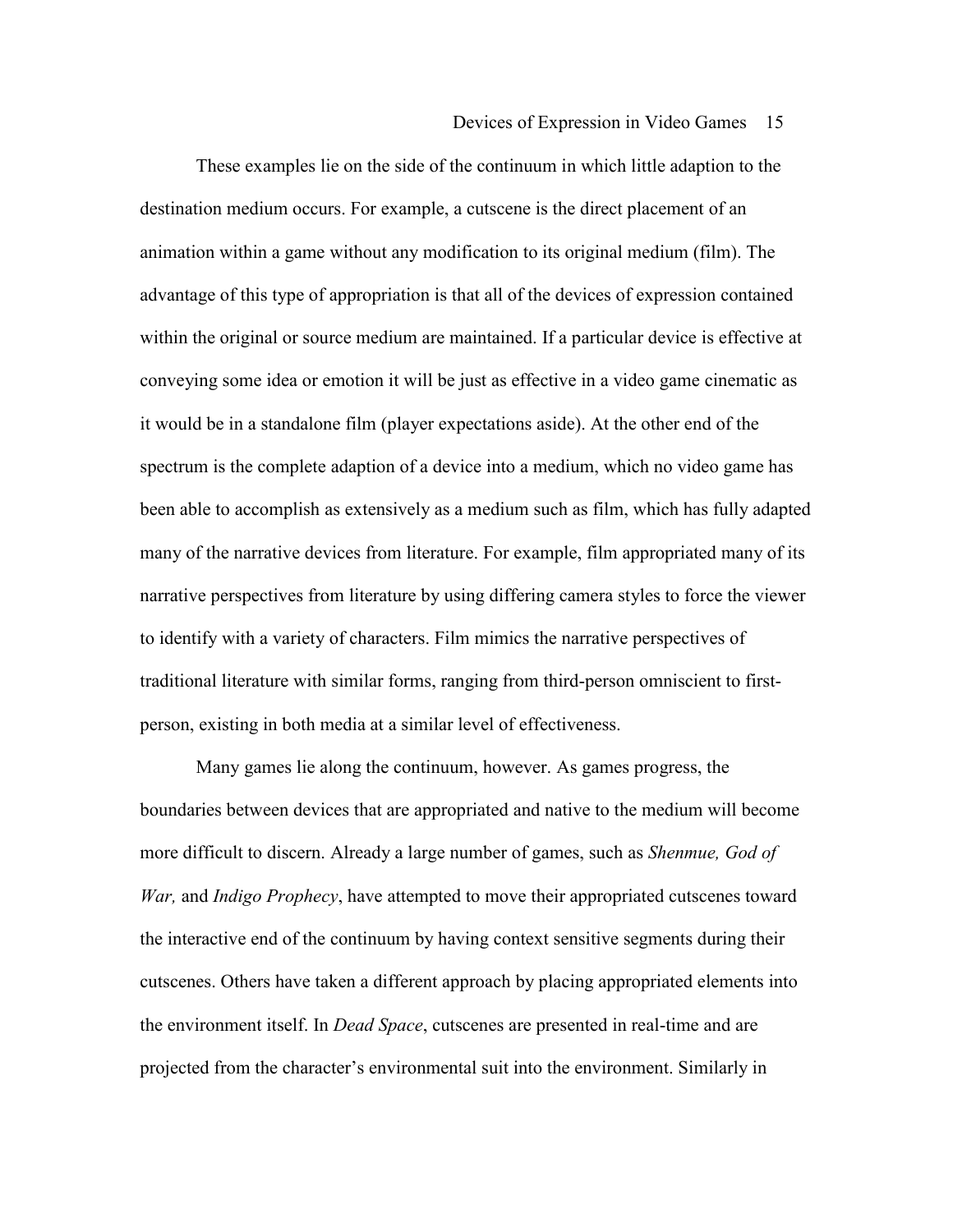*BioShock*, the narrative is told through a variety of audio logs that play in real time after the player finds and picks them up from the environment. These efforts to extract the benefits from appropriated devices of expression while manipulating them to be more native to video games as a medium have resulted in intensely immersive player experiences, favorable Metacritic.com reviews, and will no doubt influence the evolution of the medium.

## *A Ludological Perspective*

 In addition to the multimedia heritage of games, which some would consider a narratological examination of the medium (Juul, 2005, Murray, 2000), video games have a long history of progression from traditional games as well. Juul (2005) discusses this point by mentioning that "… if we think of games as *games*, they are not successors of cinema, print, literature, or new media, but continuations of a history of games that predate these by millennia" (Juul, 2005, p.4). The concept of studying video games from a games perspective has been termed ludology (Frasca, 1999). Ludology arose in response to the predominantly narratological examination of video games prior to the very late 1990's mainly to identify, or make obvious, the game part of video games.

 Ludology brought to scholarly circles the concept that video games come from an extensive history of games with rules being a defining factor of both and an area worthy of study. The recognition of video games as the progeny of traditional games was a valid point that needed to be brought to the forefront at the time. Yet, many ludologists made the mistake of dismissing the multimedia nature of games and the narratological potential of the medium. In a way, they became as ignorant of the multimedia perspective of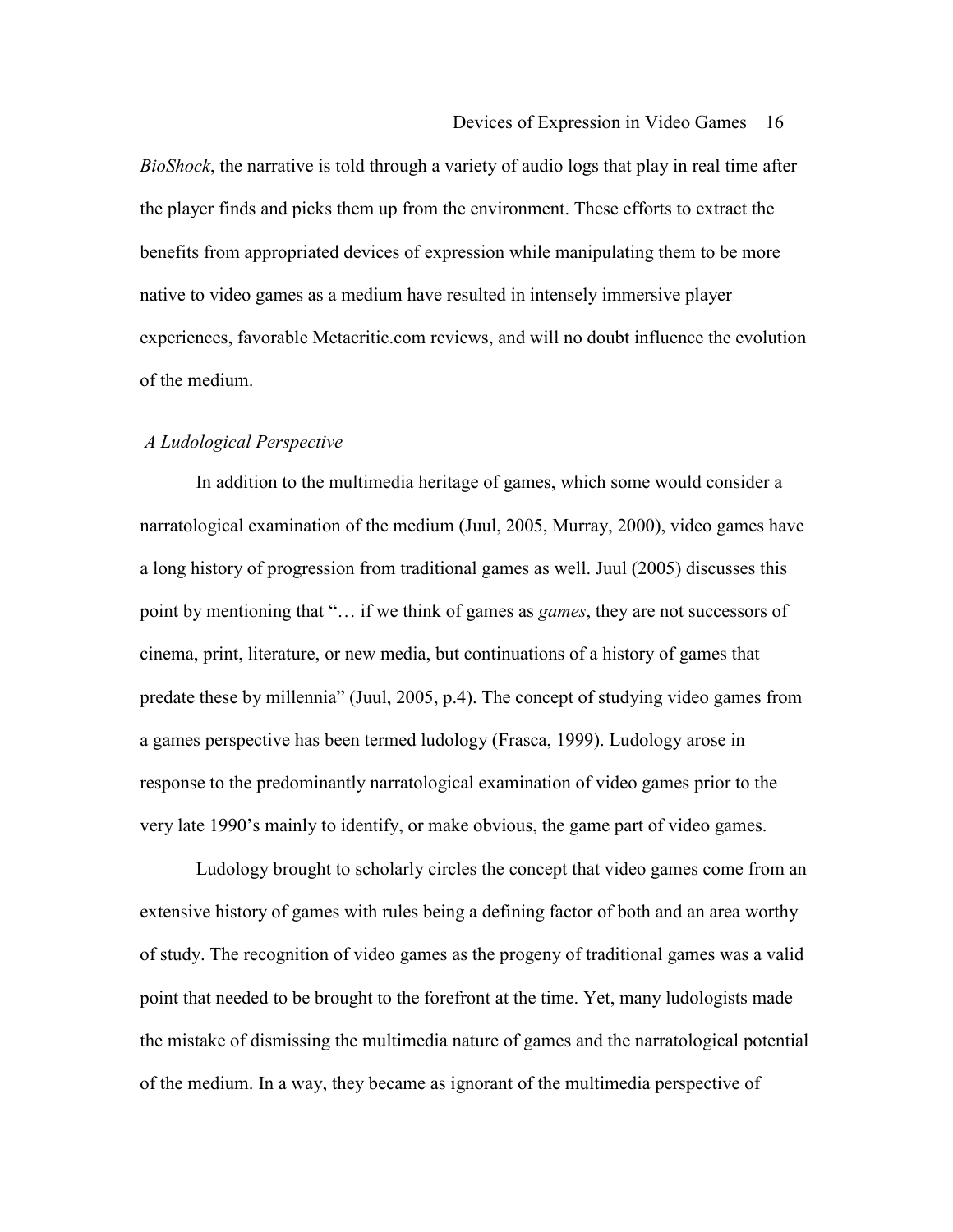games as the narratalogists were ignorant of the ludological perspective. A number of scholars have attempted to find a variety of middle ground theories and a few ludologists have acknowledged the importance of narrative in games (Juul, 2005, Jenkins, 2004).

 While ludologists beneficially introduced the study of games and their rules, a study has yet to be made of the expressive potential of games and their rules. This is the perspective this thesis presents, the study of gameplay mechanics in video games (a subset of games in general) for their expressive qualities. The view of games as a medium of expression presents the concept that games have devices through which they can express ideas that are unique to games. Both Juul and Humble discuss the Egyptian game *Senet* as one of the oldest games known to man (2005, 2006). According to Humble (2006), *Senet* was able to convey an immensely "compelling" message that contained "spiritual importance" to the Egyptians and was "often portrayed as a bridge between the living and the afterlife" (p.1).

One way that *Senet* was able to convey complex meaning was through its rules. Rule-based expression is the basis of the two game-unique devices of expression discussed in this paper: Emergent gameplay and dynamical meaning. In order to convey meaning, games must have devices or techniques through which they can be expressive. The extensive history of games is proof that many techniques have been established. For instance, many games are based on similar play styles such as the many derivatives of backgammon or Parcheesi, card games, and chess.

A variety of interpretations have been given of different traditional and video games, these will be exemplified later in this paper. To have interpretations, a meaning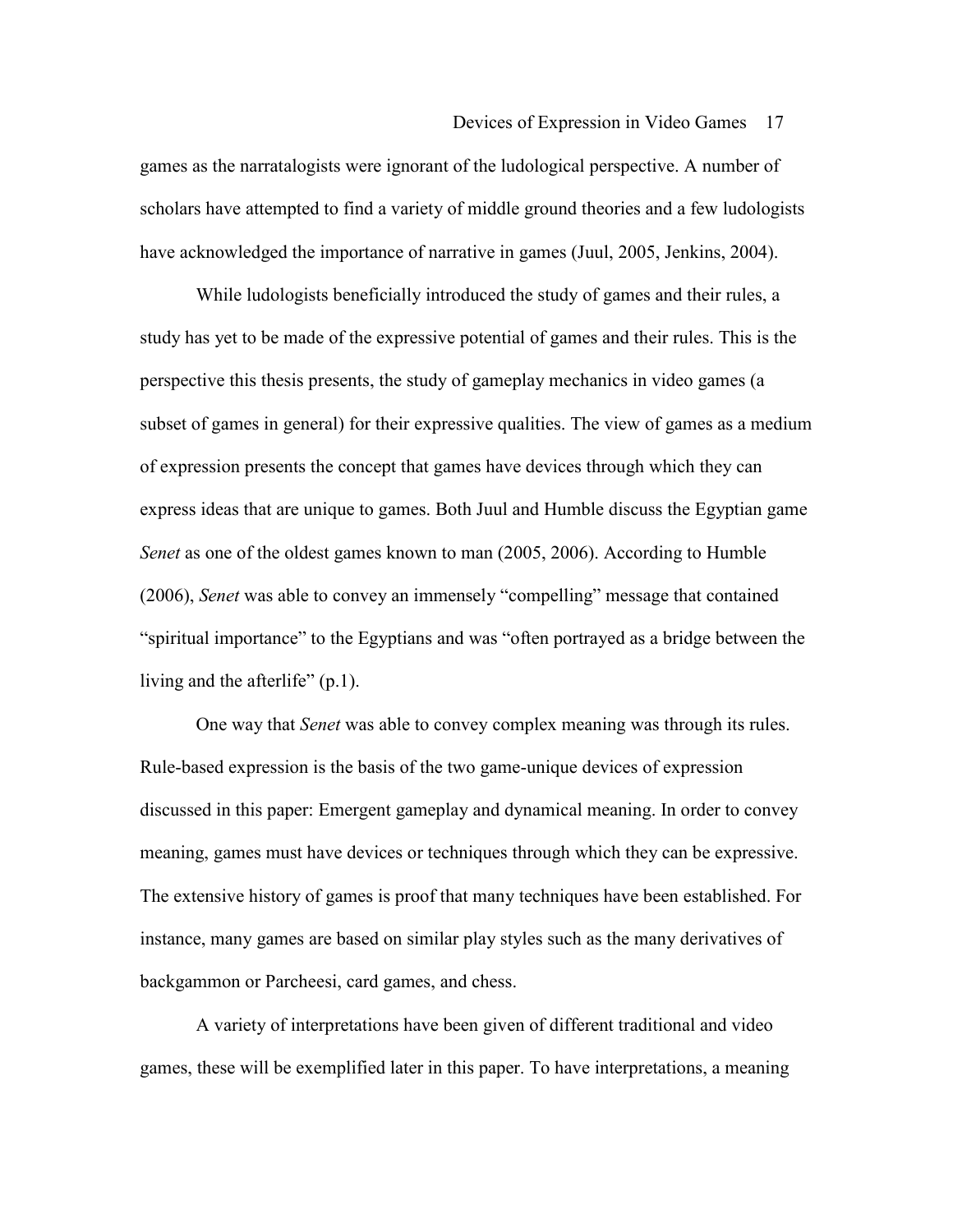must be conveyed, generally, if not exclusively, through devices of expression. Because of the lineage of video games as a progression from traditional games, video games share many of the same devices of expression as traditional games. For this reason, a variety of examples of emergent gameplay and dynamical meaning in traditional and video games will be provided.

## Emergent Gameplay

### *Textbook Definitions*

 Emergent gameplay is built upon the concept of emergence from systems theory. Emergence, in a form that is applicable to game theory, is when complexity arises in a system from the combination of simple rules within that system (Juul, 2005, Fullerton, Swain, & Hoffman, 2004, Salen & Zimmerman, 2004). Juul (2005) provides a variety of examples of complexity arising from the simple outside of games: "life (life is molecules), consciousness (the result of interactions between brain cells), anthills (there is no central command in an anthill), bird flocks (there is no leader in a bird flock) (cf. Johnson 2001)" (p. 78). Another common example is that of the *Game of Life* and its derivative *glider* pattern from the field of cellular automata both of which are patterns that arise in steps from the execution of simple rules (Juul, 2005, p. 79, Fullerton, Swain, & Hoffman, 2004, p. 125, Salen & Zimmerman, 2004, p. 162). In all of these examples, the complexities that arise do so out of a certain inevitability or spontaneity; they arise from the interactions within the system. Emergence in games involves the complexities that arise as a result of the variable of human interaction with the game system. A simple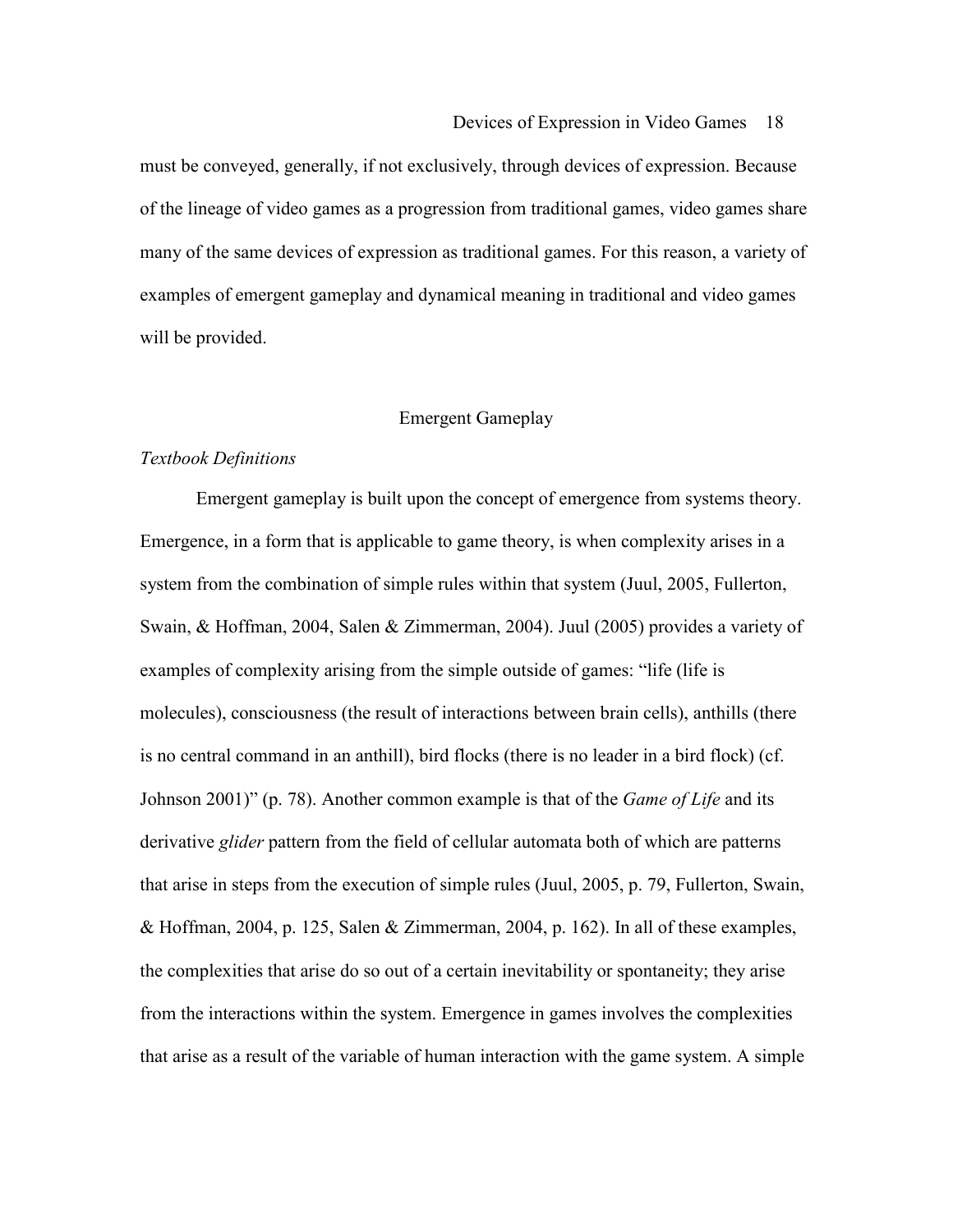example is the nature of multiplayer death matches because every player's actions and choices affect the choices and actions of others.

 For this reason, there is some debate as to what emergent gameplay really is and of what it is composed. Fullerton, Swain, & Hoffman (2004) focus on the emergence that arises within ruled AI. They see emergent gameplay as the player's reaction to emergent systems by emphasizing the scenarios generated from the games that the player can witness: "games can employ emergent techniques to make more believable and unpredictable scenarios. Games as different as *The Sims*, *Grand Theft Auto 3*, *Halo*, *Black & White*, *Pikmin*, *Munch's Oddysee*, and *Metal Gear Solid 2* have all experimented with emergent properties in their designs" (p. 126). So in the perspective of Fullerton, Swain, & Hoffman, emergent gameplay is the player experience that arises from emergent systems.

 A key component that their perspective is lacking, however, is the added complexity that player interaction provides to the emergent system within a game. Player interaction becomes another part of the simple rules that are begetting complexity. As Salen & Zimmerman (2004) state, "in games, emergence arises through the interaction of the formal game system and decisions made by the players" (p.164). By this definition emergent gameplay is not simply the player's experience of emergent systems in games, but it is the experience produced by the player's interaction with the emergent systems in a game.

Schell (2008) describes emergent gameplay as "interesting resultant actions" (p. 141) that emerge from the player's interaction with a game. This perspective ties together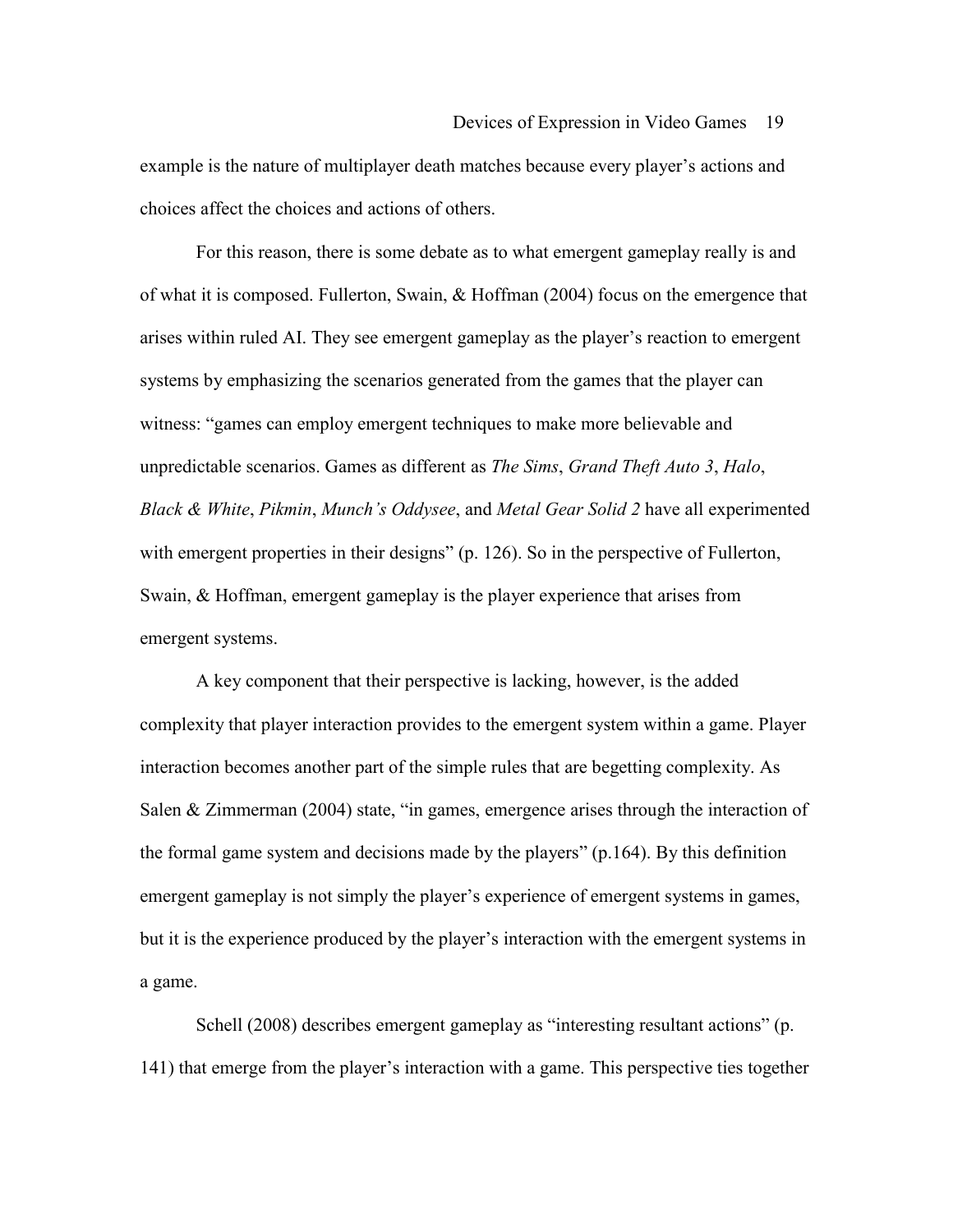the ideas expressed by Fullerton, Swain, & Hoffman and Salen & Zimmerman because it acknowledges that player interaction is a key component or initiator of emergent gameplay while also acknowledging the importance of the response that is generated from that interaction. The important thing to note is that emergent gameplay as defined at this point is bounded by player interaction and player interpretation of those actions, yet still open to a variety of possible types of emergent gameplay.

How does a creator harness and develop situations that facilitate emergent gameplay? This concept of authorship and designer intent is what Juul's definition of emergent gameplay brings to the discussion. Juul (2005) defines emergent gameplay as "situations where a game is played in a way that the game designer did not predict" (p. 76). Juul's definition recognizes the importance of player interaction and leaves open the idea of meaningfulness to the player as a part of emergent gameplay. It also opens the door to the concept of cheating as a form of emergent gameplay. But, Juul's definition creates more issues than it resolves. By his definition designer intent or the lack thereof is a requirement for the existence of emergent gameplay.

While the question of authorship and designer intent is important to determining whether a specific form of emergent gameplay should be considered cheating, for the majority of emergent gameplay forms it is an irrelevant distinction. Emergent gameplay must exist despite designer intent because it is a rather spontaneous formation of combined elements that depends to a large extent on player interpretation. Yet, to say that all gameplay that a designer predicts is un-emergent is a false statement as well because the designer creates and places the systems within the game world. Should the designer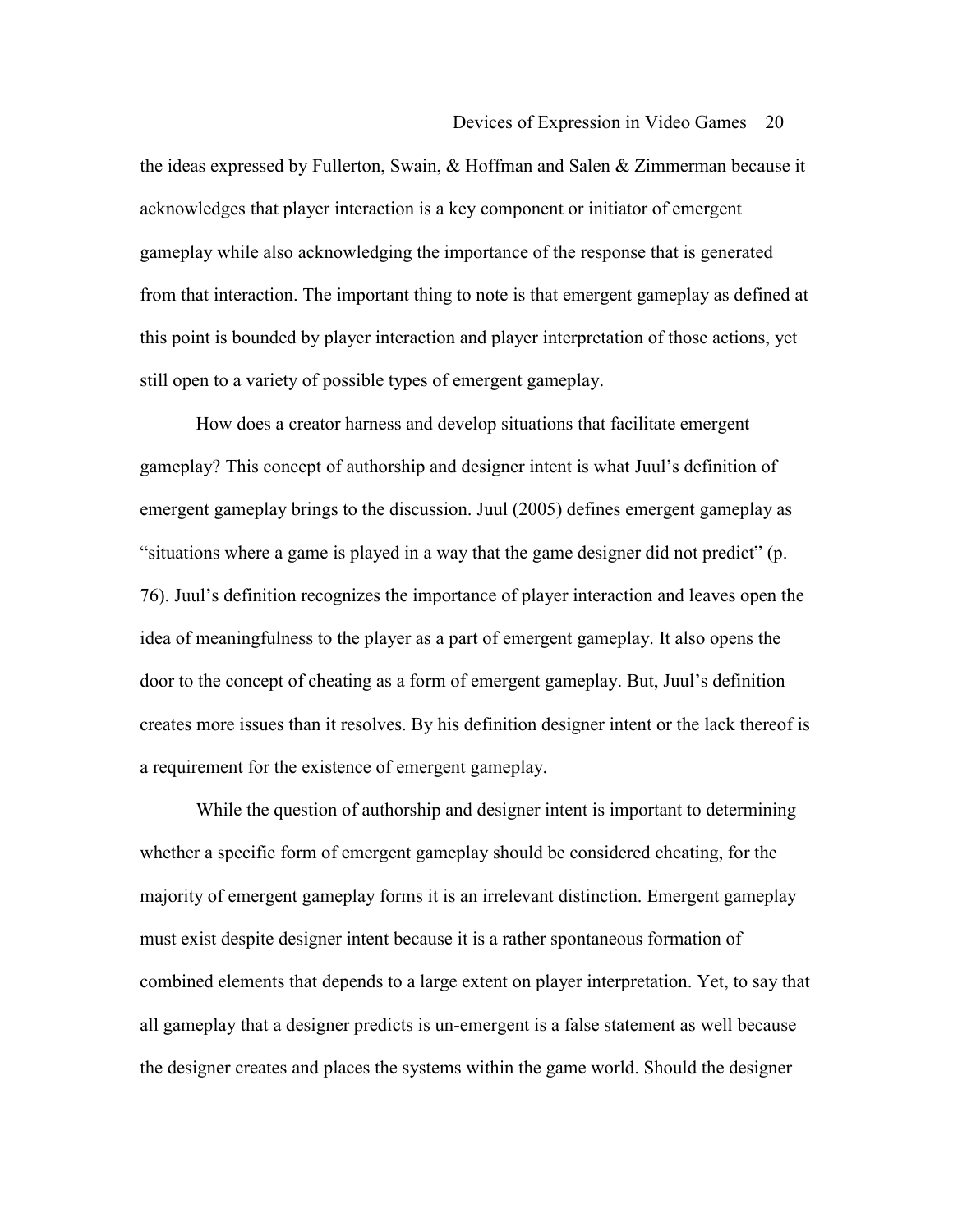want to map, using flow charts or state diagrams, every portion of the programmed AI in order to account for every possible allowed player interaction with that AI he could (although it might take the rest of his life in a system as complex as *Grand Theft Auto 4*).

So while a large portion of emergent gameplay may and will arise despite designer intent a large portion is also the direct result of designer intent. Because of this, Juul's definition is only useful for identifying the fact that some forms of emergent gameplay contradict designer intent, these forms are generally considered cheating. For designers this is indeed an important concept because to use emergent gameplay as an effective means of expression one must be careful to only place emergent properties that reiterate the idea being expressed. This concept of cheating as a break of expression will be discussed in full in a following section that explores the many types of emergent gameplay.

## *Emergent Gameplay Derived*

 Each of the previous definitions of emergent gameplay discussed a variety of different points relative to what emergent gameplay actually is. Boiling forward the key points from those definitions we get to what will be considered emergent gameplay throughout this thesis. Emergent gameplay is when player interactions with gameplay systems combine to create a complex reaction that is meaningful to the player. Meaningful to the player is a key component of Schell's (2008) argument that game design is about creating an experience for the player. Salen and Zimmerman (2004) also place a strong emphasis on meaningful play which they define as "the process by which a player takes action within the designed system of a game and the system responds to the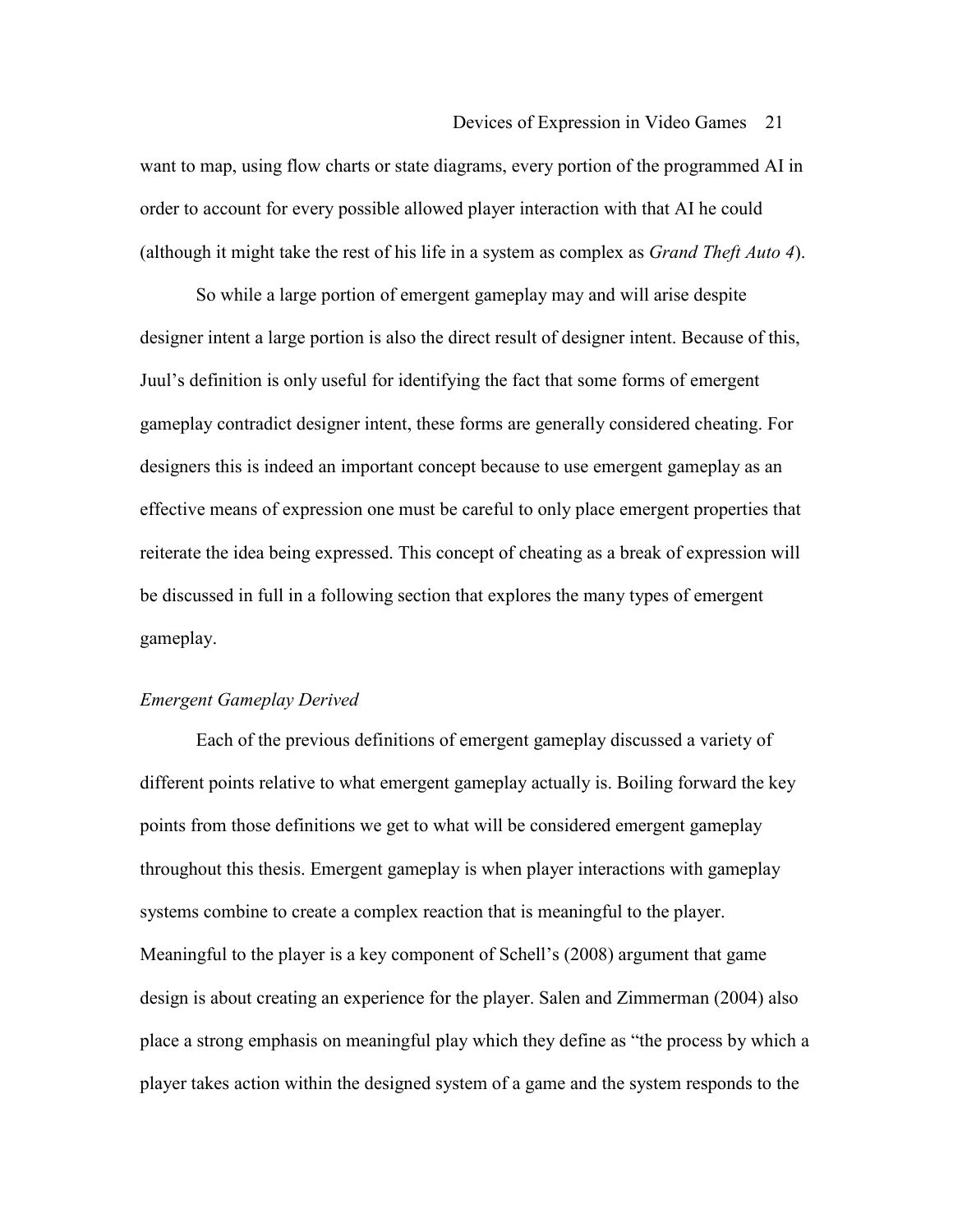action" (p.34). This is what makes emergent gameplay a device of expression through which designers can create experiences that players interpret as meaningful. Indeed meaningfulness to the viewer, listener, player, or receiver is the key to expression.

 Meaningful to the player is the hardest part of any expression because it relies not on the author as much as it relies on the interpreter (in this instance the player). There is no magic solution to making something meaningful to the player; this is why iteration, as previously mentioned, is a key factor. Meaningful to the player could mean a variety of things and is dependent upon each individual player. To some players meaningful may be that it allows them to accomplish designer intended goals within the game world. On the other hand it could simply be meaningful to a player because he or she enjoys the emotions that the combination of variables expresses to him or her. For instance, using the gravity gun in *Half-Life 2* to throw around and destroy crates could have a certain level of satisfaction even though one is not accomplishing any particular designer intended goals. In this case, the player is creating personal goals through which meaning is conveyed and enjoyment is increased.

## *The Authors of Emergent Gameplay*

 Because players can create and accomplish their own goals (or moments of enjoyment) through emergent gameplay, emergent gameplay is co-authored by the player and the game designer. The game designer places the possible player interactions within a game. Then the player interacts with those designed interactions. From player interaction with the game system emergent gameplay expressions are created. The expressions that the player deems interesting or meaningful he or she identifies with and interprets.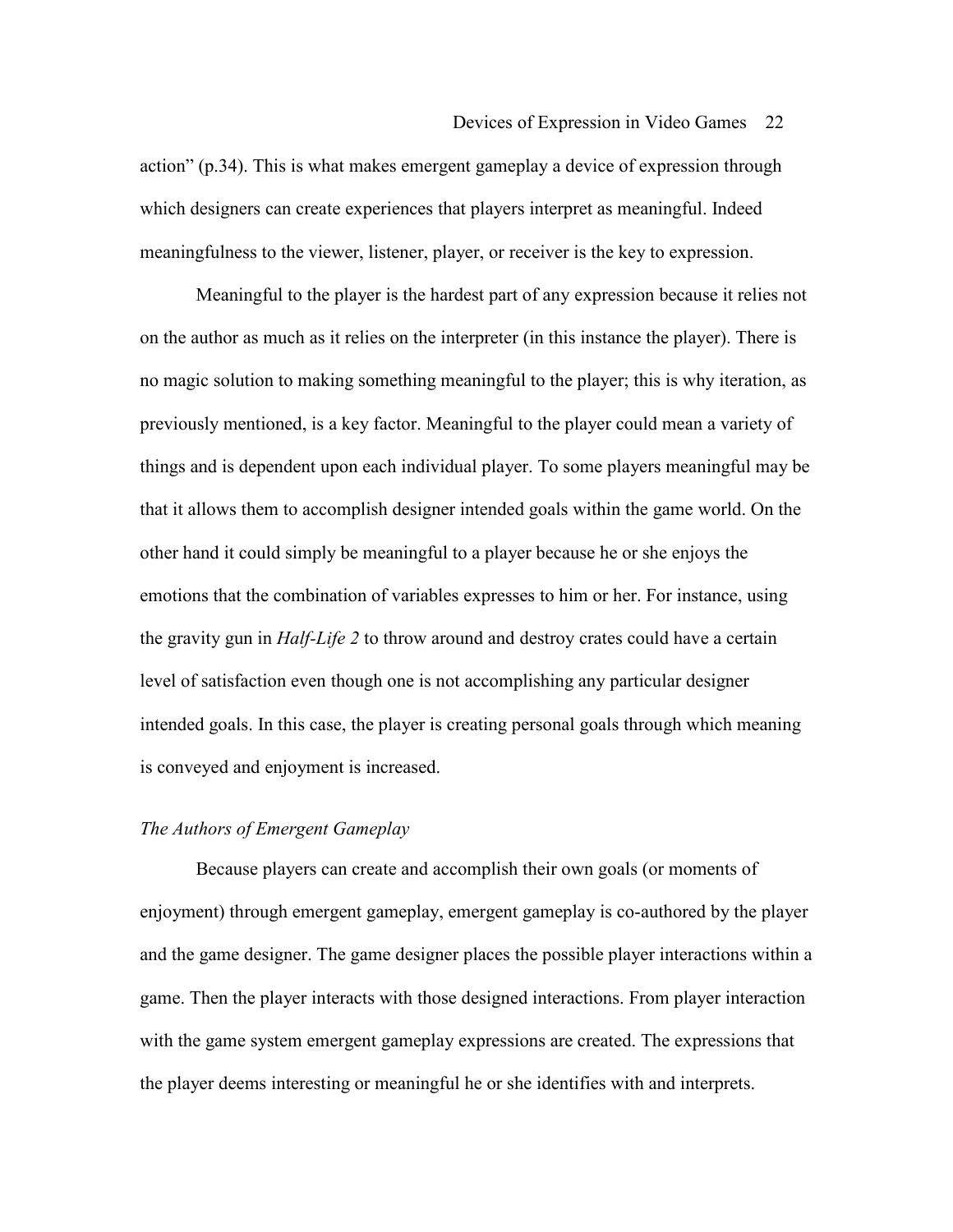Through this interpretation the player experience is enhanced. As with any expression the player interpretation is many and varied, but as with any devices of expression within any medium, emergent gameplay can be constrained and constructed to at the very least narrow the possible range of interpretations.

 By focusing on the ideas or themes he or she wishes to convey, a game designer can limit the range of player actions to actions that fit within that theme. Take for instance *BioShock*, in *BioShock* the player is allowed to progress through levels at his or her own pace and using the guns and/or plasmids (genetically enhanced powers) that he or she has chosen to find, upgrade, or purchase. Every battle with every enemy has the potential to be completely different for every player. Many of the plasmids can be combined with the environment to have a variety of effects on enemies. In addition, players can hack turrets and robots to fight for the player. All of the actions and powerups allowed within *BioShock* are constrained to actions and powerups that could be found in a steam-punk influenced genetically enhanced underwater world.

 By constraining the types of weapons and plasmids the game designer reinforces the theme of the game. Yet, the game designer also places a variety of these weapons and plasmids so that the player can choose the ones that the player wishes to use and approach every battle in a way that makes sense to that player. The gameplay is emergent because it is a reaction to the player's chosen interactions with the systems of the world, yet the player's actions only serve to reiterate the story and the entire theme of the game world. This is the great power of emergent gameplay: being able to make game worlds seem more real because the player is given the power of choice.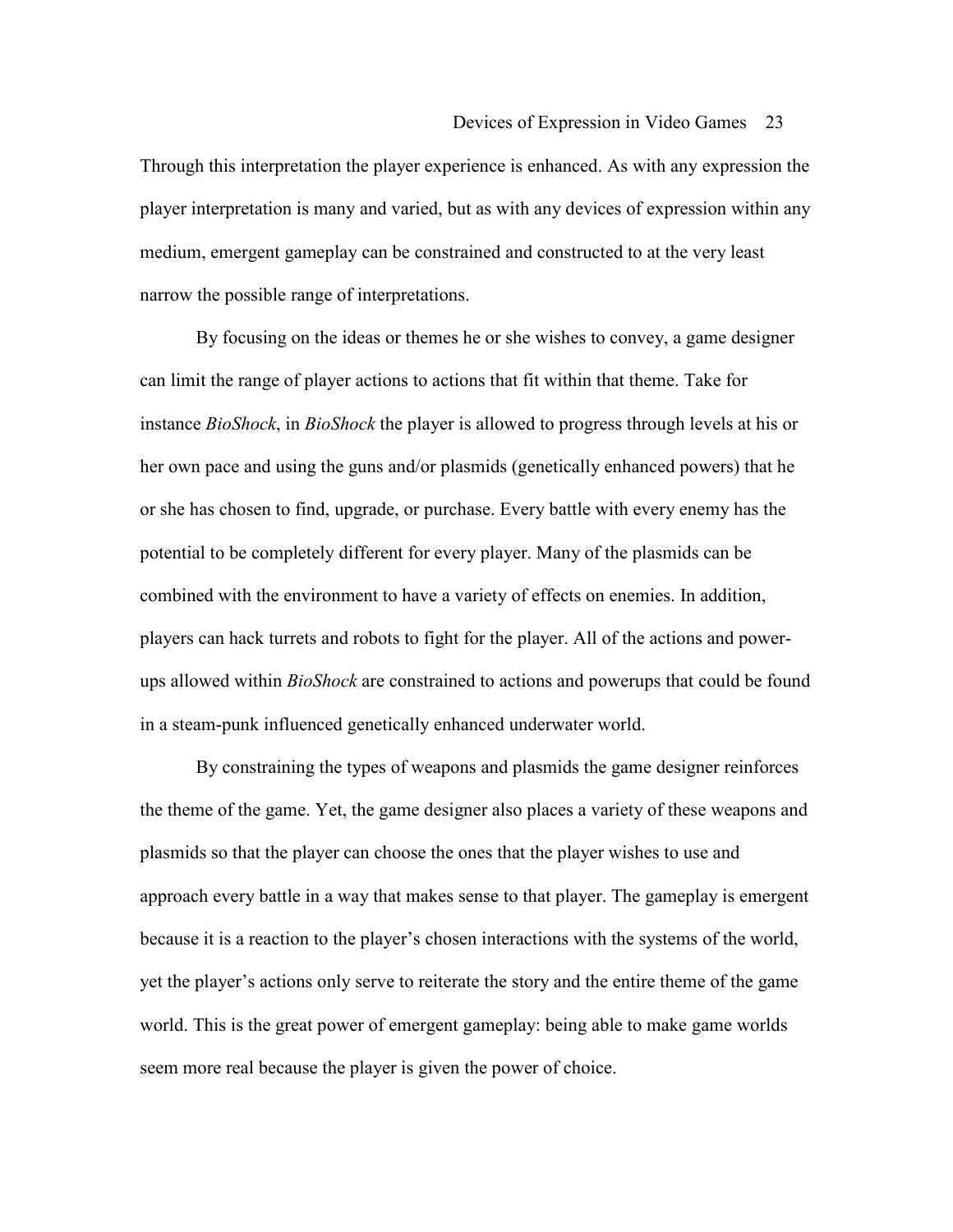In many ways, emergent gameplay taken to infinity would be the "perfect" game idealized by Murray (2000) as *Star Trek*'s Holodeck and mentioned by Schell (2008) as the mighty aspirations of many game designers. Fully emergent gameplay would be a world in which every action, every choice made by the player would have a meaningful and realistic (to the specific scenario's theme) reaction. This is the aspiration of the Wii's motion controls and Project Natal's *Milo*. Emergent gameplay is quite possibly the technologically imperfect predecessor to virtual reality. But in the form it exists today, it is a powerful device for expressing the complexities of a reality to the player.

Take for instance the *Grand Theft Auto* series, which has used emergent gameplay in the form of nearly complete player freedom (within obvious constraints placed by the designer to make the world more real) to allow millions of players to live the life of a gangster. The possibilities of player interaction through emergent gameplay are endless.

## *The Types of Emergent Gameplay*

 Emergent gameplay has been used as a blanket term to house a variety of different types of gameplay. This paper will discuss emergent gameplay as micronarratives, cheating, strategies, and player-authored content. Each of these sections will discuss the different meanings that emergent gameplay expresses in each of its distinct forms.

*Micronarratives.* The first type of emergent gameplay is the micronarrative. Narrative is defined by Bordwell & Thompson (2004) as "a chain of events in a causeeffect relationship occurring in time and space" (p. 69). The prefix micro is added to indicate small parts of that chain of events ranging from particular events to a short series of events. A micronarrative is the story that is generated from the meaningful actions a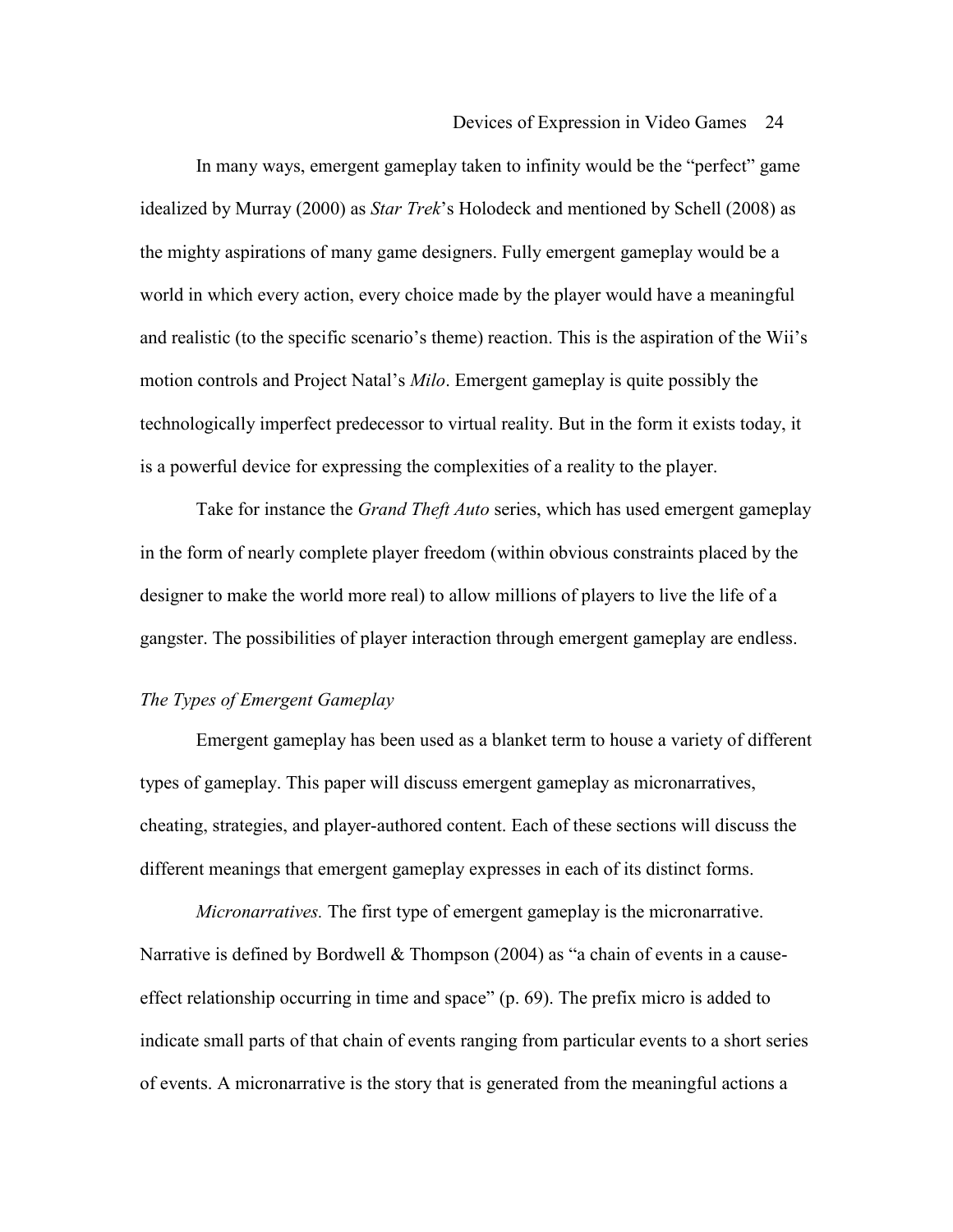player takes within a game. As a player is playing a game, he or she will take many actions within the game; these actions are those that have been put in place by a game designer or developer. The actions that the player takes that he or she deems meaningful creates a series of causes and effects that can be termed a narrative. The individual actions or individual causes and effects in that narrative are a form of emergent gameplay known as the micronarrative.

Looking at the derived definition of emergent gameplay (stated above in the *Emergent Gameplay Derived* section), each micronarrative is a complex reaction that is meaningful to the player that when combined with other micronarratives can be shaped into a narrative, or a series of causes and effects. Through micronarratives game designers can allow players to co-author a variety of potentially complex narrative expressions. The combination of micronarratives is termed "emergent narratives" by Jenkins (2004) in his discussion of *The Sims* as "a kind of authoring environment in which players can define their own goals and write their own stories" (p. 10).

*The Sims* is an excellent example of the micronarrative form of emergent gameplay. By interacting with a family of "Sims" the player is creating a narrative unique to the player. Many games allow the player to create the narrative of their journey through a game world. *World of Warcraft*, *BioShock*, the *Grand Theft Auto* series, the *Elder Scrolls* series, and the *Fallout* series are all excellent examples that have proven the power of this type of emergent gameplay with the high attachment rates that their sales profess.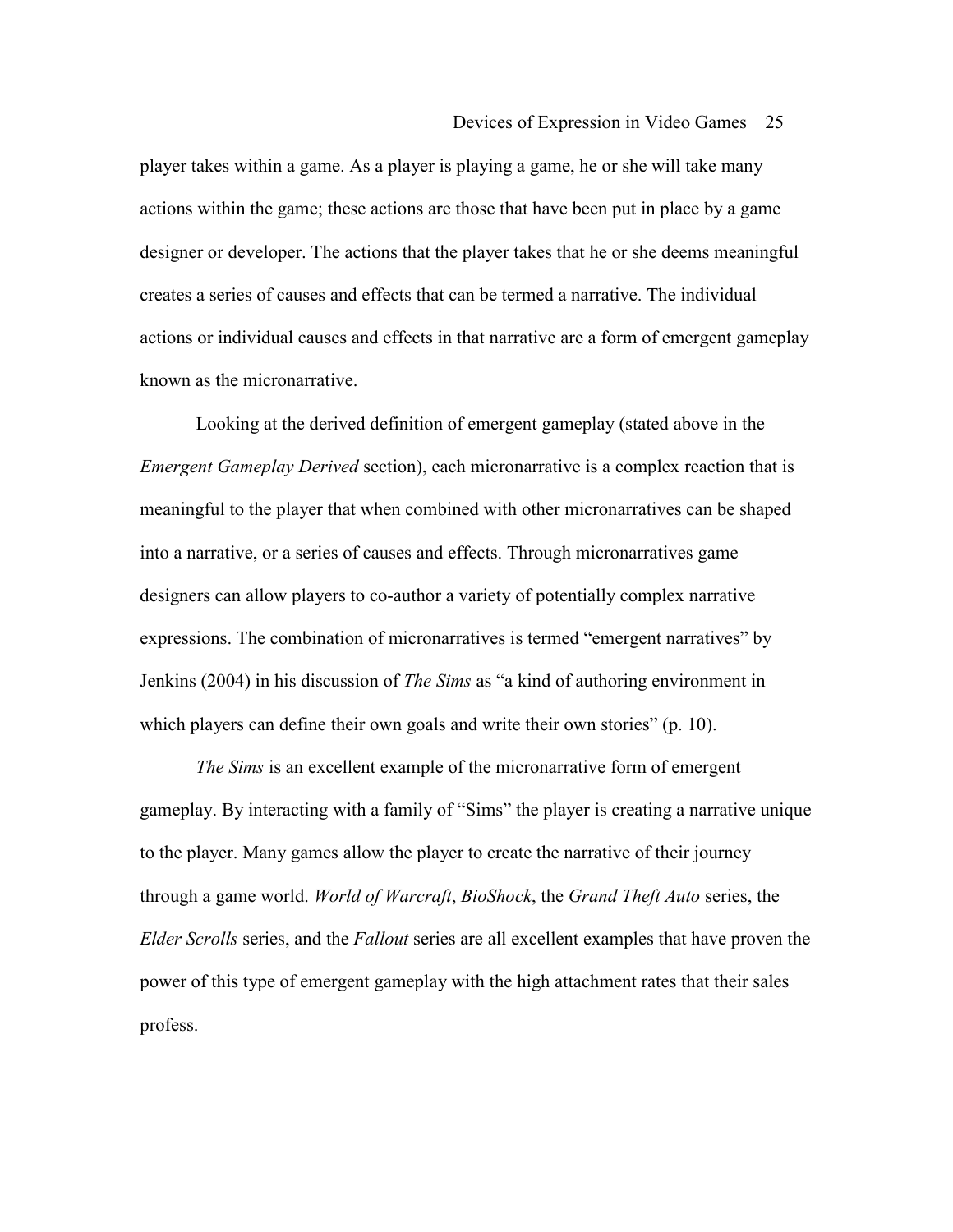In the opening to "The Accidental Carjack", Miller recounts an experience she had from *Grand Theft Auto: San Andreas*:

I accidentally stole a car today. It was a bizarre experience—I was just trying to ride this BMX bike I found on the street, which had a lot of play in the steering and kept landing me in bustling city traffic. I fell off the bike and was trying to get back on when I found myself pulling a driver out of his SUV and driving away, with the radio blaring "I Know You Got Soul" (the Bobby Byrd song, not Eric B. & Rakim). Maybe I have more road rage than I thought—it seemed like the easiest thing in the world to toss this guy onto the pavement and get behind the wheel.  $(p. 1)$ 

This experience is the combination and retelling of her personal micronarratives, which were generated by her interactions within *Grand Theft Auto: San Andreas*, in prose form. Her experience with the emergent gameplay in the game created this entire complex expression co-authored by herself through her interpretations and the game designers who made those actions available within the game world. By placing the means for players to take interesting actions within game worlds, that reiterate the world, but allow for complex combinations or micronarratives that are personal to the player, game designers can greatly strengthen the reality of the game world's they create. In addition, players will feel more attached to the characters that the player has guided through all of the conflicts within the game because they have chosen how to deal with those concepts in a personal way.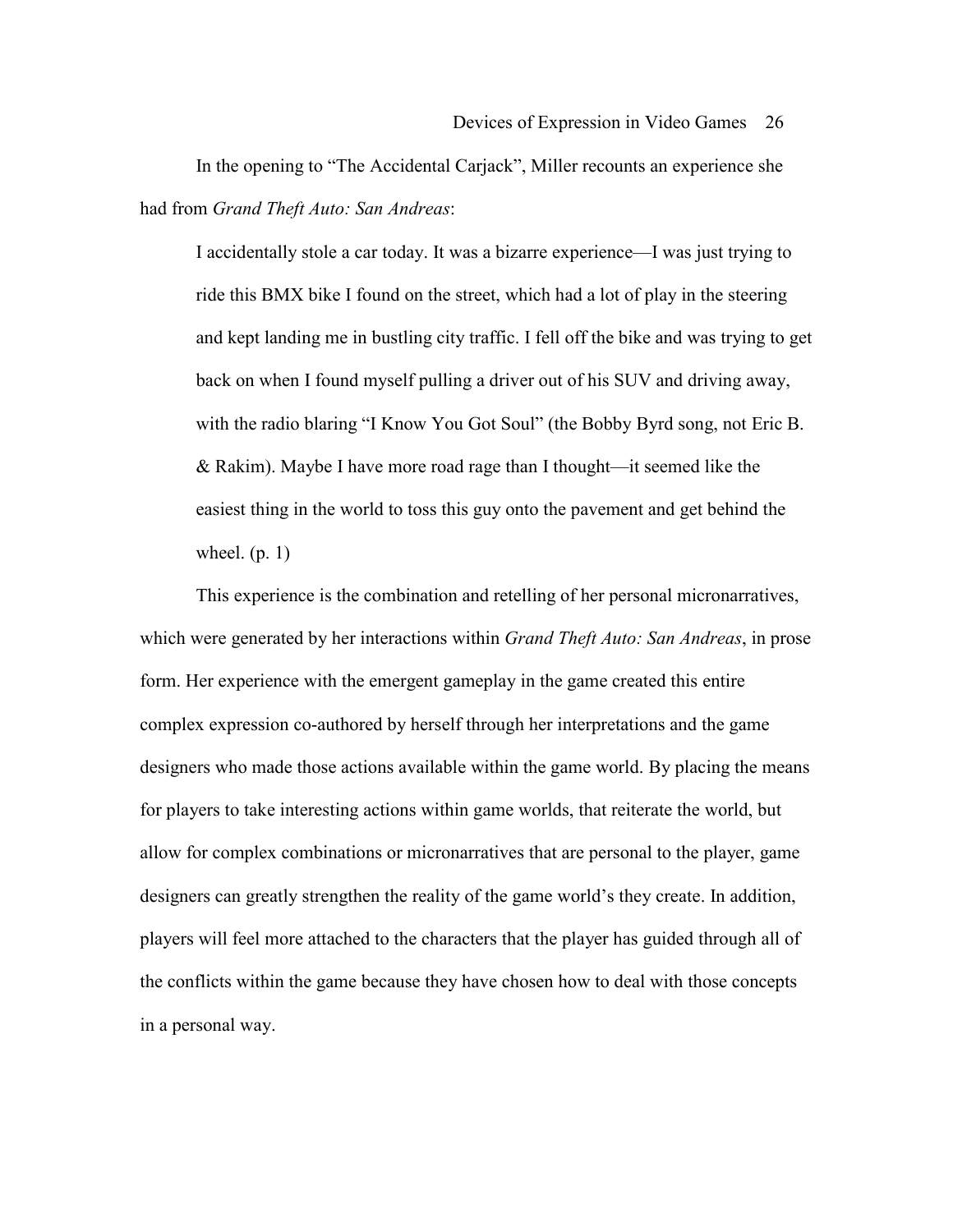This attachment to player-driven characters and the actions a player takes within a game world is perhaps a reason game-to-film adaptations generally fail. If a screenwriter was to base a script off of the emergent narrative of an individual player, it might lend itself to a more cohesive adaptation than an attempt to capture all of the unique experiences every player has had with a game in one script. In the future, entire transmedia artifacts might be created based on individual player experiences within games. This would fit with Jenkins' (2004) idea of "transmedia storytelling" (p. 6-7) where stories from games could populate tales from a universe rather than a specific artifact. Jenkins (2004) exemplifies this concept with the *Star Wars* universe: "[A] Star Wars game may not simply retell the story of Star Wars, but it doesn't have to in order to enrich or expand our experience of the Star Wars saga" (p.7).

Scholars can use this type of emergent gameplay to explore the assuredly complex emotions or ideas expressed through the allowance of particular micronarratives within a game. An example would be the study of the rippling effects of a particular or series of dark-side choice(s) in *Star Wars: Knights of the Old Republic*. Narrative scholars should be extremely excited by the potential micronarratives allow. Especially since games contain many of the possibilities of choice only dreamed of in Borges' "Garden of Forking Paths". Now scholars can follow all potential scenarios and theorize why the game designers would allow each of the possible choices. In addition, game scholars could analyze and critique their unique emergent narrative in a traditional fashion because it will indeed be a traditional linear narrative, but it will be a unique one nonetheless. Perhaps favorite series of micronarratives will arise through critiques and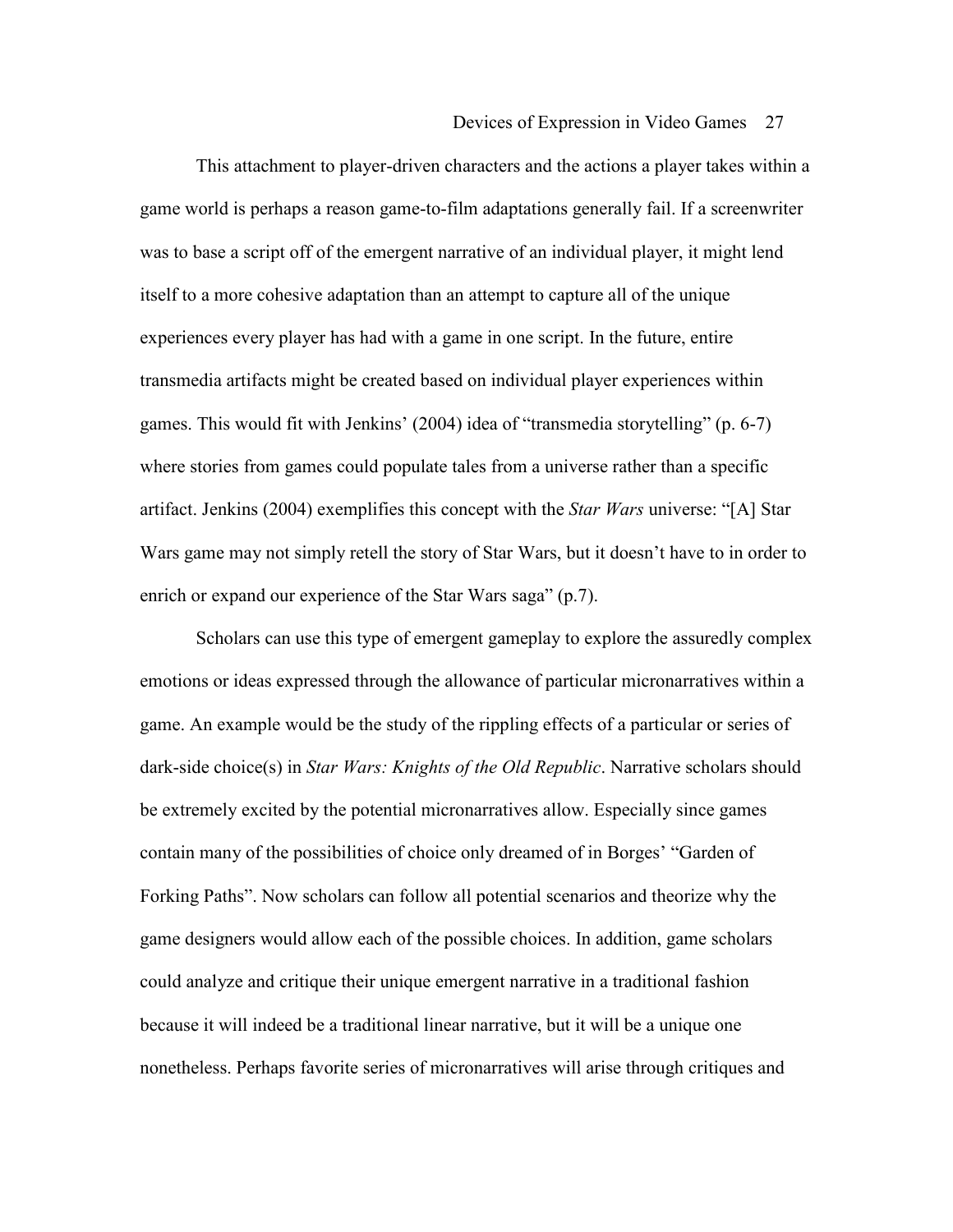those will be deemed the most interesting for their strife or character conflicts. A number of possibilities exist, yet hardly any games have been critiqued in this manner.

*Cheating.* As mentioned in the presentation of Juul's definition of emergent gameplay above, cheating is another form of emergent gameplay. Cheating is emergent gameplay that breaks the boundaries of designer intent. Juul (2005) describes this phenomenon as "*Emergence as novelty or surprise:* This is in its simplest form when several rules or objects in a game are combined in a hitherto unseen way and surprise a human player or designer" (p. 81). There are quite a few examples of cheating in games, some popular ones are: the use of proximity mines as a means to climb walls in *Deus Ex*, using rockets in combination with jumping (rocket-jumping) to reach areas not intended to be reached in first person shooters (particularly *Quake III Arena*), reaching slightly out of reach areas by combining jumping with crouching (crouch-jumping) in a variety of first person shooters (particularly the *Halo* series), and quickly switching weapons to take advantage of the sword lunge and longer distance reticules allowing the player to fly across the world and instantly kill other players (sword-flying) in *Halo II*.

Cheating is emergent gameplay because the players are combining interactions with the game to produce a result that the player deems meaningful, but this result is not in cohesion with the designer's view of the game. Because of this last clause, many cheats get quickly patched out of games (patches are software updates that fix errors in the game's code). While cheating generally creates expressions from emergent gameplay that are not consistent with the emotions or feelings (often the cheat breaks the reality or theme of the game world by causing unrealistic (in relation to the game world) player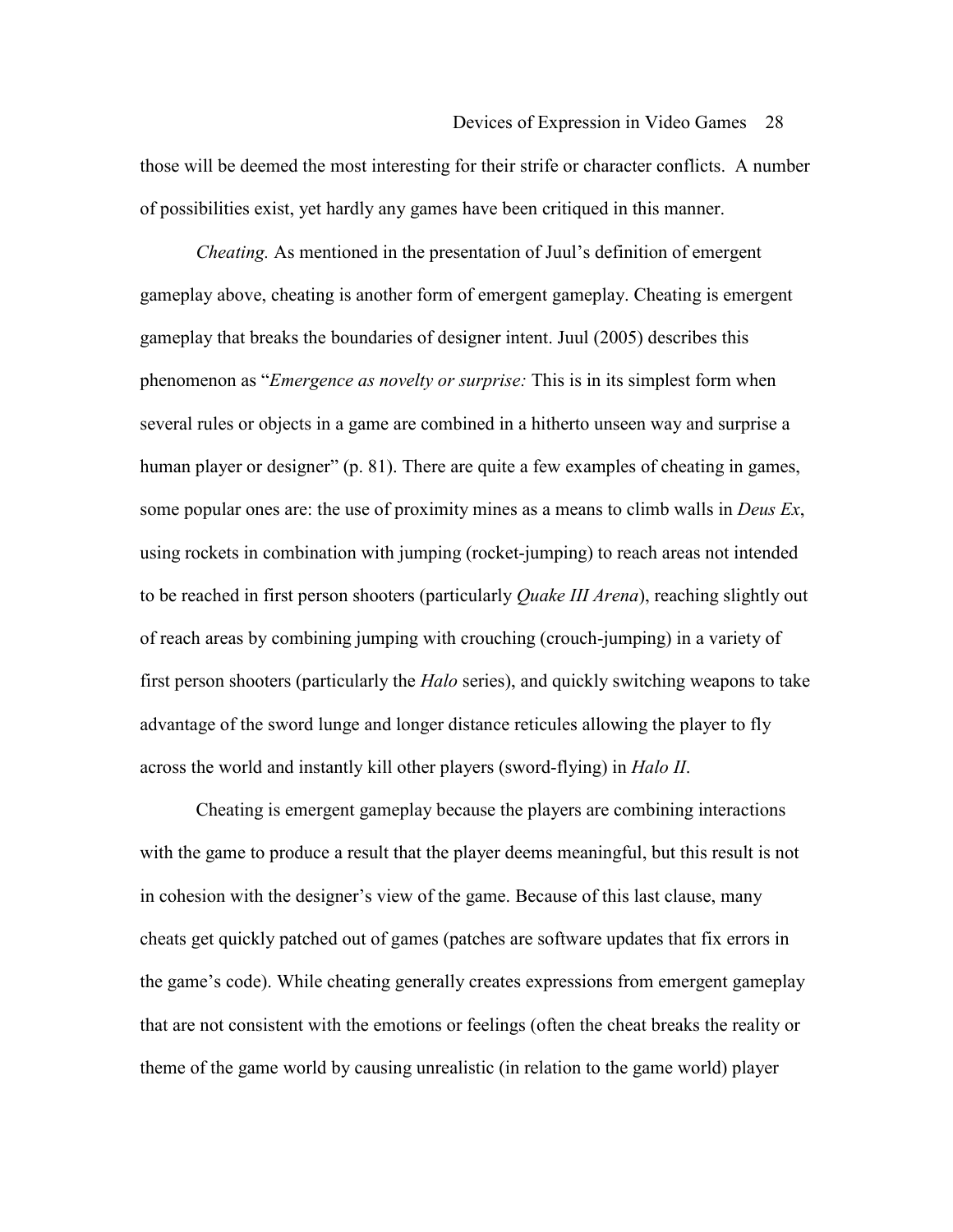behavior or access to unfinished areas) that a designer wishes to convey (hence the reason game creators wish to remove the cheat), a designer should think twice before swiftly removing a cheat.

Occasionally the cheat may introduce a new, even fun, means of gameplay that was not previously conceived. For instance, sword-flying in *Halo II*, might have interrupted the flow of general deathmatches, but it introduced new game sets based around mid-air melee battles. When the cheat was patched, this new, emergent form of play was eradicated from the system. Game designers should examine cheats before eliminating them to see if the cheat has presented a new form of gameplay that could be placed into a mode or even sold as downloadable content.

Taking the time to see if communities form around a cheat or what players seem to be enjoying about a specific cheat can help a game designer understand his audience and even branch out to satisfy broader audiences. In these rare cases cheating may be creating expressions that do not actually break the game world for most players. It is possible that on the interpretive end the player is having the game world reinforced through the cheat; although, it may not be expressed in a way that the designer intended. This is why designers should be careful when eliminating cheats because they may actually be eliminating a key portion of a micronarrative form of emergent gameplay rather than a detrimental cheat. For the most part, however, cheating gives unfair advantages to players, and steps should be taken to remove cheats where this is the case. With massively multiplayer online games (MMOGs), designers must be particularly careful before making changes to classes or environments that appear to be too powerful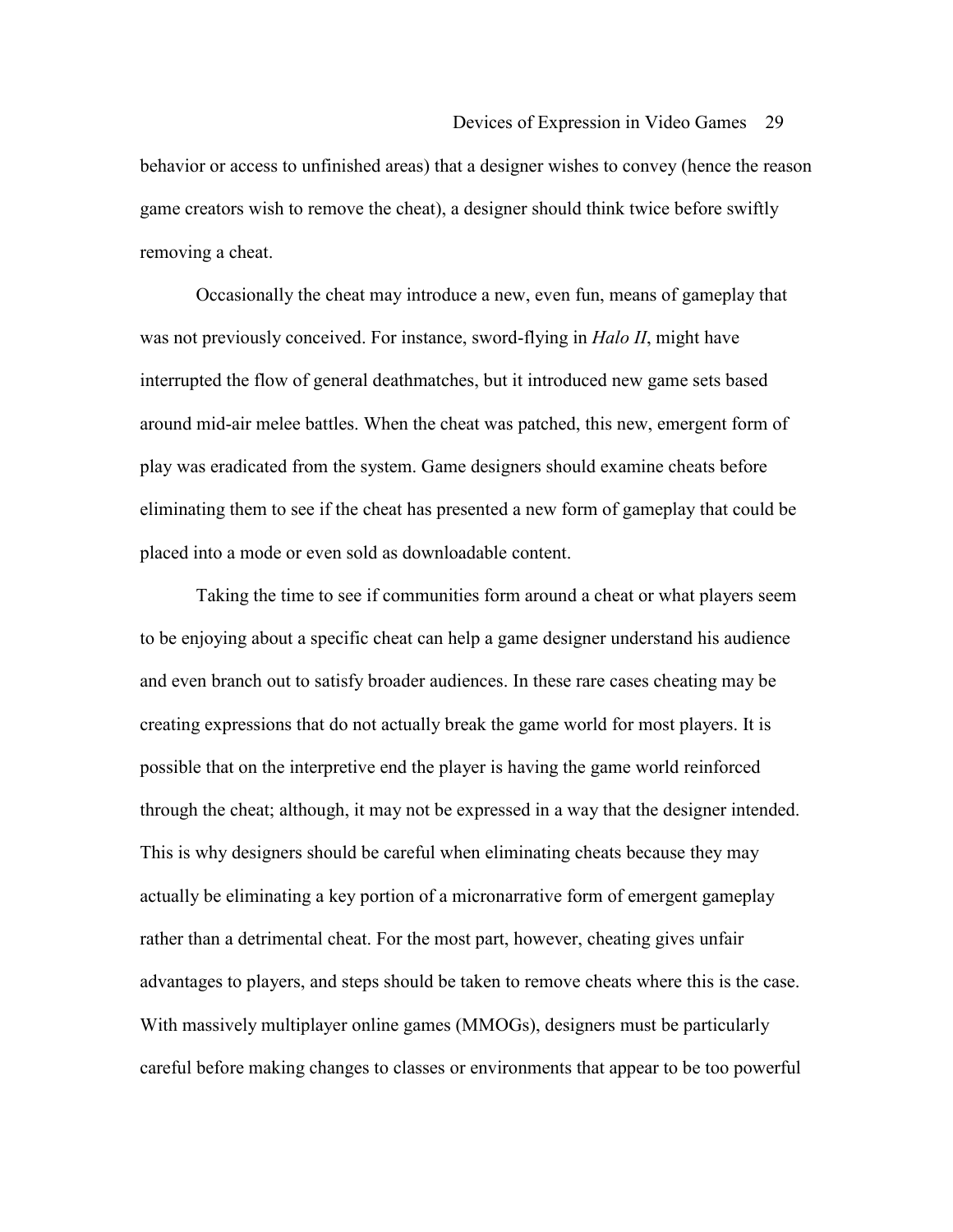or unbalanced because community bias or strange population distributions may in fact be the root cause of the problem, rather than the supposedly cheating class or attribute.

*Strategies.* The concept of strategies as emergent gameplay is the recognition that player action is based upon the player's choice and pattern recognition. This concept is presented in traditional board games such as *Chess* and *Go*, but is applicable to video games as well. For instance, "… there is a myriad of end positions in chess that qualify as checkmate, and each of these positions can be reached in an immense number of different ways" (Juul, 2005, p. 75-76). A player's actions are informed by that player's knowledge of the rules and goals of the game. By taking action within the game the player builds strategies (although sometimes these strategies are unbeknownst to the player) by which the player approaches conflict within the game. Because these strategies are based on the rules of the game, the expressions created are caused by dynamical meaning, which will be discussed later in the paper. The fact that strategies inform player interaction is the acknowledgement that emergent gameplay can factor into what dynamical meaning is created. And, because strategies underlie a variety of actions taken in games, particularly in multiplayer games, the other forms of emergent gameplay, such as micronarratives are very much influenced by player strategies as well.

At an abstract level, strategies as emergent gameplay lead to the ideal of the Holodeck as discussed by Murray (2000). Strategies recognize all the possible interactions allowed a player, and the more interactions allowed the more complex an emergent expression can be (and the more Holodeck-like a game can be). Being allowed the choice of an action and even a pattern of choices (a strategy), or having a game that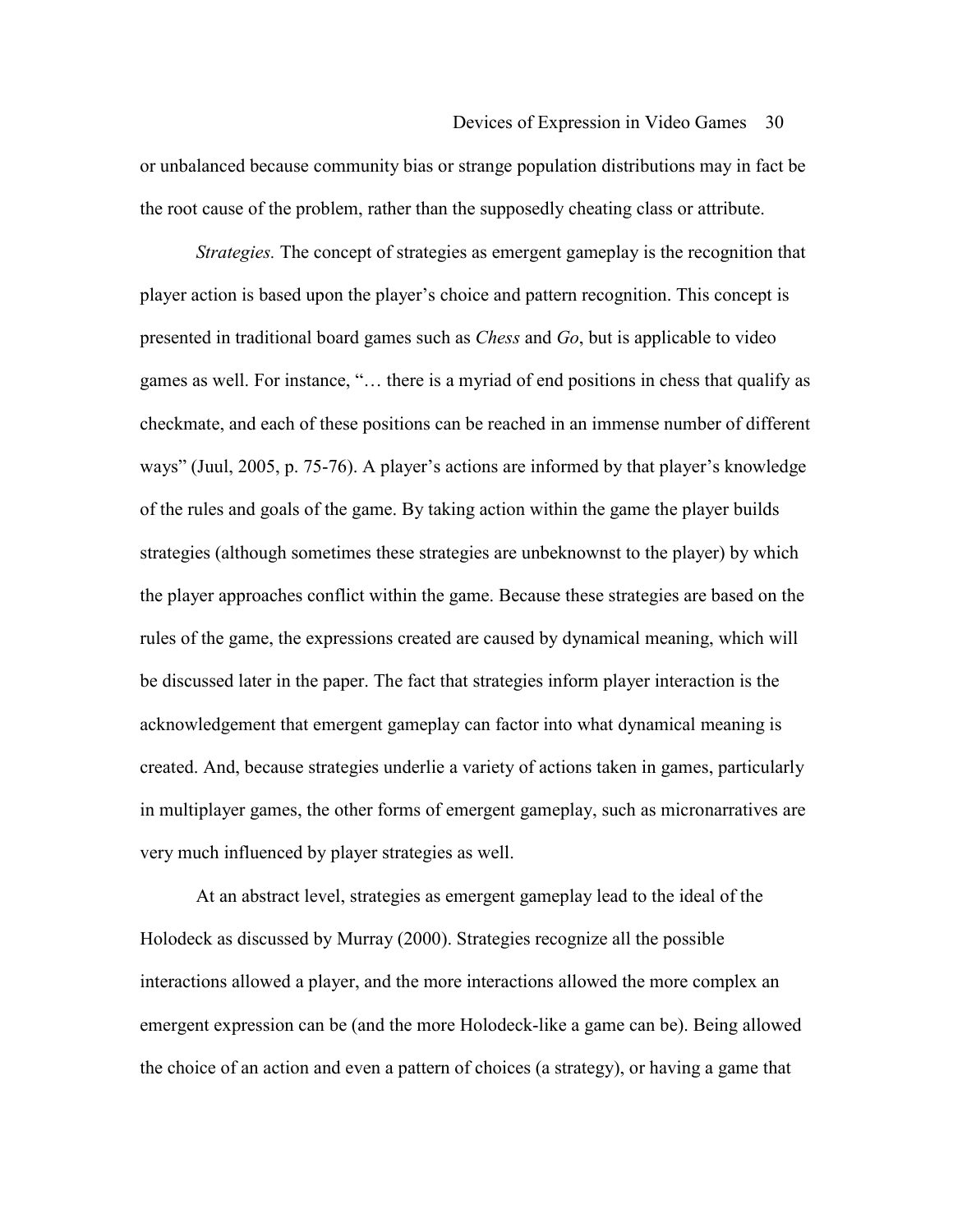recognizes and uniquely responds to a player's pattern of choices is the ideal narrative game as discussed by both Schell (2008) and Murray (2000). This form of emergent gameplay needs further study and development, which it will no doubt receive as games iteratively progress to a more expressive future.

*Player-authored content.* Another form of emergent gameplay is the creation and player experience of player-authored content. The act of creating in-game content is debatably emergent gameplay. It depends on one's view of the tools of creation and how those tools are implemented within a game. A game such as *Spore* forces the player to use in-game creation tools as a means of progression. In *Spore*, in order to evolve his or her creature the player must find new parts for the player's creature and then enter an editor to add those parts. In addition, as *Spore* transitions to the civilization and galaxy phases the player is forced to create buildings and vehicles in order to continue playing the game. Having tools integrated into the gameplay experience presents an argument for the creation of in-game content as a form of emergent play because the player is indeed taking actions and making choices within the game that he or she deems meaningful. But, in many cases these tools are not as integrated as gameplay, and they require a transition from player to designer. For this reason, the creation of content is less emergent gameplay and more the player acting as a creator.

The interesting aspect of player-authored content is that the content that other players create then becomes new content for other players to explore. In a way, "when game players become game producers, emergence is multiplied: in addition to the unexpected forms of play that occur inside a game, player-producers create entirely new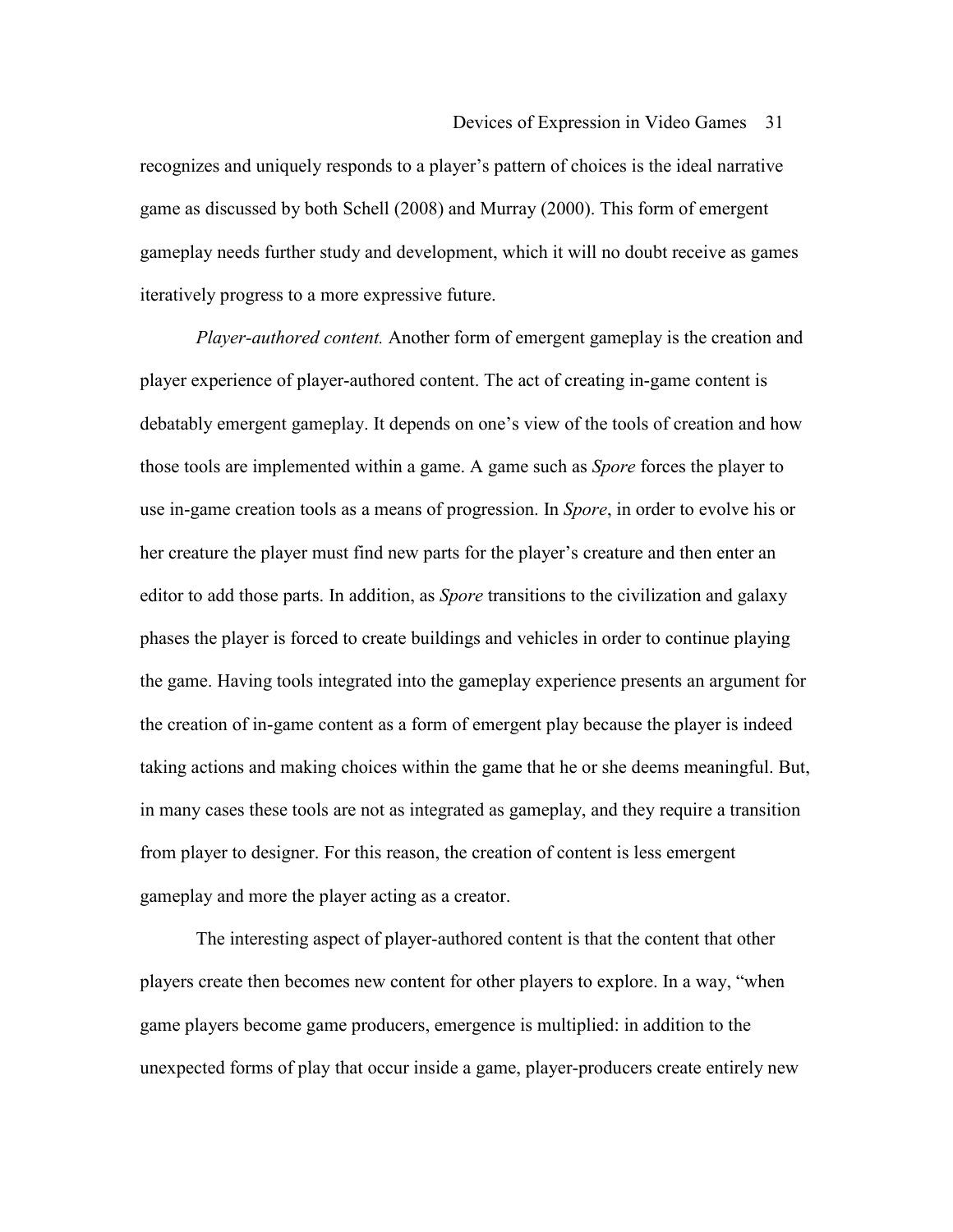contexts for play, which in turn generate whole new play experiences" (Salen  $\&$ Zimmerman, 2004, p. 540). With player-authored content the complexity of authorship is increased, one player's experience with another's content becomes a co-authored experience between the player, the content creator, and the game creator. This is because the game creator placed the realm of possible actions or the tools for creating allowed actions. Then, the content creator creates the unique scenario and the possibilities within that scenario. And then, the player creates an experience (emergent gameplay expression) when they play through the content. Allowing players the ability to create content for others has been proven to be an excellent selling point for many popular games. From the early days of *Quake* mods to the amount of content created for *The Sims* and *Spore* to the popularity of the level creator in *Little Big Planet*, the ability to create content extends the life and popularity of many games.

Designers should attempt to release authoring tools or develop systems by which players can add content and create new forms of play that the developer could not imagine. While this form of emergent gameplay is less about allowing a designer to express his or her individual ideas, it is valuable because it allows a variety of players to use a designer's systems to express their own ideas and emotions. Much debate has arisen in the past about authorship in relation to photography and film. This type of emergent gameplay could give rise to scholarly debate about authorship in games.

## *Emergent Gameplay as a Container Device*

 As previously mentioned, in a variety of media, film in particular, there are devices of expression that contain other more simple devices. Because of the multiple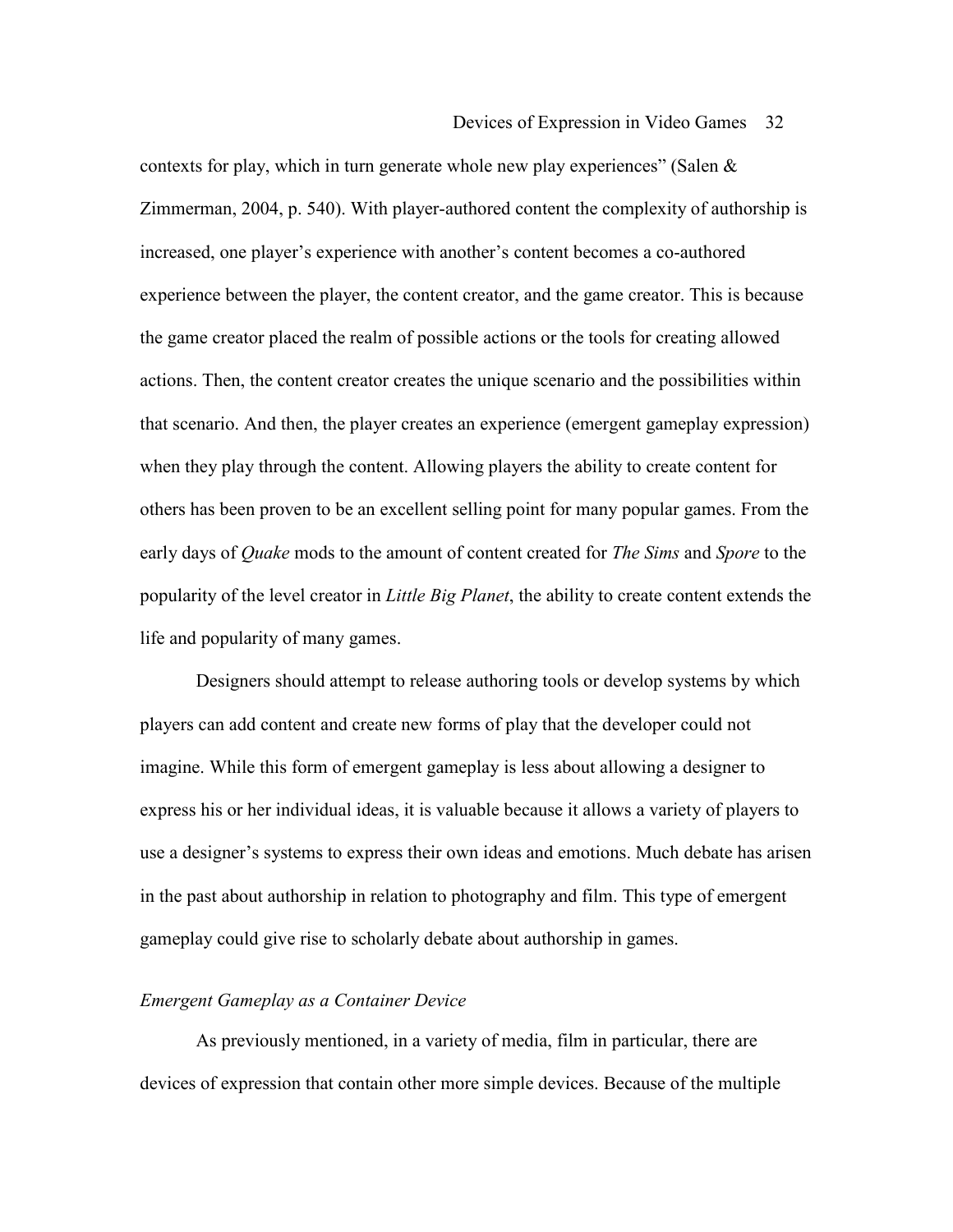types of emergent gameplay, it appears that emergent gameplay may be the first container device identified in video games. It is highly likely that with further study of emergent gameplay a variety of other simpler devices of expression will be discovered that comprise emergent gameplay. For this reason, emergent gameplay should be more fully studied and examined in the future in order to refine and discover all of the devices that comprise emergent gameplay. The study of authorship in relation to emergent gameplay and its sub-devices or types is also an area within emergent gameplay that deserves further study.

 Beyond the study of emergent gameplay the medium of video games is a relatively unexplored space in terms of devices of expression. As the medium progresses designers, developers, and scholars will undoubtedly discover new devices of expression and learn new ways of manipulating existing devices of expression. The next device of expression discussed in this thesis comes from a relatively new idea termed dynamical meaning. Dynamical meaning has a lot of potential for designers and developers to express their ideas in new and interesting ways.

## Dynamical Meaning

## *The Definition of Dynamical Meaning*

 The term dynamical meaning was a word pairing coined by Jonathan Blow (Kumar, 2008) as a way of explaining ideas discussed by Rod Humble (2006) in his article "Game Rules as Art" and then implemented in Humble's independent game "The Marriage". "The Marriage" is a game that expresses the complexities and emotions of Humble's own marriage utilizing only basic western color theory and gameplay (or the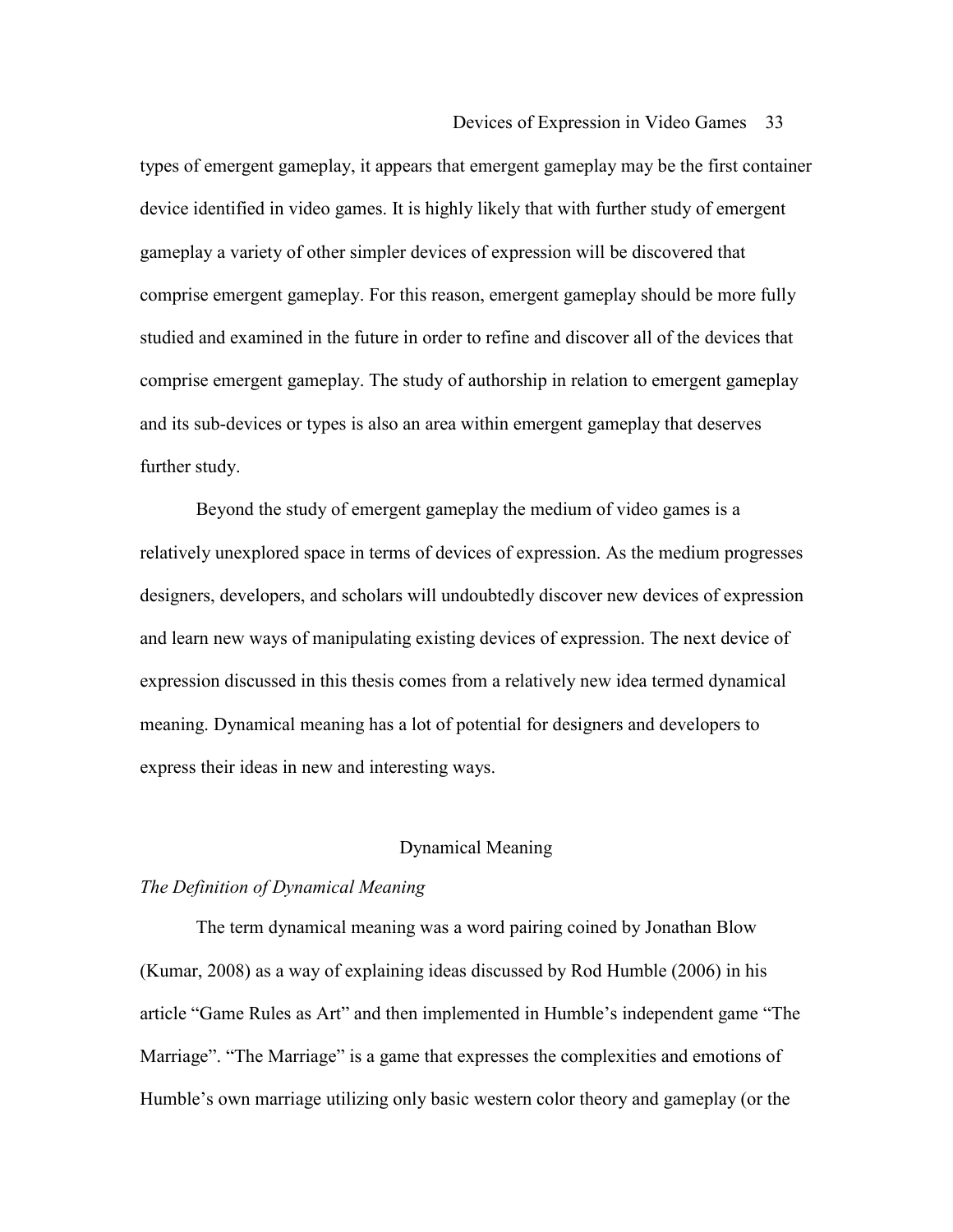specific rules that the player can interact with within the game). In his article, Humble (2006) expressed his ideas that would eventually be dubbed dynamical meaning as:

… I believe that the creation and selection of game rules is an art form in and of itself. By this, I mean that the rules of a game can give an artistic statement independent of its other components. Just as a poem doesn't need pictures and a painting doesn't need music, a game needs nothing else apart from its rules to succeed as a work of art. (p. 1)

 In other words, Humble believes that games can express ideas through their rules or systems of rules, which we generally call gameplay, without other appropriated devices of expression. For this reason, dynamical meaning is a device of expression that is unique to video games. Blow (2008), in his presentation on dynamical meaning, defines the term with the following:

So for any game, any system comprised of behaviors, which I'll call a dynamical system, that system communicates something to the player, whether you, as the author of the game, intended to communicate that thing or not… This is just like any form of art, I'm just restating this for games, but I'm saying that the gameplay does this, it's not necessarily just the story or the visual assets, this is what I'm calling the dynamical meaning.

 So, dynamical meaning is expression through the rules of play in a game. It is the meaning that is conveyed by the systems with which the player interacts. This is different from emergent gameplay in that the meaning is not generated as a complex outcome that is a product of the player's interaction with a combination of game rules. With dynamical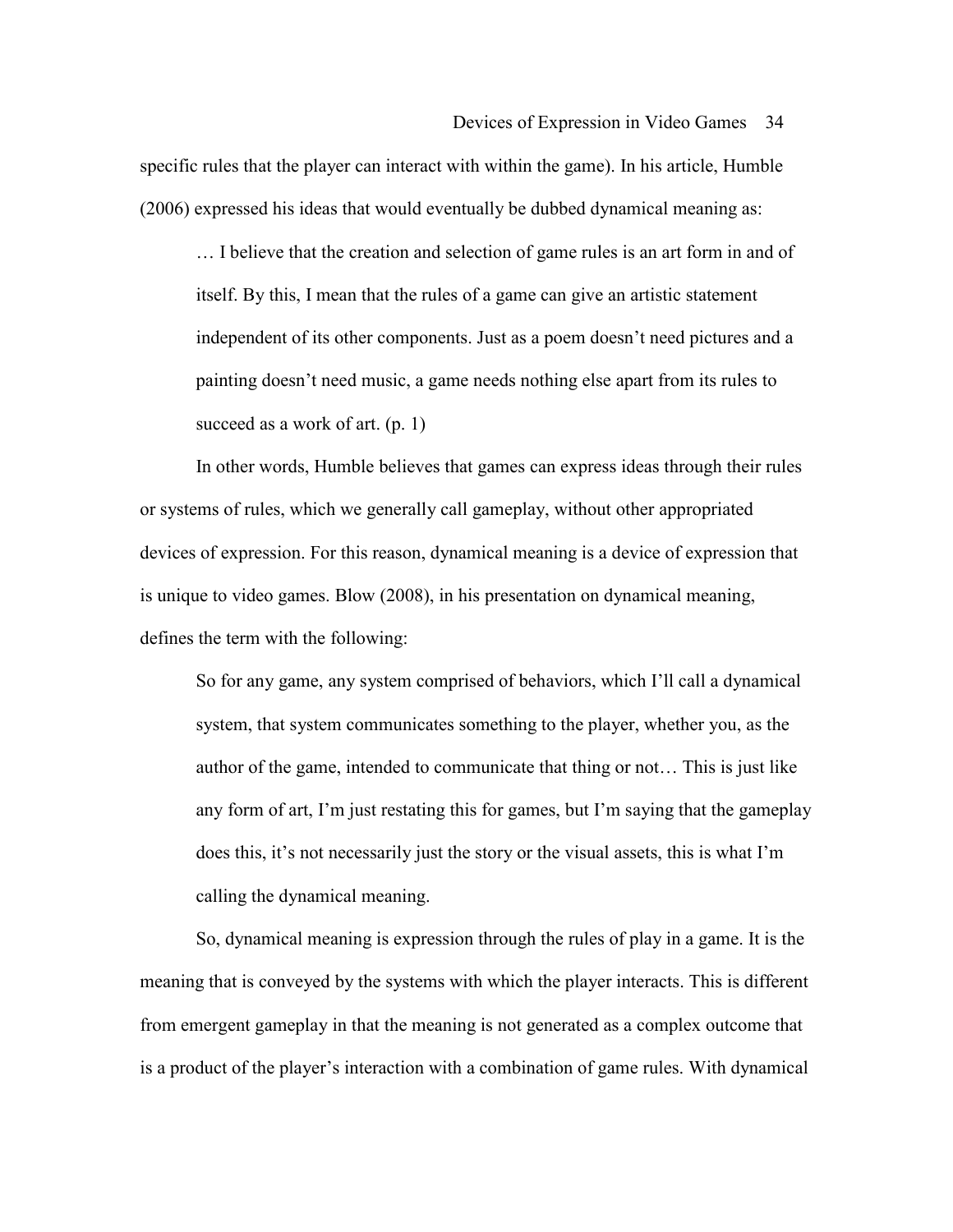meaning, expression is generated by the player's exploration and interpretation of each of the rules within a game. Dynamical meaning is more designer-controlled than emergent gameplay because the expressions come from rules that are specifically placed by a designer. Each of these rules can be interpreted in a number of ways, but the means of expression never changes, the rule stays the same. Emergent gameplay, however, is a product of an interaction between the player and the combination of those designed rules. So the expression in emergent gameplay is created from that interaction, the means of expression changes depending on which rules are combining and how the player interacts with those combinations. This is also why emergent gameplay is co-authored by the player and the designer, and dynamical meaning is authored solely by the designer.

 Through dynamical meaning, each rule within a game expresses an idea or emotion. An interpretation of these designer created rules is dynamical meaning. Games that attempt to simulate the real world use dynamical meaning to reaffirm the reality of the game world through rules that are basically constraints. Gravity is an excellent example of a rule that constrains the movement of the player in order to reinforce the realism of a game world. Survival horror games, such as *Dead Space*, *Resident Evil 2*, and *Doom*, have limited the amount of ammo the player can hold while increasing the number of attacking enemies, using dynamical meaning to increase the tension and fright of players. Many game design scholars have understood the importance of a rule-based analysis of games (Salen & Zimmerman, 2004, Schell, 2008, Juul, 2005, Fullerton, Swain, & Hoffman, 2004), but none have discussed the meaning that these rules convey, although a few, interestingly enough, have offered interpretations (Juul, 2005, Murray,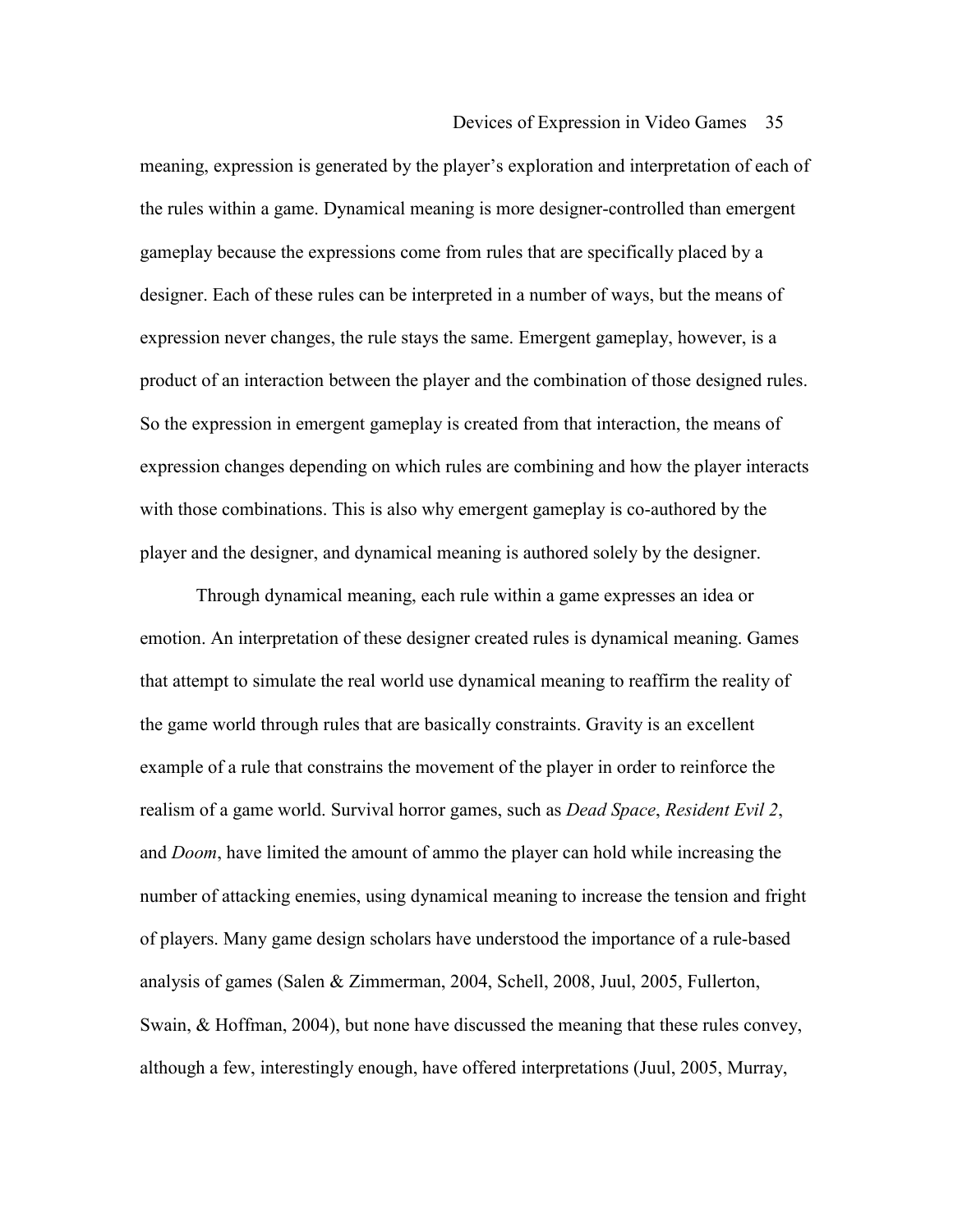2000) which acknowledges some level of communication between the player and the game's rules.

### *How Games Have Been Interpreted*

 As mentioned in a previous section, video games follow from a long history of traditional games. Dynamical meaning is a device of expression that has been carried over from traditional games. Murray (2000) discusses interpreting Monopoly as "an enactment of the allures and disappointments of a zero-sum economy in which one gets rich by impoverishing one's neighbors. Or it can be read as a patterned expression of our knowledge that success in life is always the result of both planning and chance" (p. 143). Murray's interpretations of Monopoly rely directly on the established rules of the game. In other words, she derives two interpretations based on the meaning conveyed through dynamical meaning. Because video games carry over dynamical meaning from traditional games, Murray (2000) is able to offer an interpretation of *Tetris* as "a perfect enactment of the overtasked lives of Americans in the 1990s" (p. 144).

 Jonathan Blow, to point at the range of possible interpretations some games allow, describes Pac-Man as a game about "taking drugs and going on a rampage" (Kumar, 2008). He also discusses the ways that Space Invaders used dynamical meaning to communicate the rules of the game without requiring players to read a manual or the arcade cabinet (Parkin, 2008). A lot of early arcade games set up their rules in such a way that simple experimentation with those rules would allow one to quickly grasp the goals of the game. Through dynamical meaning these early games communicated their goals, but many ignored the depth of this form of communication leaving a variety of possible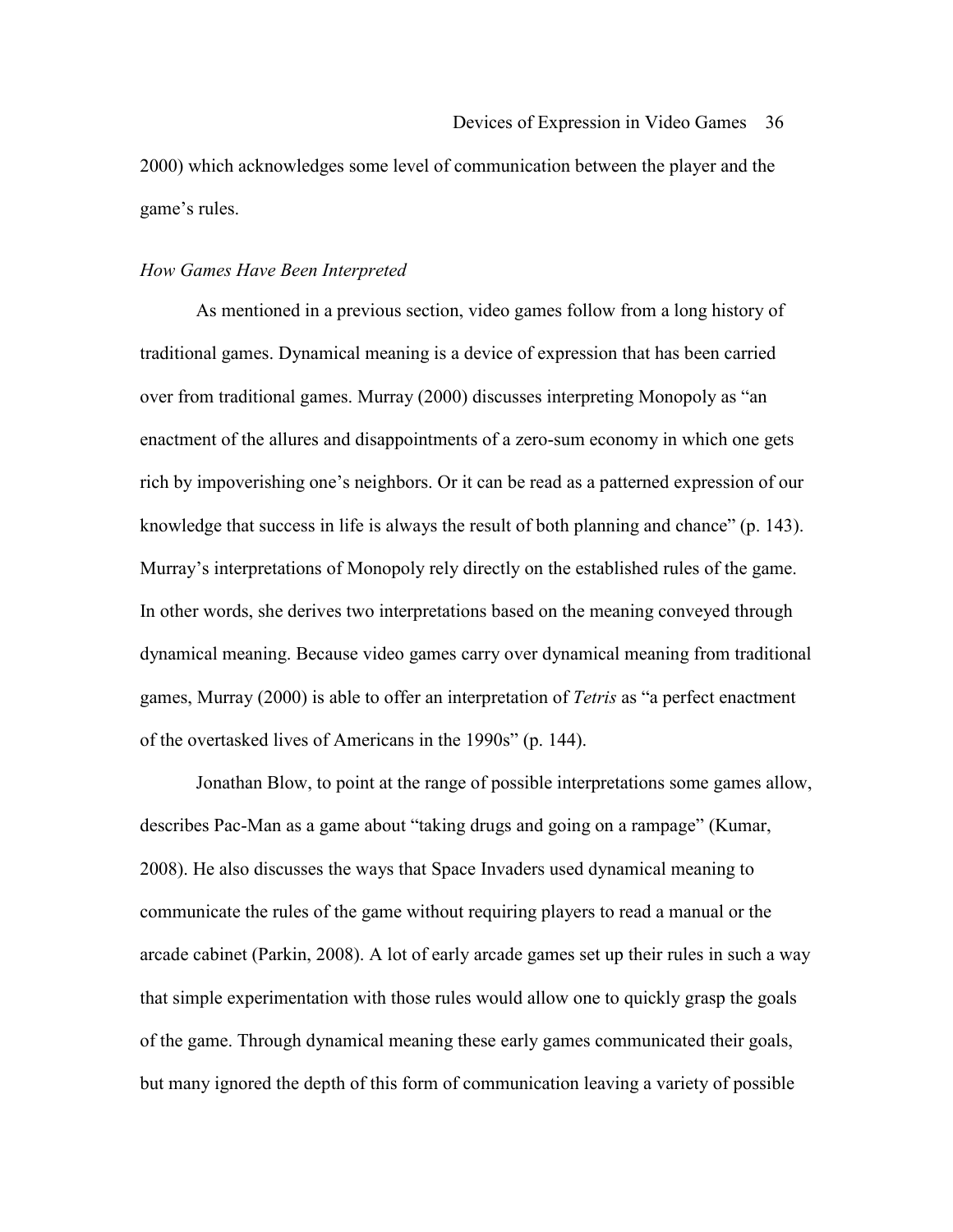interpretations. These types of interpretations are classic examples of scholarly attempts at discovering the truth. These interpretations are attempts at uncovering the truths behind what the game maker is attempting to say or what the game itself, as an artifact of expression, is attempting to communicate.

These interpretations are really analyses of the dynamical meaning in games. By acknowledging the existence of dynamical meaning, perhaps more structure can be given to interpretive analyses. By further defining the facets of dynamical meaning and other devices of expression, scholars can form a basis or structure for interpreting games. A simple way to start is simply to ask the question: What, step by step, is the gameplay conveying to me? By asking this question scholars can formulate more critical interpretations on the same level as a scholarly literary critique. In addition, appropriated devices of expression should be used as support for particular interpretations of the dynamical meaning in games. For instance, in "The Marriage" Humble admittedly uses basic western color theory to reiterate the ideas expressed through the dynamical meaning of the game (Humble, 2007).

As games progress as a medium of expression, game designers will be able to direct dynamical meaning to convey specific emotions. They will also be able to coordinate appropriated and unique devices of expression in such a way that the devices of expression reinforce each other. Many games already do this to a certain extent, but vast majorities fail to offer full reinforcement because they leave open a variety of conflicting interpretations when aiming for one distinct interpretation. There are two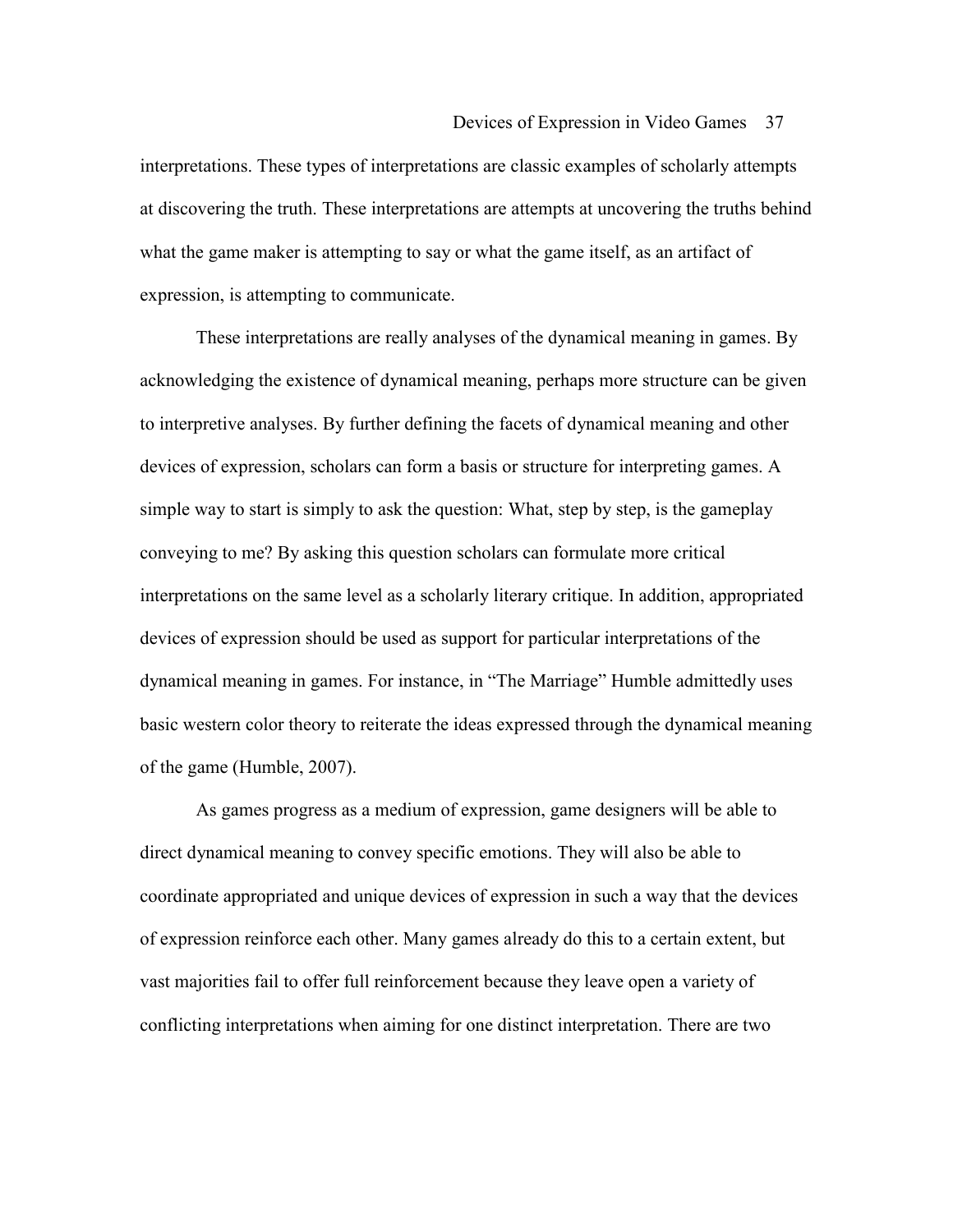major reasons why video games allow such a variety of interpretations from their dynamical meaning: abstractness and lack of reinforcement.

 Many older video games, such as Tetris or Pac-man, are open to interpretation because they are very abstract games. The lack of detailed graphical cues leaves the game rules as the only real means of interpreting meaning; therefore, a variety of meanings can be constructed. In addition to being abstract, older video games are open to interpretation for the same reason that many new games are also open to a variety of interpretations: lack of reinforcement. Game designers have not really considered what they are expressing with dynamical meaning because it is a new concept. For this reason many rules in games express ideas that conflict with rather than reinforce the ideas, themes, or stories that the designer is wishing to express. By paying attention to dynamical meaning, designers have the chance to reinforce their ideas in new and compelling ways.

### *Dynamical Meaning as Reinforcement*

 Many game makers strive to create games with compelling stories. Yet, without knowledge of dynamical meaning, many game stories have contradicted the meanings that are being expressed through the gameplay. To make games more fun, game developers tend to contradict the issues they propose in their story worlds. "[Blow] called *BioShock's* little sisters an example of a 'supposed dilemma,' one undone by an interest in game balance" (Kumar, 2008). The "supposed dilemma" here is that in *BioShock* every player is given the option of harvesting or saving the little girls known as little sisters. Harvesting kills the little sister but gives an instant reward to players, while saving the little sisters frees them from their current state, but doesn't immediately reward the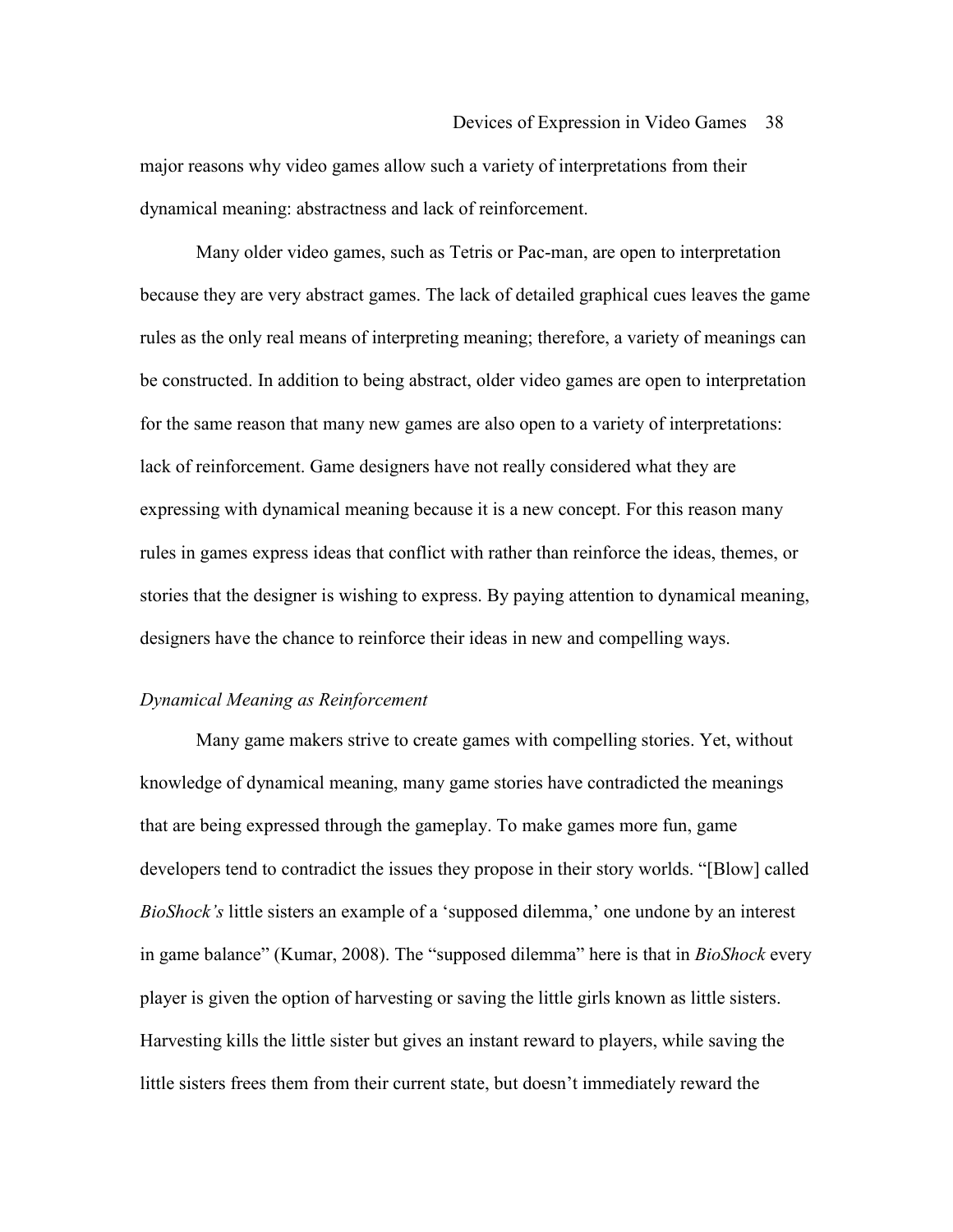player. Blow argues that by offering an instant reward for killing the little sisters the moral dilemma advertised within the game is contradicted by the dynamical meaning (Blow, 2008). Because the gameplay rewards players for being evil it reinforces that behavior and attaches less meaning to the choice.

 Another game Blow calls out for its disjunction of story meaning and dynamical meaning is *Half-Life 2*. In the game, the player is supposed to form a connection with the supporting character Alyx, yet, because of the progression structure of the gameplay, Alyx is used gameplay-wise as an impediment to getting to the next area. The designers introduced these moments of impediment, where the player must walk with Alyx or wait for Alyx to open a door, etc. to allow the character a chance to discuss plot details with the silent protagonist. Instead of increasing attachment to the character, however, Blow argues that because the dynamical meaning expresses impediment to progress, these segments only serve to express frustration and even hatred of the character to the player for not allowing the player to progress at his or her own pace (Blow, 2008).

 Blow cites *Grand Theft Auto 4(GTA: IV)* for having a similar issue to that of the *Half-Life 2* character Alyx because it makes "a story-critical character functionally useless (requiring large effort from the player with no reward)" (Kumar, 2008). Blow is discussing the main plot of *GTA: IV* in which a major side character is killed, but in order to get to know the side character one must ignore impending quests and spend time with the side character. Also, the two possible major side characters that are involved in the main plot are the only side characters that do not reward the player with some in-game bonus for spending a certain amount of time with the character. In this way, the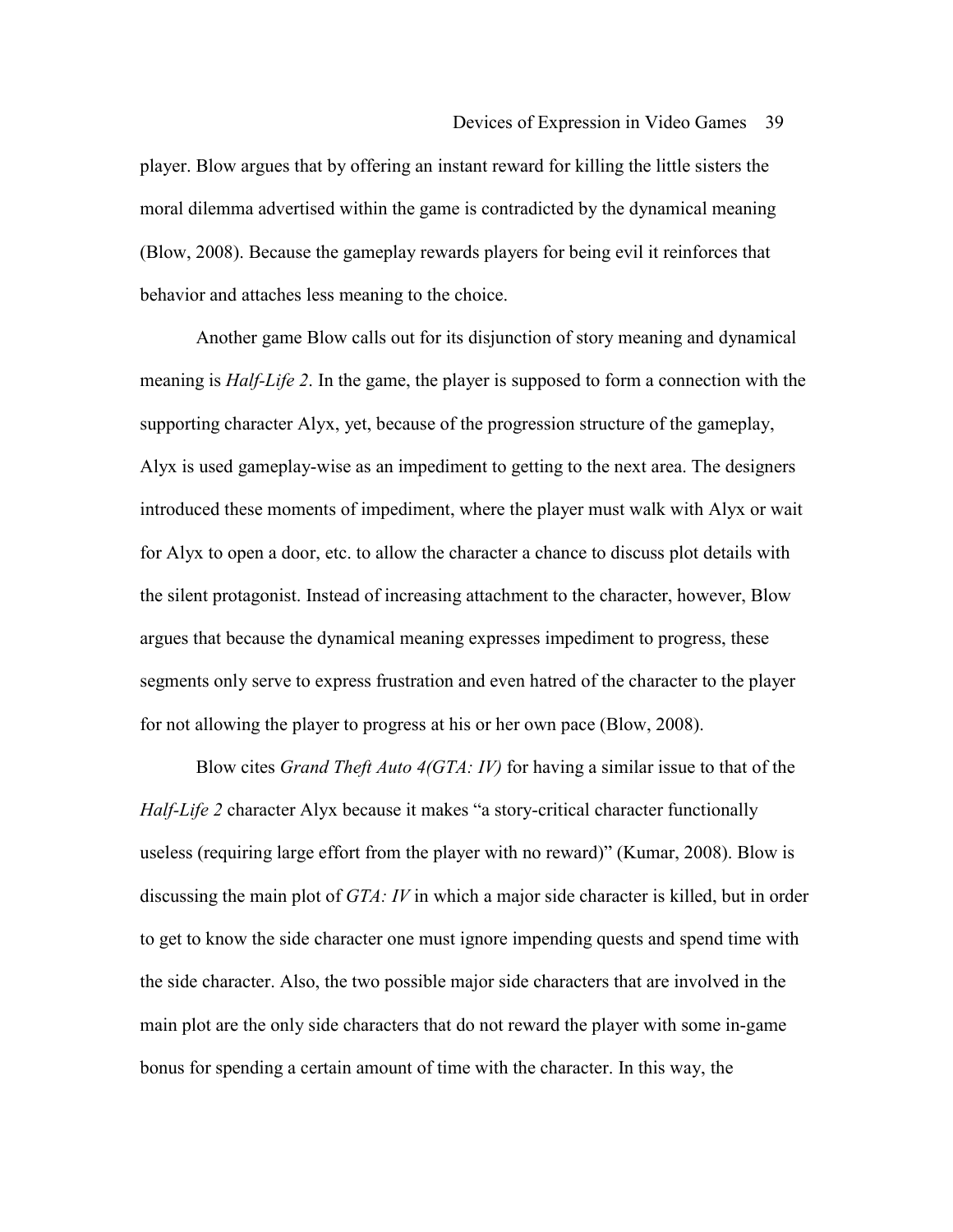dynamical meaning of the game expresses that these characters are unimportant to the way the game is played, yet the story places a strong emphasis on these characters.

 Although all of these games are very successful, the disjunction between story and dynamical meaning is impeding the progress of video games as a medium, and it is reducing the potential extra emotional impact that the stories in these games could have had. By considering dynamical meaning, game designers can attempt to make rules of gameplay that reinforce the stories, meanings, and ideas that they are attempting to convey. What better way to make an important story character valuable than to give them a meaning in the gameplay as well? An excellent example of when this was used well is in the game *Ico*, where the gameplay forces the character to take care of the princess (Yorda). Instead of Yorda becoming an impediment to progress, Yorda is the means of progression. She becomes another piece of each area's puzzle that Ico must take into account to progress. By making Yorda a part of the gameplay experience the relationship between the two main characters is reinforced and becomes emotionally compelling to the player. *Ico* is unique in this regard because it uses gameplay to increase the meaning of the princess character without turning the game into an infamous *escort* mission. This is a fine line to walk when creating compelling and meaningful characters using dynamical meaning. Iteration and playtesting are two good ways to avoid these kinds of pit falls.

By using dynamical meaning as a means of reinforcing themes and story elements, games have the ability to reach a much more expressive future and any game designer would be wise to think of the expressions being generated by the dynamical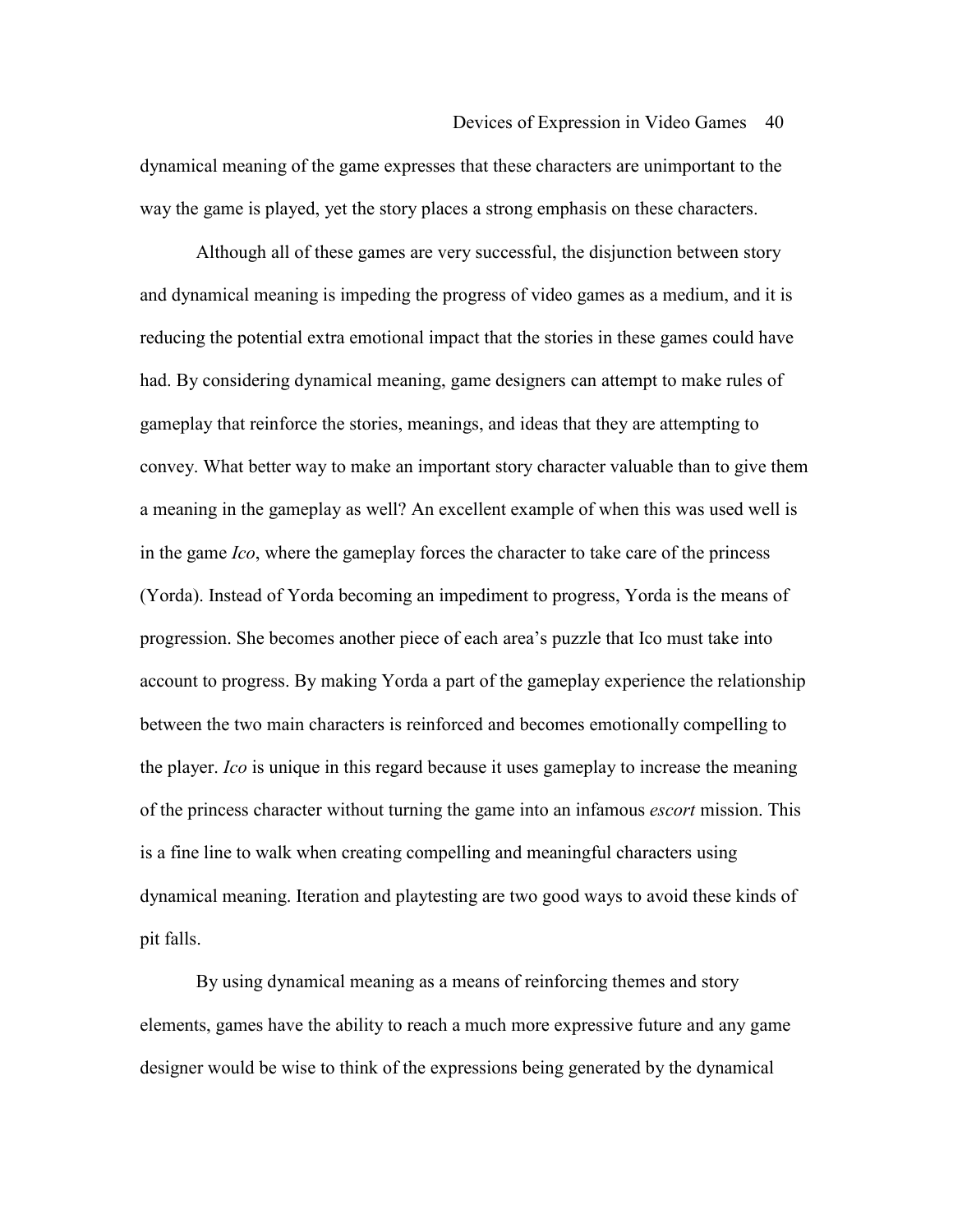meaning in their games. The tip that Blow gives from creating his game, *Braid*, is to think first of the meaning one wishes to convey with their game. Then, through iteration of the gameplay and consideration of what the gameplay is telling oneself, mold the gameplay to express the conceived ideas (Parkin, 2008). This method was successful for Blow in the creation of *Braid* and is an excellent way to keep dynamical meaning from conflicting with story and characters.

### Conclusion

 Both emergent gameplay and dynamical meaning present unique, mediumexclusive, ways to express ideas through video games. Careful consideration of the placement of rules and the expressions those rules create along with allowing a large number of combinations of these rules will assuredly maximize these two devices of expression. While it is difficult to separate these two devices, practice and iteration will allow game designers to fully utilize and modify these devices to express a variety of concepts and emotions. Used together effectively, these two devices have the potential to add a lot of thematic and emotional impact to a video game. One must be careful not to ignore the subtle expression of individual rules or the complex expression of combined rules and player interaction. It is easy for these two devices to come in conflict and express completely different ideas, but, by recognizing these devices and their potential, designers can at least introduce each with firm reasoning and consideration.

 In the future, scholars should further expound upon the concept of devices of expression in video games. A good beginning would be a coordinated effort to discover, discuss, and experiment with devices of expression by scholars and designers. One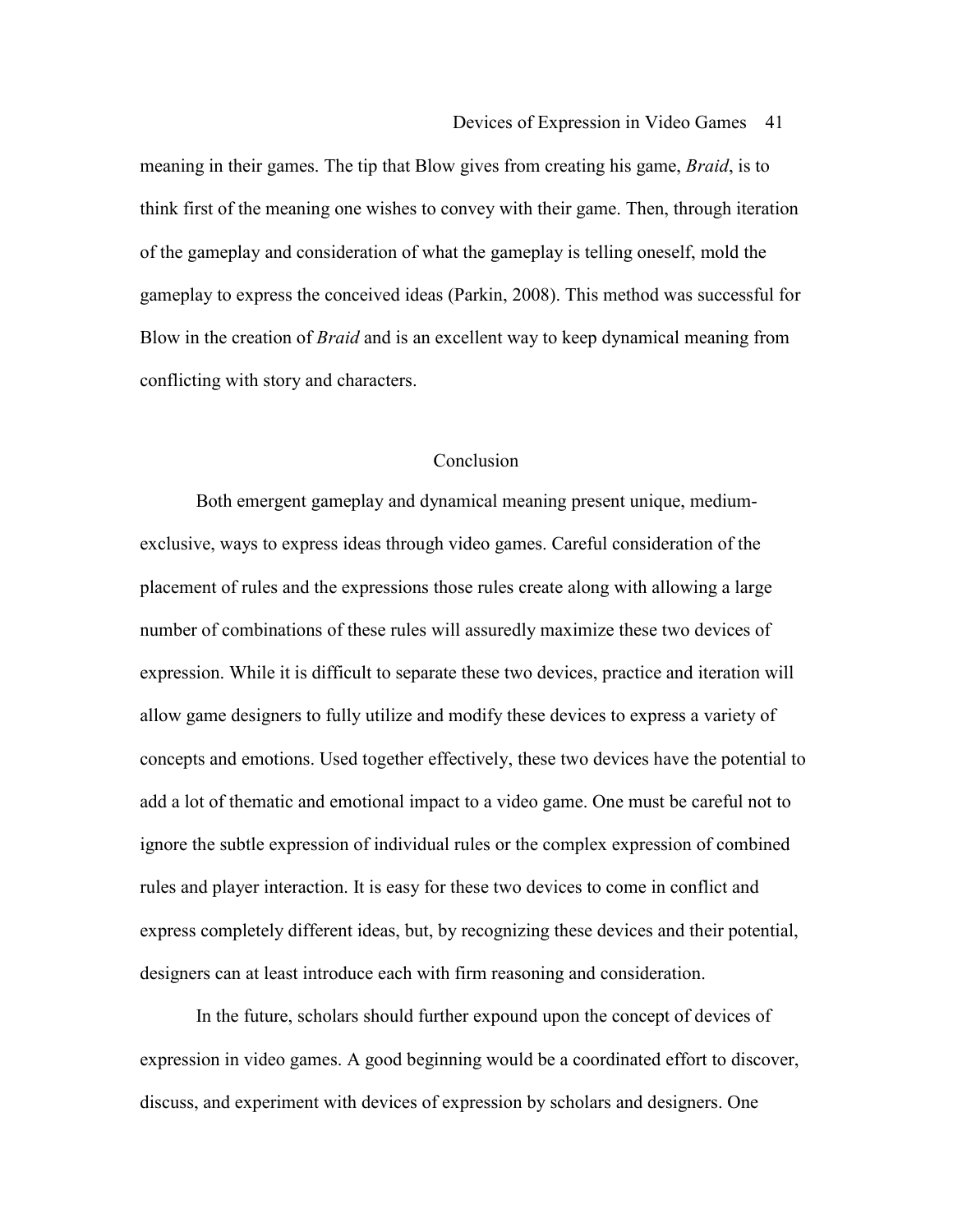possible other device of expression is environment or spatial expression. This concept is discussed by Jenkins (2004) and is definitely a form unique to video games. In addition, further identification of appropriated devices of expression and their uses in video games would be an invaluable area of study. The study of appropriated devices could help developers learn when and how to use these devices based on how others have successfully conveyed meaning through them. These studies will assuredly lead to the recognition of games as a new medium of expression that is as emotionally powerful as any other artistic medium.

In summary, games, like any other medium of expression, contain devices of expression. Some of these devices are appropriated and some are unique. Appropriated devices of expression exist alongside unique devices of expression. In the future, more unique devices of expression will be discovered and manipulated to express ideas in new ways. Appropriated devices of expression will also be manipulated and intertwined with unique devices to create more complex devices of expression. Many appropriated devices will exist for many years to come as they become a part of interactive media, just as they have in film.

Two devices of expression that are unique to games are emergent gameplay and dynamical meaning. Both of these devices can be used and refined by designers to create more expressive video games. Both can also be used by scholars as a means of analyzing video games for meaning. Hopefully by identifying these devices of expression, a new perspective has been presented to video game designers/developers of ways to evoke interpretation from players. In addition, by identifying the concept of devices of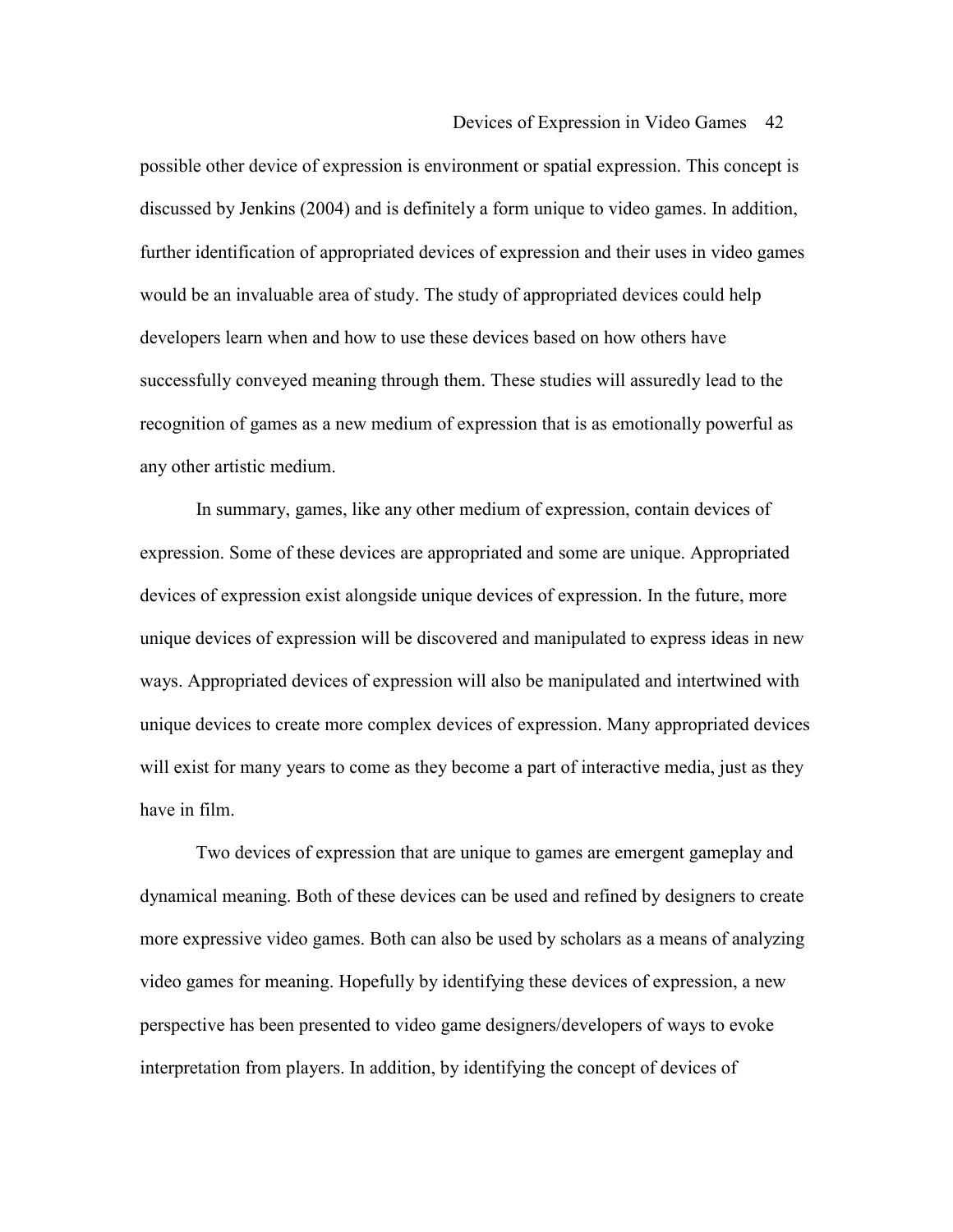expression, perhaps scholars now have a foundation upon which they can build a language of interpretation for video games. Above all, this discussion hopes that it has helped progress the medium of video games toward a more expressive future.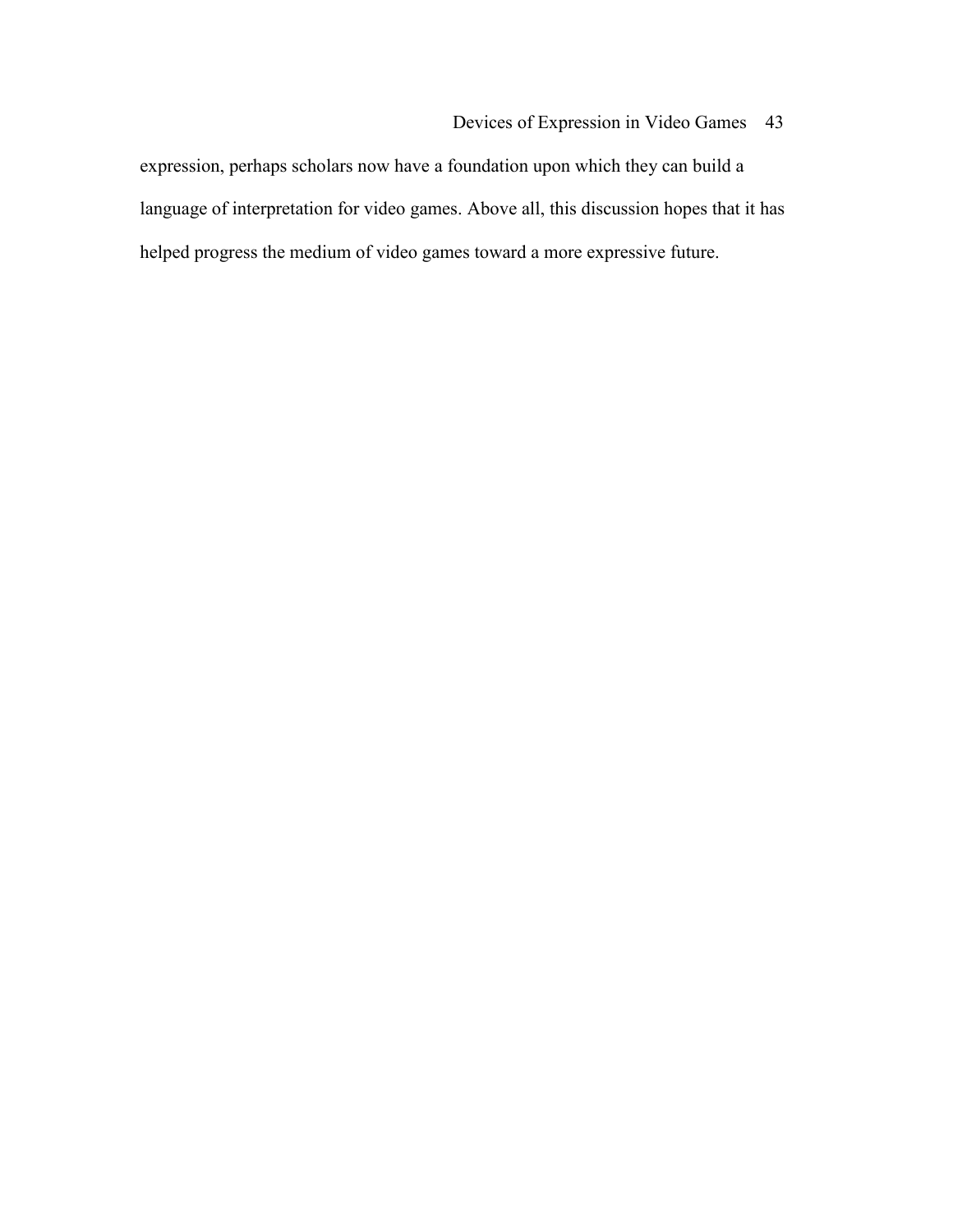## List of References

- Blow, J. (Speaker). (2008). Fundamental conflicts in contemporary game design. Retrieved April 7, 2009, from http://numbernone.com/blow/slides/montreal\_2008.zip [Presentation].
- Bordwell, D., & Thompson, K. (2004). *Film art: An introduction* (7th ed.). New York, NY: McGraw-Hill.
- expression. (n.d.). *Webster's Revised Unabridged Dictionary*. Retrieved April 07, 2009, from Dictionary.com website: http://dictionary.reference.com/browse/expression.
- expression. (n.d.). *Dictionary.com Unabridged (v 1.1)*. Retrieved April 07, 2009, from Dictionary.com website: http://dictionary.reference.com/browse/expression.
- expression. (n.d.). *The American Heritage® Dictionary of the English Language, Fourth Edition*. Retrieved April 07, 2009, from Dictionary.com website: http://dictionary.reference.com/browse/expression.
- expression. (n.d.). *Merriam-Webster's Dictionary of Law*. Retrieved April 07, 2009, from Dictionary.com website: http://dictionary.reference.com/browse/expression.
- Frasca, G. (1999). Ludology meets narratology: Similitude and differences between (video)games and narrative. Parnasso#3. Retrieved March 9, 2009, from http://www.ludology.org/articles/ludology.htm .
- Fullerton, T., Swain, C., & Hoffman, S. (2004). *Game design workshop: Designing, prototyping, and playtesting games*. San Francisco, CA: CMP Books.
- Humble, R. (2006, April 18). Game rules as art. *The Escapist*. Retrieved January 11, 2009, from http://www.escapistmagazine.com/articles/view/issues/issue\_41/247- Game-Rules-as-Art .
- Humble, R. (2007). The Marriage. *Rod Humble*. Retrieved January 11, 2009, from http://www.rodvik.com/rodgames/marriage.html .
- Jenkins, H. (2004). Game design as narrative architecture. In N. Wardrip-Fruin & P. Harrigan (Eds.), *First person: New media as story, performance, and game*. Cambridge, MA: The MIT Press.
- Juul, J. (2005). *Half-real: Video games between real rules and fictional worlds*. Cambridge, MA: The MIT Press.